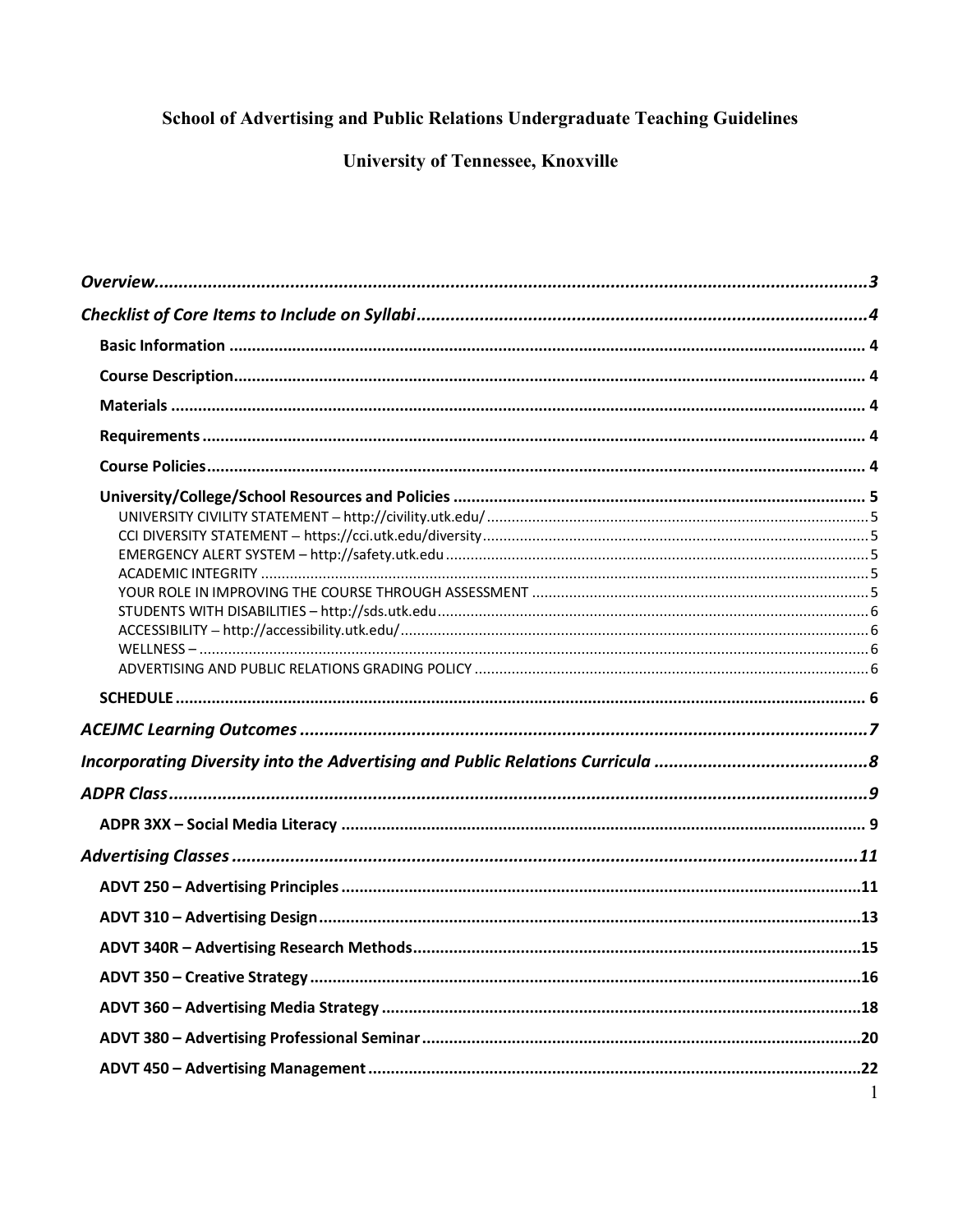APPROVED BY THE FACULTY ON: 11 March 2020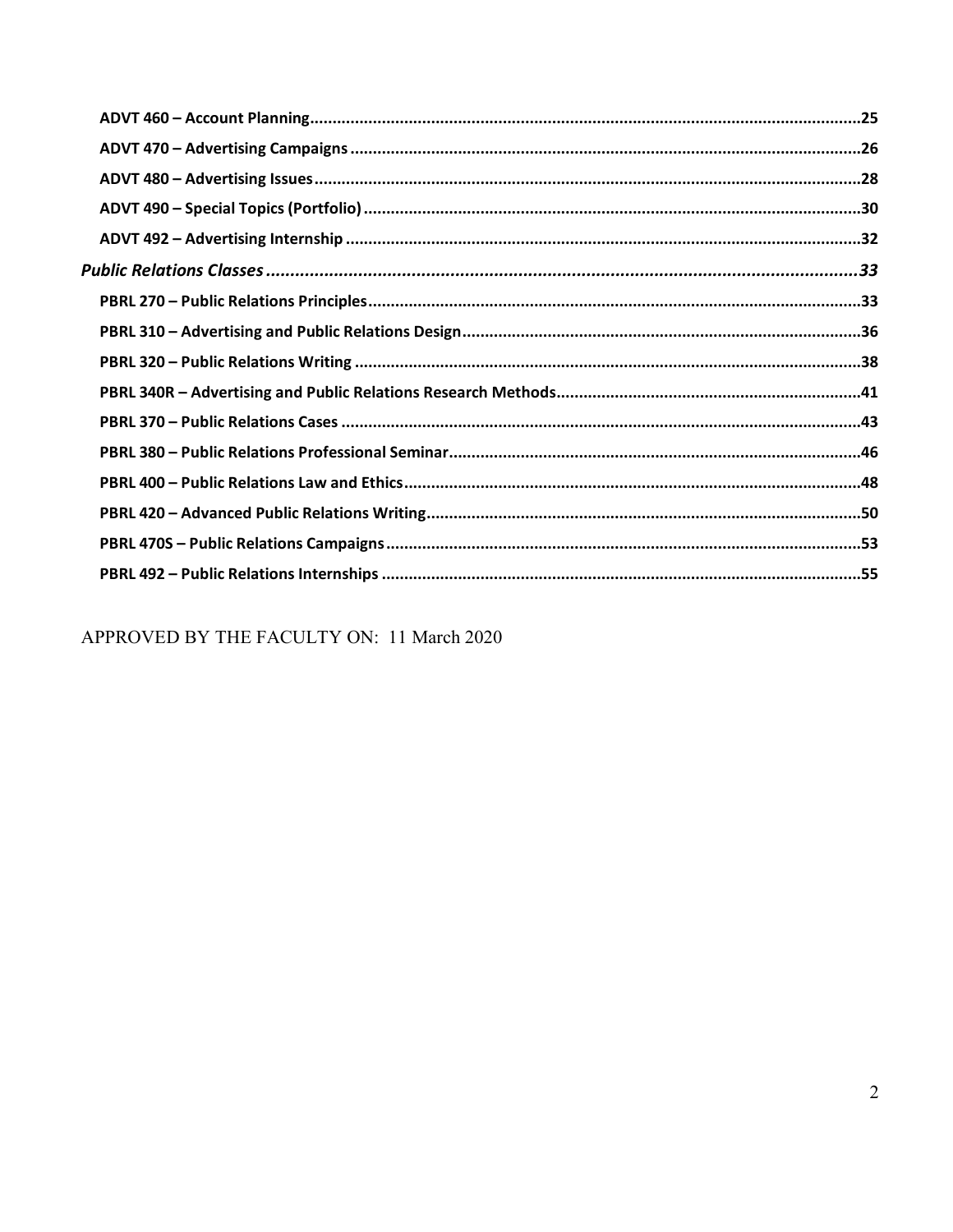# **Overview**

The following guidelines represent a consensus among faculty of the School of Advertising and Public Relations about the core content and sequencing of courses in the advertising and public relations majors. These guidelines represent a **minimum of material to be covered**, and instructors are encouraged to introduce course material beyond that indicated in the guidelines. Adherence to the guidelines is important because it insures that:

- 1. All students who receive credit for a course have been exposed to the same core material regardless of the instructor or the semester in which the student took the course.
- 2. As students move through the majors, teachers of higher-level course can be confident that students have learned certain material in earlier courses.

Prior to starting upper division courses, it is ideal for students in both majors to complete lower division courses that will be pre-requisites for upper-division classes. in particular, they should take:

- CCI 150 Communication in an Information Age
- ADVT 250 Advertising Principles
- PBRL 270 Public Relations Principles
- Additionally, public relations majors should complete JREM 200 (Multimedia Writing)

Students need to take a statistics class either before or concurrently with ADVT 340R or PBRL 340R. those who plan to take the business minor, should take STAT 201 (Introduction to Statistics). Other students may choose either STAT 201 or MATH 115 (Statistical Reasoning).

The following lists of required courses assume that all pre-requisites for listed courses have been completed prior to beginning the course. While it is possible to start taking some upper-division ADVT and PBRL classes prior to the junior year, the sequencing here is ideal and will allow students to finish the majors in four semesters. Students may also take additional elective classes once they have earned the prerequisites for those courses.

| <b>Semester</b> | <b>Advertising</b>                         | <b>Public Relations</b>                        |  |
|-----------------|--------------------------------------------|------------------------------------------------|--|
| One             | <b>ADVT 310 Advertising Design</b>         | PBRL 310 Advertising and Public Relations      |  |
|                 | <b>ADVT 340R Advertising Research</b>      | Design                                         |  |
|                 | Methods                                    | PBRL 340R Advertising and Public Relations     |  |
|                 | <b>ADVT 380 Advertising Professional</b>   | <b>Research Methods</b>                        |  |
|                 | Seminar                                    | PBRL 380 Public Relations Professional Seminar |  |
| Two             | <b>ADVT 350 Creative Strategy</b>          | <b>PBRL 320 Public Relations Writing</b>       |  |
|                 | <b>ADVT 360 Advertising Media Strategy</b> | <b>PBRL 370 Public Relations Cases</b>         |  |
|                 |                                            |                                                |  |
| Three           | <b>ADVT 450 Advertising Management</b>     | PBRL 420 Advanced Public Relations Writing     |  |
|                 | <b>ADVT 480 Advertising Issues</b>         | PBRL 400 Public Relations Law and Ethics       |  |
| Four            | <b>ADVT 470 Advertising Campaigns</b>      | PBRL 470S Public Relations Campaigns           |  |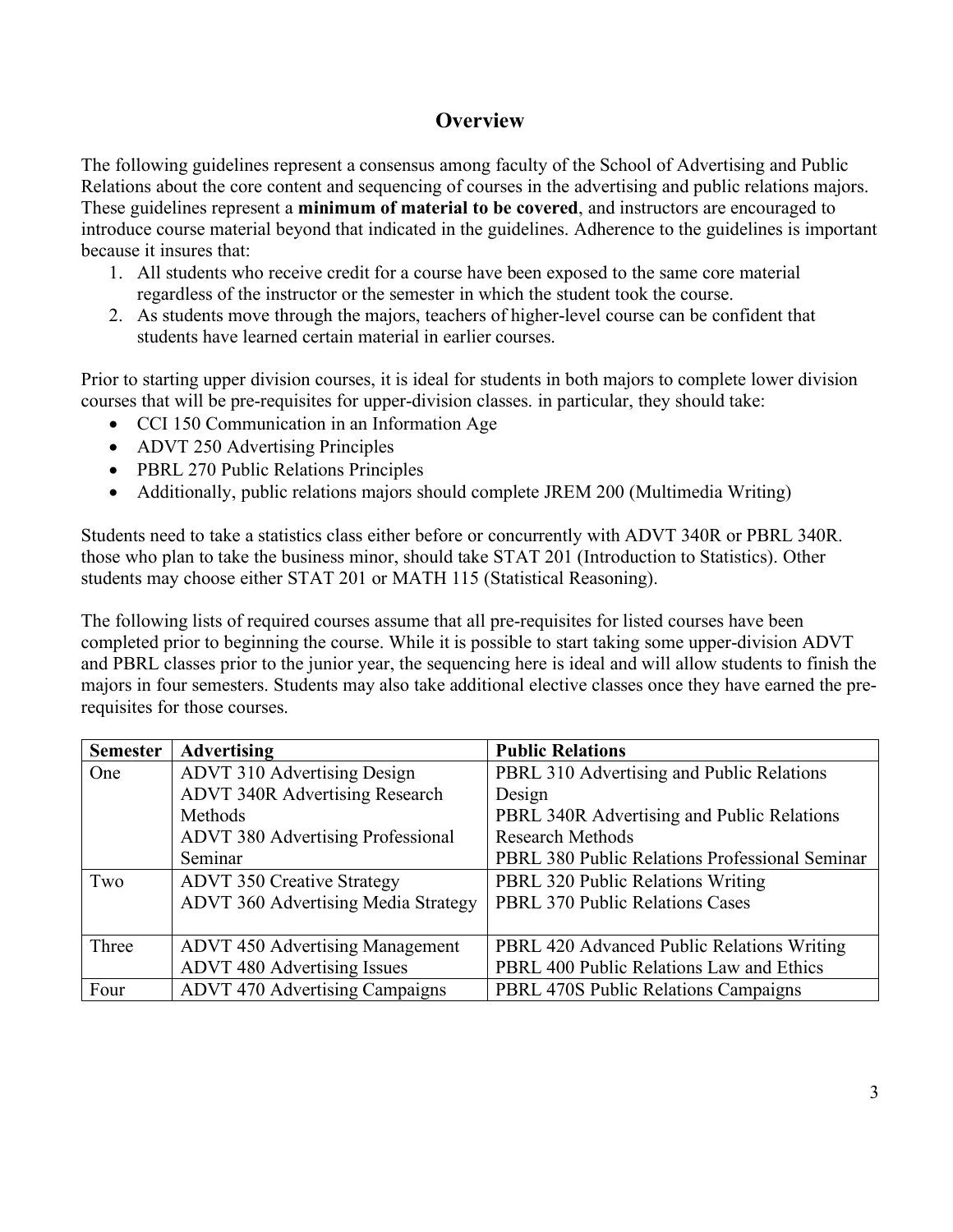# **Checklist of Core Items to Include on Syllabi**

| Checklist of Core Items to Include on Syllabi                                                         |  |
|-------------------------------------------------------------------------------------------------------|--|
| <b>Basic Information</b>                                                                              |  |
| Name of university, semester, year                                                                    |  |
| Course title, number, credit hours, room, or online schedule                                          |  |
| Instructor, GTA names                                                                                 |  |
| Contact information (e.g., UTK email only, phone, office address, etc.)                               |  |
| Office hours                                                                                          |  |
| Instructor Web page URL (if applicable)                                                               |  |
| Course Web page URL (if other than Online@UTK)                                                        |  |
| Course Description                                                                                    |  |
| Prerequisites, co-requisites                                                                          |  |
| Course description (overall goal or purpose)                                                          |  |
| Course learning objectives/student learning outcomes (i.e., general<br>competencies/skills/knowledge) |  |
| Class environment (methods of instruction; role of the student, role of the faculty member)           |  |
| How can a student be successful in this course (e.g., estimated amount of time to spend on            |  |
| preparation, assignments, participation in class discussion, use of supplemental teaching             |  |
| materials, etc.)?                                                                                     |  |
| Materials                                                                                             |  |
| Required reading (textbooks, articles, etc.)                                                          |  |
| Supplemental reading                                                                                  |  |
| Websites and links                                                                                    |  |
| Other material (e.g., labs equipment, art supplies, software)                                         |  |
| Resources (library resources, online/technology support)                                              |  |
|                                                                                                       |  |
| Requirements                                                                                          |  |
| Exams and quizzes (how many, what kind, dates, final exam period, etc.)                               |  |
| Assignments/problem sets/projects/reports/research papers (general info, assessment criteria,         |  |
| format for submitting work – online or hardcopy, steps in conducting research, milestones leading     |  |
| to larger project)                                                                                    |  |
| Other assignments (e.g., posting comments to discussion board)                                        |  |
|                                                                                                       |  |
| Course Policies                                                                                       |  |
| Policy for incompletes, withdrawals                                                                   |  |
| Attendance and tardiness                                                                              |  |
| Class participation                                                                                   |  |
| Missed exams/makeup exams                                                                             |  |
| Late or missed assignments                                                                            |  |
| Extra credit opportunity or not available                                                             |  |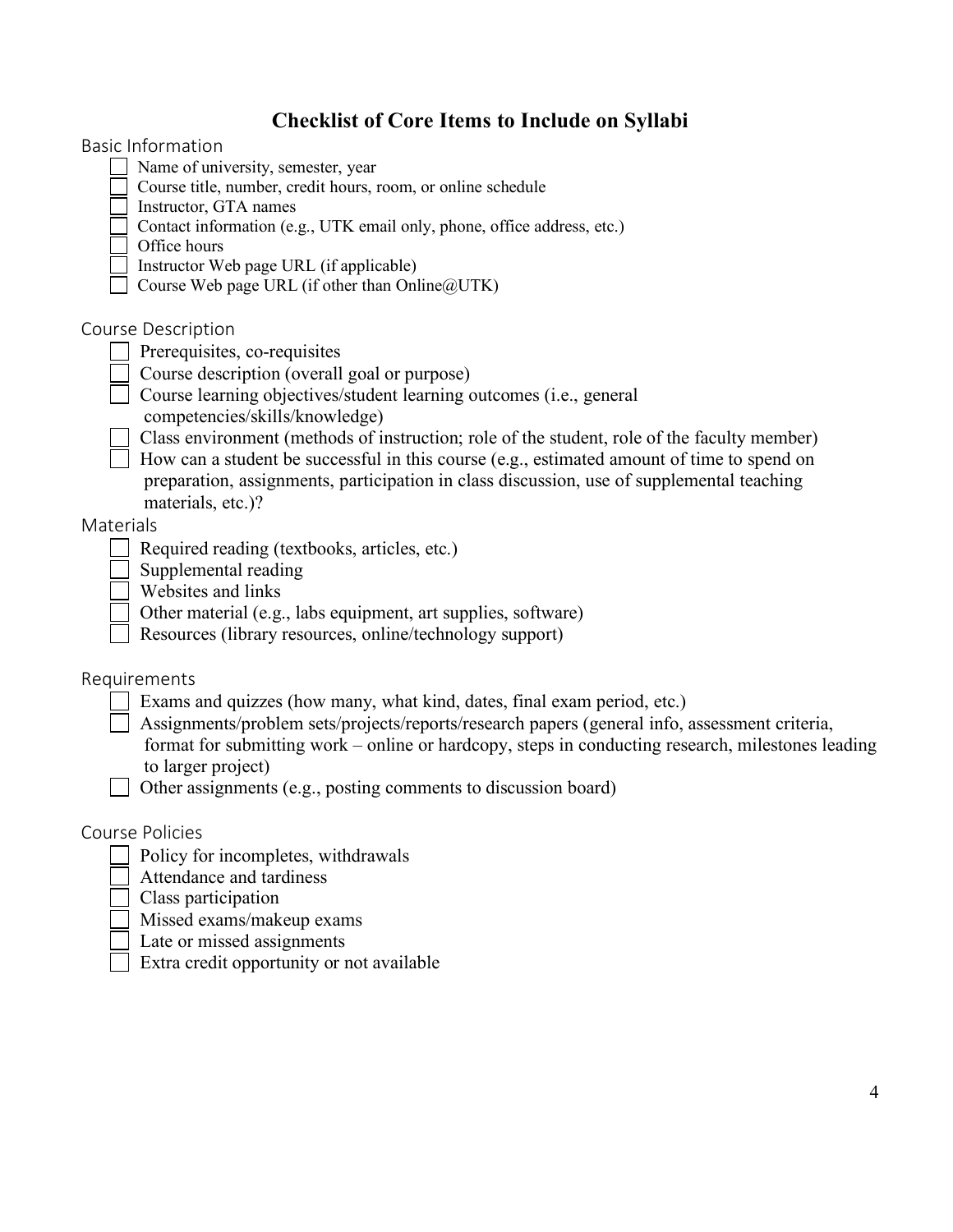### University/College/School Resources and Policies

### UNIVERSITY CIVILITY STATEMENT **–** http://civility.utk.edu/

"Civility is genuine respect and regard for others: politeness, consideration, tact, good manners, graciousness, cordiality, affability, amiability and courteous-ness. Civility enhances academic freedom and integrity and is a prerequisite to the free exchange of ideas and knowledge in the learning community. Our community consists of students, faculty, staff, alumni, and campus visitors. Community members affect each other's well-being and have a shared interest in creating and sustaining an environment where all community members and their points of view are valued and respected. Affirming the value of each member of the university community, the campus asks that all its members adhere to the principles of civility and community adopted by the campus."

### CCI DIVERSITY STATEMENT **–** https://cci.utk.edu/diversity

CCI recognizes and values diversity. Exposing students to diverse people, ideas and cultures increases opportunities for intellectual inquiry, encourages critical thinking, and enhances communication and information competence. When all viewpoints are heard, thoughtfully considered, and respectfully responded to, everyone benefits. Diversity and fairness unite us with the wider professional and global community.

### EMERGENCY ALERT SYSTEM – http://safety.utk.edu

The University of Tennessee is committed to providing a safe environment to learn and work. When you are alerted to an emergency, please take appropriate action. Learn more about what to do in an emergency and sign up for UT Alerts. Check the emergency posters near exits and elevators for building specific information. In the event of an emergency, the course schedule and assignments may be subject to change. If changes to graded activities are required, reasonable adjustments will be made, and you will be responsible for meeting revised deadlines.

#### ACADEMIC INTEGRITY

Each student is responsible for his/her personal integrity in academic life and for adhering to UT's Honor Statement. The Honor Statement reads: "An essential feature of the University of Tennessee, Knoxville is a commitment to maintaining an atmosphere of intellectual integrity and academic honesty. As a student of the university, I pledge that I will neither knowingly give nor receive any inappropriate assistance in academic work, thus affirming my own personal commitment to honor and integrity."

#### YOUR ROLE IN IMPROVING THE COURSE THROUGH ASSESSMENT

At UT, it is our collective responsibility to improve the state of teaching and learning. During the semester you may be requested to assess aspects of this course either during class or at the completion of the class. You are encouraged to respond to these various forms of assessment as a means of continuing to improve the quality of the UT learning experience.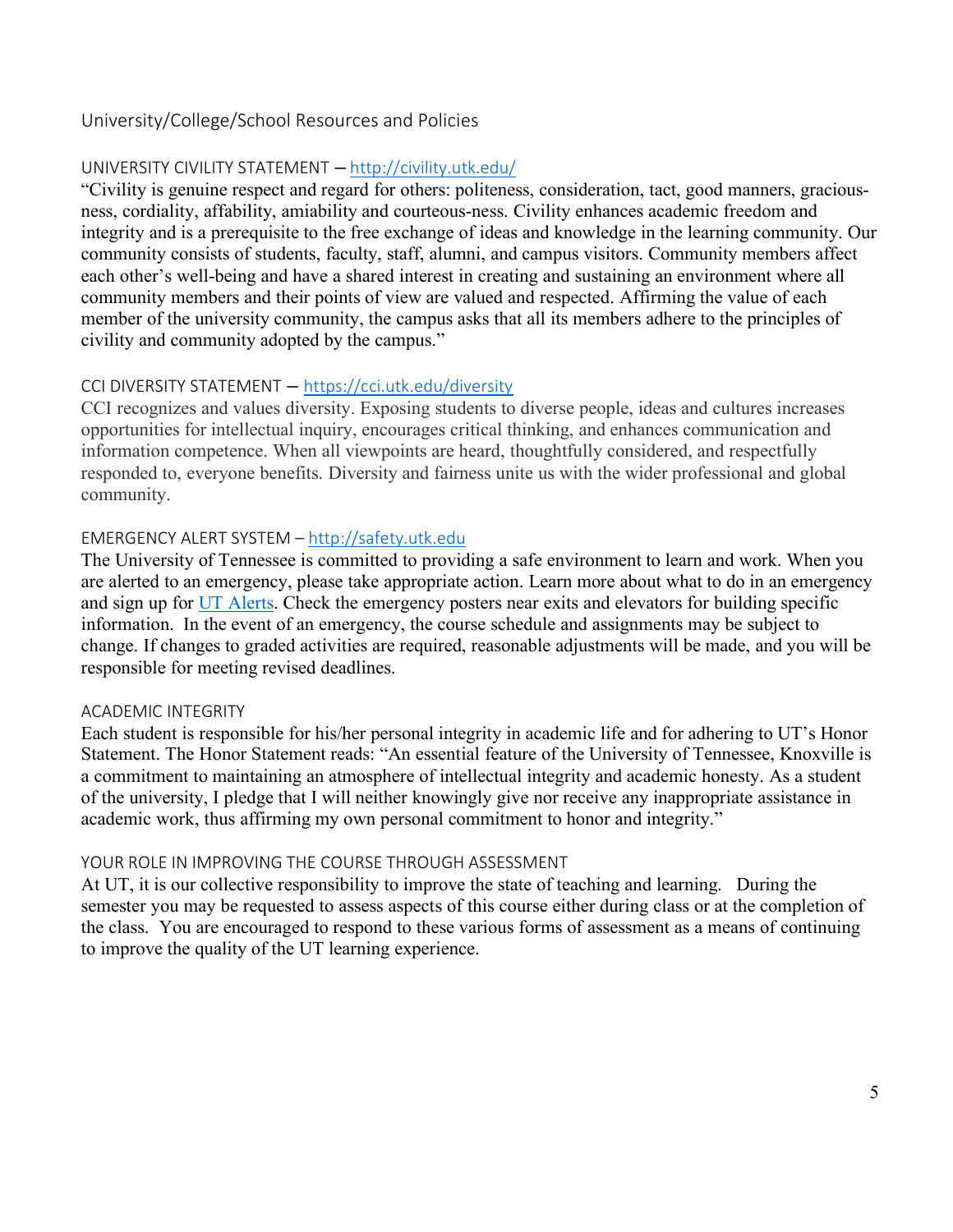#### STUDENTS WITH DISABILITIES – http://sds.utk.edu

"Any student who feels he or she may need an accommodation based on the impact of a disability should contact the Student Disability Services (SDS) at 865-974-6087 in 100 Dunford Hall to document their eligibility for services. Student Disability Services will work with students and faculty to coordinate reasonable accommodations for students with documented disabilities."

### ACCESSIBILITY **–** http://accessibility.utk.edu/

UT values accessibility for everyone in our community and has expressed this value in system-wide policy. All communications, learning material, and technology at UT should be accessible. For more information about accessibility including the full policy and opportunities for training, visit the UT accessibility webpage.

### WELLNESS – http://counselingcenter.utk.edu/ and http://wellness.utk.edu/

The Student Counseling Center is the university's primary facility for personal counseling, psychotherapy, and psychological outreach and consultation services.

The Center for Health Education and Wellness manages *974-HELP***,** the distressed student protocol**,** case management**,** the *Sexual Assault Response Team*, and the *Threat Assessment Task Force.*

#### ADVERTISING AND PUBLIC RELATIONS GRADING POLICY

Undergraduate courses in advertising and public relations use the following grading scale:

| $\mathbf{A}$  | 93-100            | Superior                  |
|---------------|-------------------|---------------------------|
| $A-$          | 90-92             | Excellent                 |
| $B+$          | 87-89             | Very Good                 |
| B             | 83-86             | Good                      |
| $B -$         | 80-82             | Satisfactory              |
| $C+$          | 77-79             | Fair                      |
| $\mathcal{C}$ | 73-76             | Average                   |
| $C-$          | 70-72             | <b>Below Average</b>      |
| D             | 60-69             | Unsatisfactory            |
|               | F/WF 59 and below | Failure/Withdrawn Failing |
|               |                   |                           |

Students must earn a grade of C- or better in each of the following courses: ADVT 310, ADVT 340R, ADVT 350, ADVT 360, ADVT 380, ADVT 450, ADVT 470, ADVT 480, PBRL 310, PBRL 320, PBRL 340R, PBRL 370, PBRL 380, PBRL 420, PBRL 470.

#### **SCHEDULE**

 $\Box$  Tentative calendar of topics and assignments, dates for exams and due dates, special events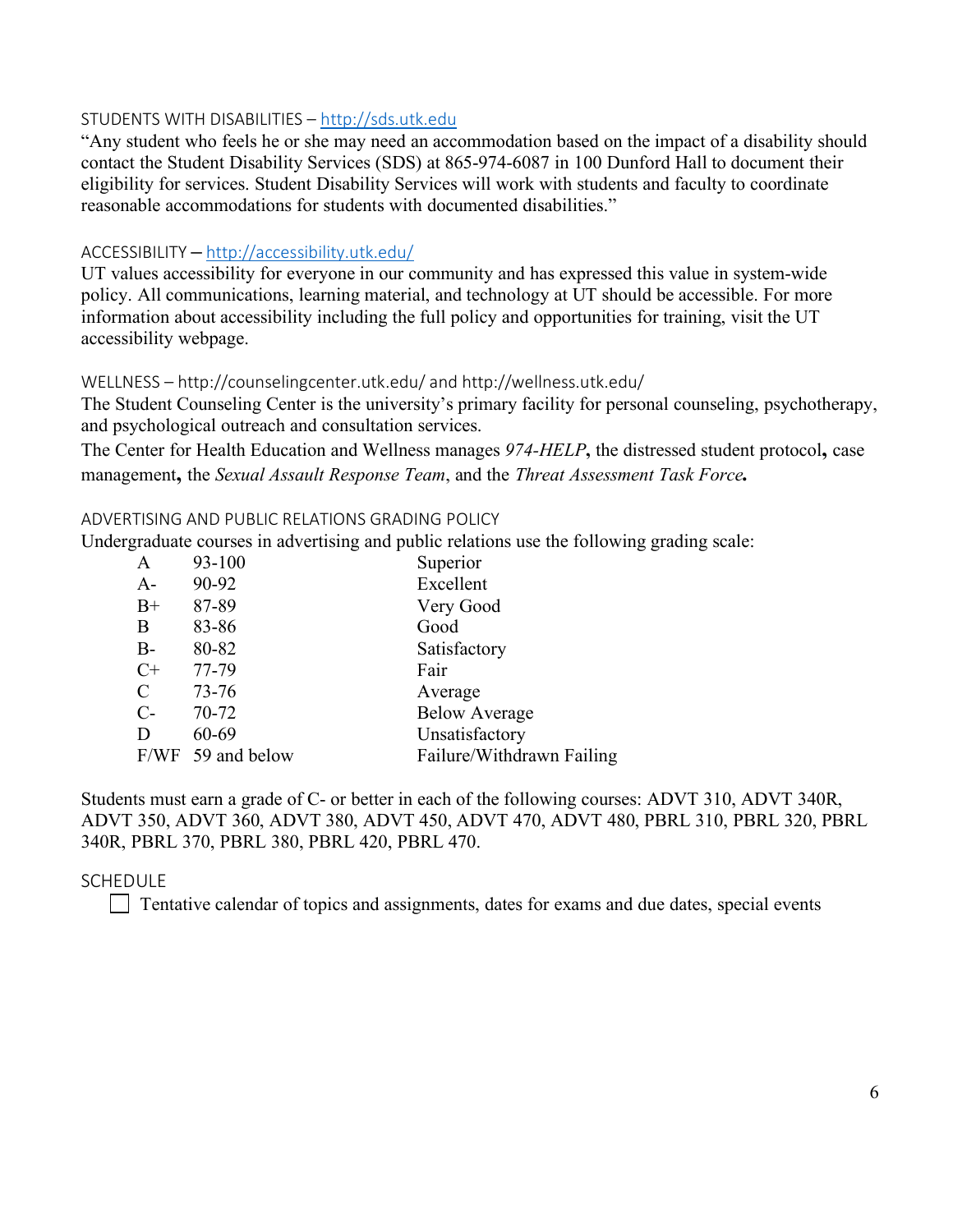# **ACEJMC Learning Outcomes**

- 1. Understand and apply the principles and laws of freedom of speech and press, for the country in which the institution that invites ACEJMC is located, as well as receive instruction in and understand the range of systems of freedom of expression around the world, including the right to dissent, to monitor and criticize power, and to assemble and petition for redress of grievances (Law);
- 2. Demonstrate an understanding of the history and role of professionals and institutions in shaping communications (History);
- 3. Demonstrate an understanding of gender, race, ethnicity, sexual orientation and, as appropriate, other forms of diversity in domestic society in relation to mass communications (Diversity);
- 4. Demonstrate an understanding of the diversity of peoples and cultures and of the significance and impact of mass communications in a global society (International);
- 5. Understand concepts and apply theories in the use and presentation of images and information (Visual);
- 6. Demonstrate an understanding of professional ethical principles and work ethically in pursuit of truth, accuracy, fairness and diversity (Ethics);
- 7. Think critically, creatively and independently (Think);
- 8. Conduct research and evaluate information by methods appropriate to the communications professions in which they work (Research);
- 9. Write correctly and clearly in forms and styles appropriate for the communications professions, audiences and purposes they serve (Write);
- 10. Critically evaluate their own work and that of others for accuracy and fairness, clarity, appropriate style and grammatical correctness (Edit);
- 11. Apply basic numerical and statistical concepts (Numbers);
- 12. Apply current tools and technologies appropriate for the communications professions in which they work and to understand the digital world (Apply).

| Outcome          |                | <b>ADVT</b> course numbers              | <b>PBRL</b> course numbers               |  |  |
|------------------|----------------|-----------------------------------------|------------------------------------------|--|--|
|                  | Law            | 250, 380, 480                           | 270, 320, 400, 420                       |  |  |
| 2.               | <b>History</b> | 250, 350, 360, 450, 461, 480            | 270, 320, 380, 400, 461                  |  |  |
| 3 <sub>1</sub>   | Diversity      | 250, 360, 380, 450, 460, 461, 480       | 270, 320, 370, 400, 420, 461, 470        |  |  |
| $\overline{4}$ . | International  | 250, 380, 450, 460, 461, 480            | 270, 370, 400, 420, 461, 470             |  |  |
| 5.               | Visual         | 250, 310, 340R, 350, 450, 461, 470      | 270, 310, 320, 340R, 370, 380, 420, 461, |  |  |
|                  |                |                                         | 470                                      |  |  |
| 6.               | Ethics         | 250, 340R, 360, 380, 450, 460, 461,     | 270, 320, 340R, 370, 380, 400, 420, 461, |  |  |
|                  |                | 470, 480                                | 470                                      |  |  |
| 7.               | Think          | 250, 310, 340R, 350, 360, 380, 450,     | 270, 310, 320, 340R, 370, 380, 400, 420, |  |  |
|                  |                | 460, 461, 470, 480, 492                 | 461, 470, 492                            |  |  |
| 8.               | Research       | 250, 340R, 360, 450, 460, 461, 470      | 270, 340R, 370, 380, 461, 470            |  |  |
| 9.               | Write          | 310, 340R, 350, 360, 380, 450, 460,     | 310, 320, 340R, 370, 380, 420, 461, 470  |  |  |
|                  |                | 461, 470, 480                           |                                          |  |  |
|                  | 10. Edit       | 310, 340R, 350, 360, 380, 450, 460,     | 310, 320, 340R, 370, 420, 461, 470, 492  |  |  |
|                  |                | 461, 470, 480, 492                      |                                          |  |  |
|                  | 11. Numbers    | 340R, 360, 450, 470                     | 340R, 470                                |  |  |
|                  | 12. Apply      | 310, 340R, 350, 360, 380, 450, 461, 470 | 310, 320, 340R, 370, 380, 420, 470       |  |  |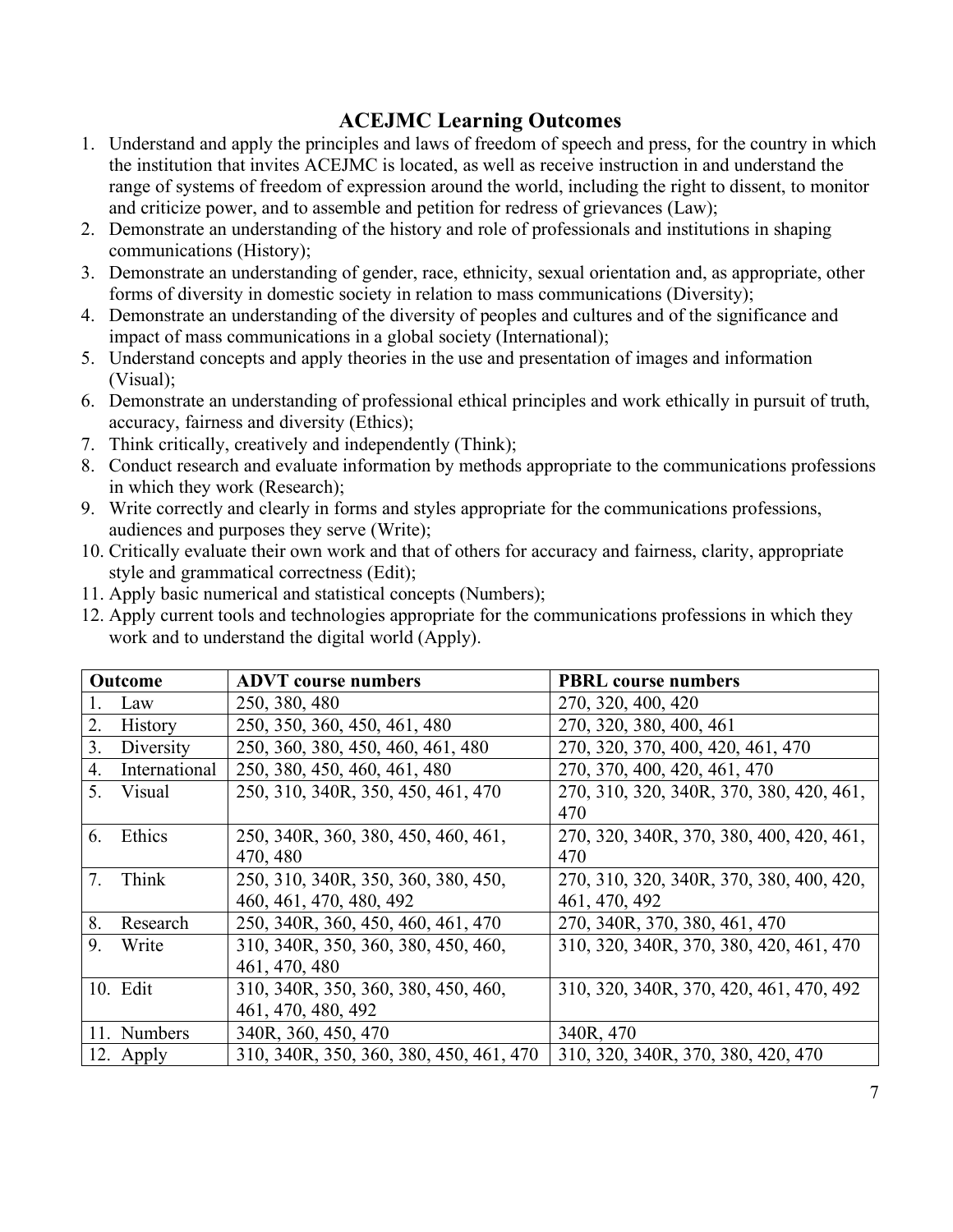# **Incorporating Diversity into the Advertising and Public Relations Curricula**

The School of Advertising and Public Relations seeks to communicate and to instill in our students an appreciation for the diversity of people, curricula, scholarship, research and creative activities in our disciplines. The faculty seeks ways to introduce discussions about diversity into the curriculum. These include but are not limited to:

- 1. Discussions in the introductory classes (ADVT 250, PBRL 270) about the practices of advertising and public relations in various countries and cultures to develop an understanding and appreciation that advertising and public relations practices are culturally determined and often bound within national boundaries.
- 2. Discussions in the research and media strategy classes (ADVT 340, PBRL 340, ADVT 360) that increase sensitivity to and understanding of groups of people -- including minority populations such as African-American, Latinx, Asian, Gay, Lesbian, Transgender, Bisexual, differently abled, and economically disadvantaged persons -- is a critical component of conducting research and implementing advertising and public relations programs.
- 3. Discussions in the design and writing classes (ADVT 310, ADVT 350, PBRL 310, PBRL 320, PBRL 420) that preferences for diverse designs, writing styles, message vehicles, forms of communication and information itself are often culturally determined and that communication programs must take these preferences into consideration.
- 4. Discussions in professional seminar classes (ADVT 380, PBRL 380) that the contributions of minority groups to the advancement of the profession have not always been recognized and should be included in class discussions and that solutions to problems in the workplace are sometimes culturally based.
- 5. Discussions in the management and cases classes (ADVT 450, PBRL 370) that solutions to problems for one group of people are not necessarily the best or even an appropriate solution to similar problems in other cultures.
- 6. Discussions in the issues and communications law classes (ADVT 480, PBRL 400) that advertising and public relations wield great influence in society and students should be cognizant of the cultural roots and implications of how minority groups are portrayed; that commercial speech is protected but not immune to criticism and controversy concerning the content of messages.
- 7. Discussions in the campaign classes (ADVT, PBRL 470 and PBRL 470S) of the needs of minority groups in developing and implementing communications campaigns; that unique approaches for some groups are warranted in order to identify the relevance of products, services, and experiences in their lives.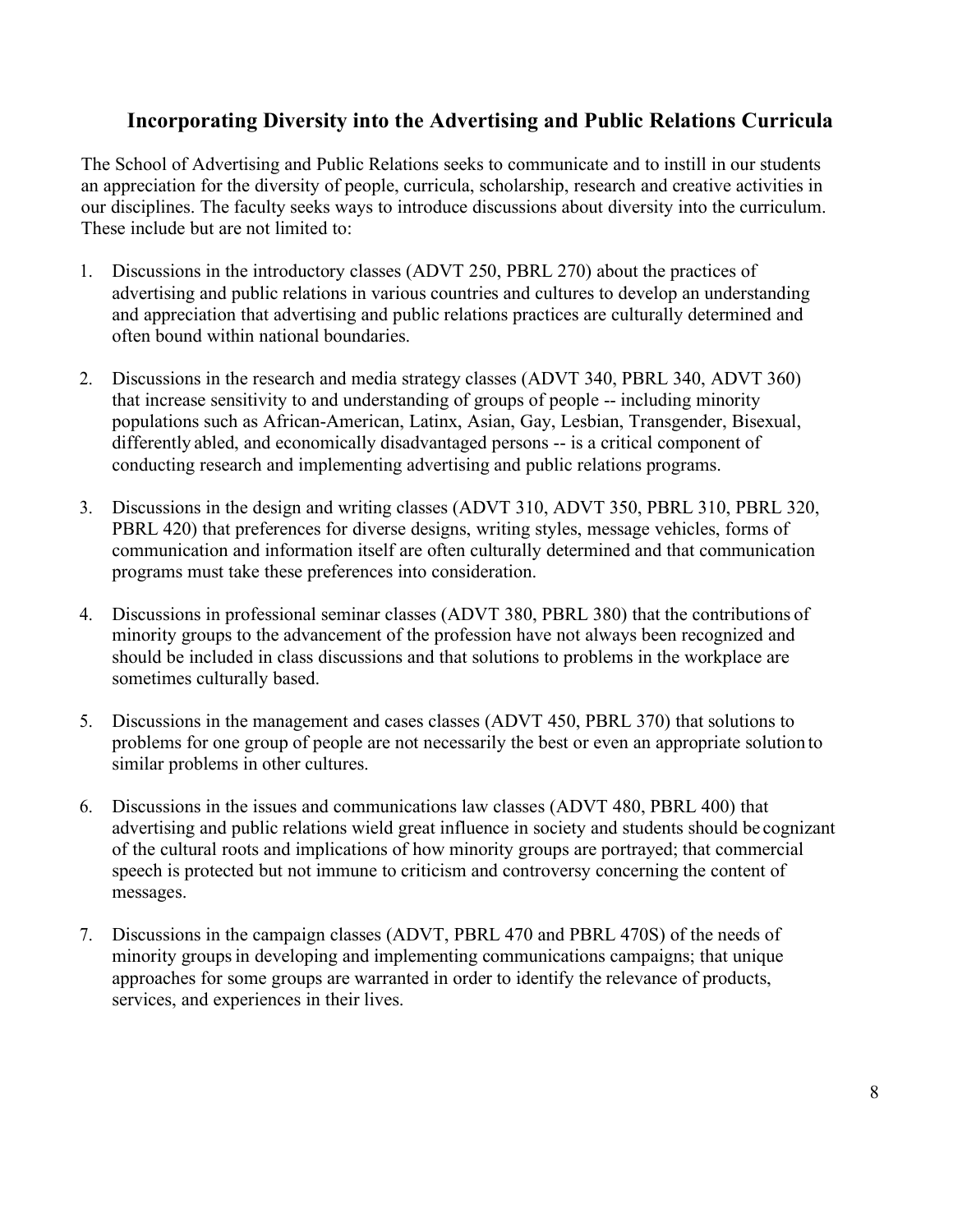# **ADPR Class**

The following proposed class would replace ADVT 461 and PBRL 461. A separate online course is being developed that will replace the 500-level social media class.

ADPR 3XX – Social Media Literacy

### **Catalog Description**

3 Credit Hours

Overview of the role of social media marketing communication from both a personal and organizational perspective. This course will provide students with practical knowledge and analytical skills necessary to evaluate and understand social media campaigns.

*No prerequisites.*

### **Nature of the Course**

This course will provide students with practical knowledge and analytical skills necessary to evaluate and understand social media, including social media campaigns. ADPR 3XX will be comprised of lectures, case studies, assignments, and engaged analysis activities that will help serve as the foundation for a strong social media skill set which is important for career success.

### **Instructional/Learning Objectives**

- 1. To provide insight about and experience with social media tools and digital technologies.
- 2. To emphasize both the importance of managing one's online personal reputation and a business/organization's identity through social media platforms.
- 3. To make students aware of ethical, legal, and privacy issues when using social media outlets.
- 4. To understand the history, ownership, and revenue structures of major social media platforms.
- 5. To understand the uses and motivations for individual social media users.
- 6. To keep students up to date on the latest in digital and social media channels used in social media communication

#### **Assignments**

Students will participate in a variety of in-class and out-of-class exercises, assignments, and group work. Assignments may include

- 1. The creation of and maintenance of a personal web space (blog, twitter presence, etc.)
- 2. A social media analysis of one's own online brand
- 3. Several case studies which will highlight the successes and failures of brands on social media, including key takeaways
- 4. A detailed analysis of the strengths, weaknesses, biases, ownership, and effects of main social media platforms.

### **Performance Measurement**

Student competency of course material should be measured by performance on quizzes, assignments (both out-of-class and in-class exercises), written work (analyses and case studies) and attendance/participation.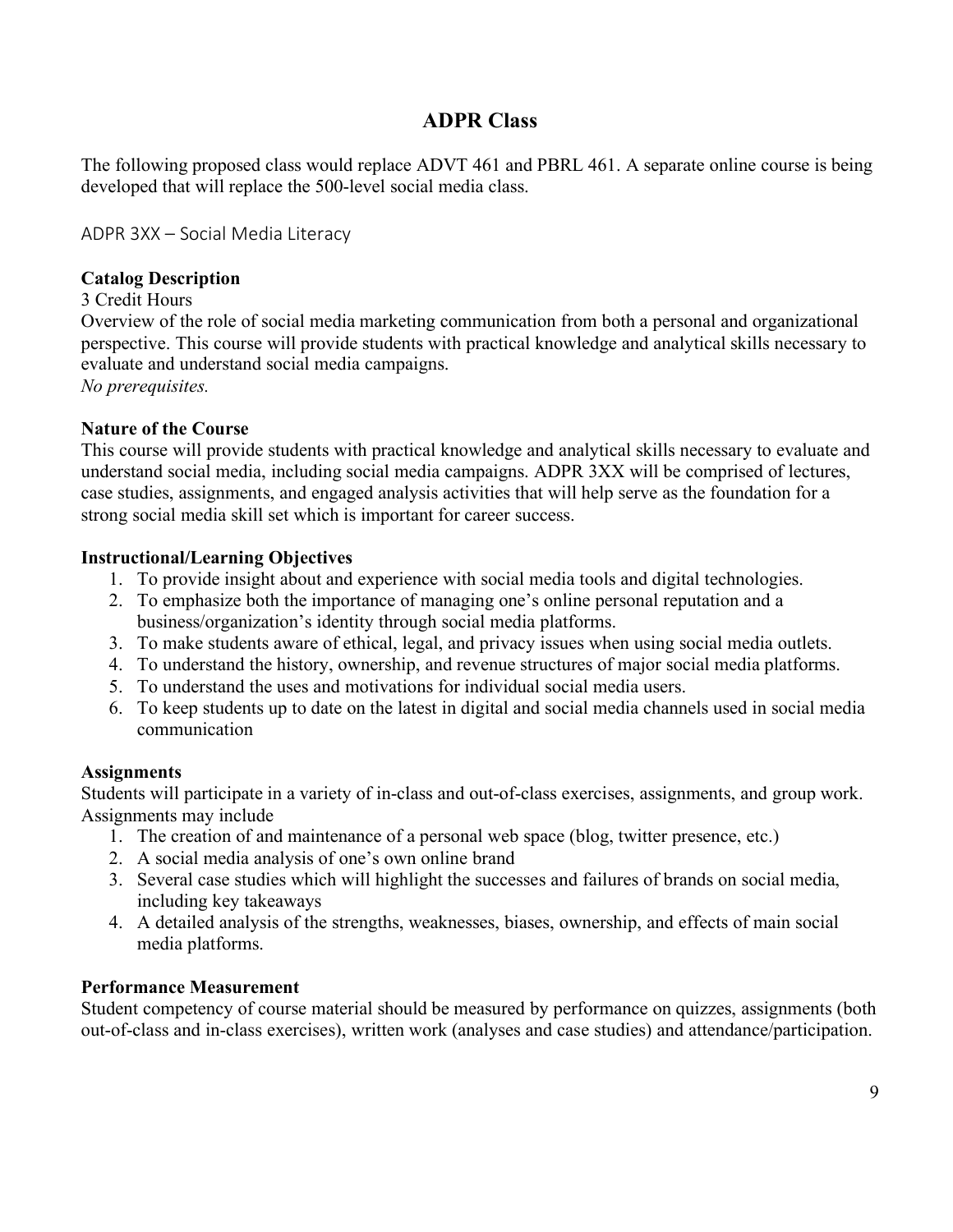### **Unique Aspects**

Class content (lectures, readings, some assignments) changes each semester as social media technologies continue to evolve. The relatively brief history of each platform will be covered early on to give a broader perspective. Students should also recognize the importance of reading social media news on a daily basis to be better informed for lectures. Class will cover social media from "both sides," attempting to understands what brands and individuals want from social media, and what they do in pursuit of those goals.

### **Texts & Resources** (*As with the nature of the class/topic, texts can/will change often.)*

- Deckers, Erik & Lacy, Kyle. *Branding Yourself: How to Use Social Media to Invent or Reinvent Yourself.*
- Kerpen, Dave. Likeable Social Media (Third Edition): How To Delight Your Customers, Create an Irresistible Brand, & Be Generally Amazing On All Social Networks That Matter
- Daily readings from www.mashable.com
- Subscribe to www.emarketer.com
- Subscribe to SmartBrief on Social Media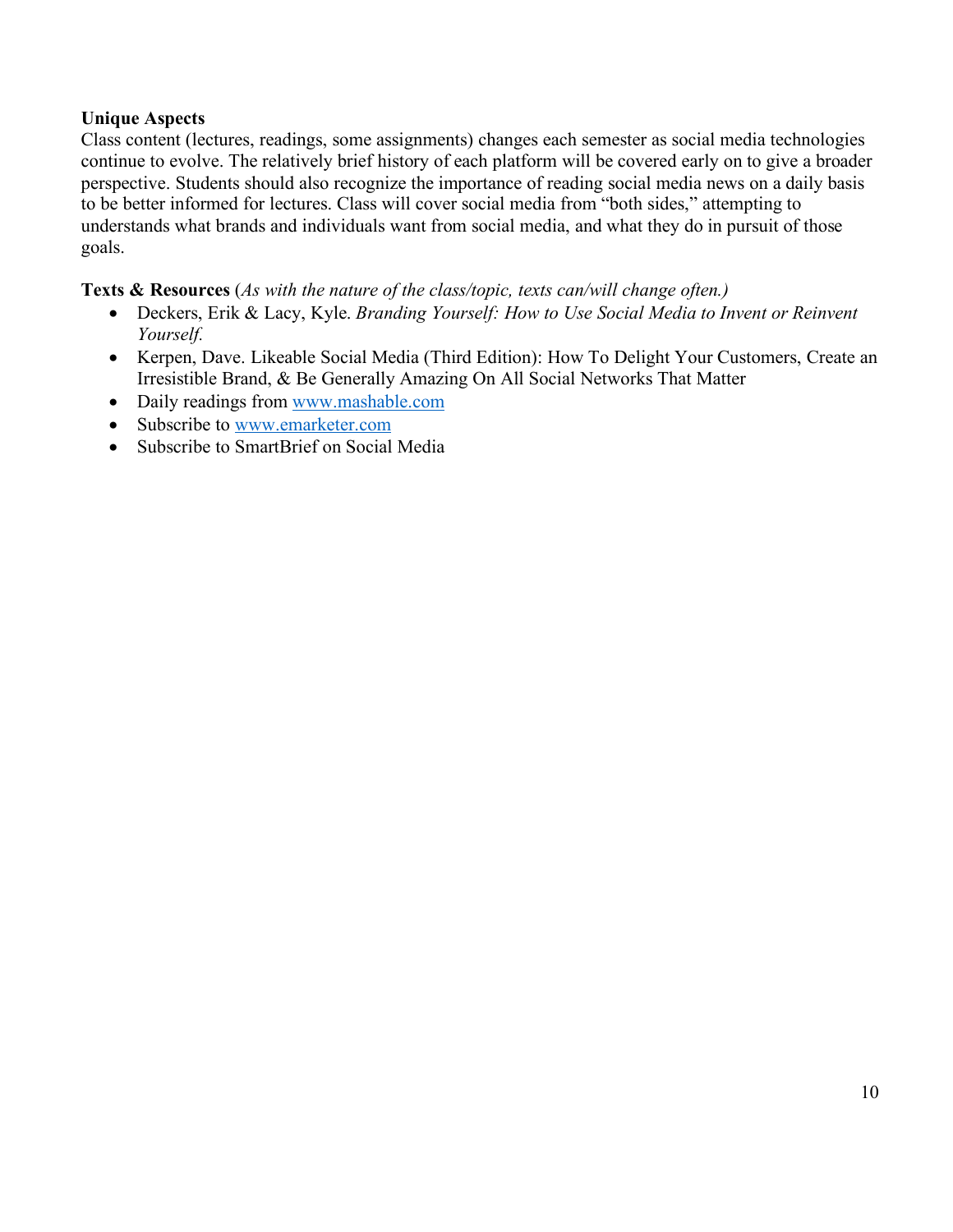# **Advertising Classes**

ADVT 250 – Advertising Principles

## **Catalog Description**

3 Credit Hours Survey of the role of advertising in American business and society. Relationship between adevetising and markteting; functional components of the advertising process – research, media, creative, and management.

*No prerequisites.*

### **Nature of the Course**

Advertising 250 is the introductory advertising course for students at the University of Tennessee. Large lecture sections (100 -200+ students) are typically taught face to face with smaller sections of the class provided online. Students enrolled have varied majors, backgrounds, and interests. The course should expose students to the structure of the advertising industry, the role of advertising in a marketing organization, the social, legal, and economic consequences of advertising, and the strategy and tactics involved in an advertising campaign. Students should emerge from the course with both a broad understanding of the process of advertising and its place in business and society and specific understanding of advertising. As of fall 2020, ADVT 250 will be part of the Social Sciences category of the Volunteer Core general education courses offered at the University of Tennessee, Knoxville.

# **Instructional/Learning Objectives**

- 1. Students should understand why advertising exists.
- 2. Students should understand the intended and unintended consequences of advertising and be exposed to ethical and legal considerations with regard to advertising practice and its impact on society.
- 3. Students should understand what advertising can and cannot do.
- 4. Students should gain an appreciation for what it's like to plan an advertising campaign.
- 5. Students should gain an understanding of how new communication platforms are changing how people consume media and implications of those changes for advertising.
- 6. Students should gain an understanding of branding fundamentals, such as brand definition and brand stewardship, and the relationship between great advertising and building a strong brand over the long term.
- 7. Students should gain an awareness of the differences and similarities of advertising, its development, and its implementation across national and cultural borders through the studying and understanding of advertising from different countries.
- 8. Students should understand that in order to develop an effective communication campaign it is critical to have consumer insight, to understand consumers' wants and needs, to know how they process information etc. Introducing students to the basics of consumer psychology is an important part of the class.

### **Assignments**

The nature of the assignments will vary with the size of the section being taught. Generally, assignments should include the following: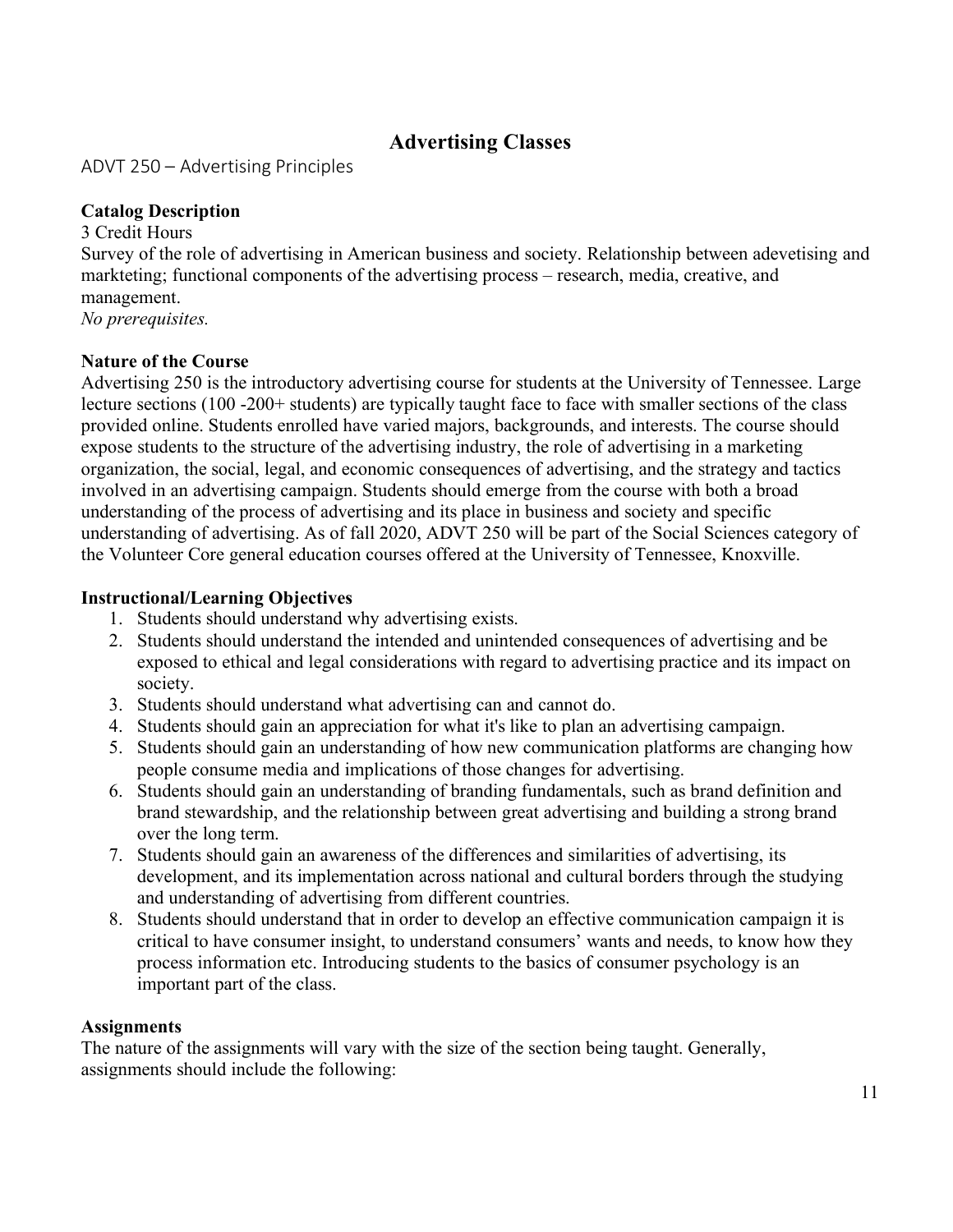- 1. Tests. Four to five major exams and several quizzes. Questions should be drawn from the reading materials and/or lecture and should tap the students' ability to comprehend and identify broad course topics.
- 2. Writing Assignment(s). One major writing assignment is required. This writing assignment will address advertising and societal issues per VOL Core requirements. Students can choose a topic to write about from a list of topics such as:

Advertising of Controversial Products Advertising to Vulnerable Groups Advertising Regulations (FTC, self-regulation) Privacy Issues in Advertising Advertising and Diversity Disability Inclusion in Advertising

### **Performance Measurements**

Student competency of the material should be reflected in acceptable performance on the major exams and the optional writing assignments if used. For VOL Core metrics, exams and written assignments should be filed for a duration of five year to use for assessment purposes.

### **Unique Aspects**

Strong brand orientation to the class where students understand that good advertising is not an end unto itself but a means to building strong brands.

National and international examples are seamlessly woven in the instruction so that this is an assumptive part of the class. Brands without borders.

The introductory course serves as an important means of recruiting to the major. Course instructors are encouraged to integrate opportunities for students to be exposed to other AD faculty, suggest membership in Ad Club, showcase upper division course content, and actively encourage students to consider the advertising major.

### **Texts and Source Material**

- 1. A custom textbook for the University of Tennessee was created in summer 2019 is available online at https://he.kendallhunt.com/Childers.
- 2. Students should become familiar with advertising data sources available at UTK and online.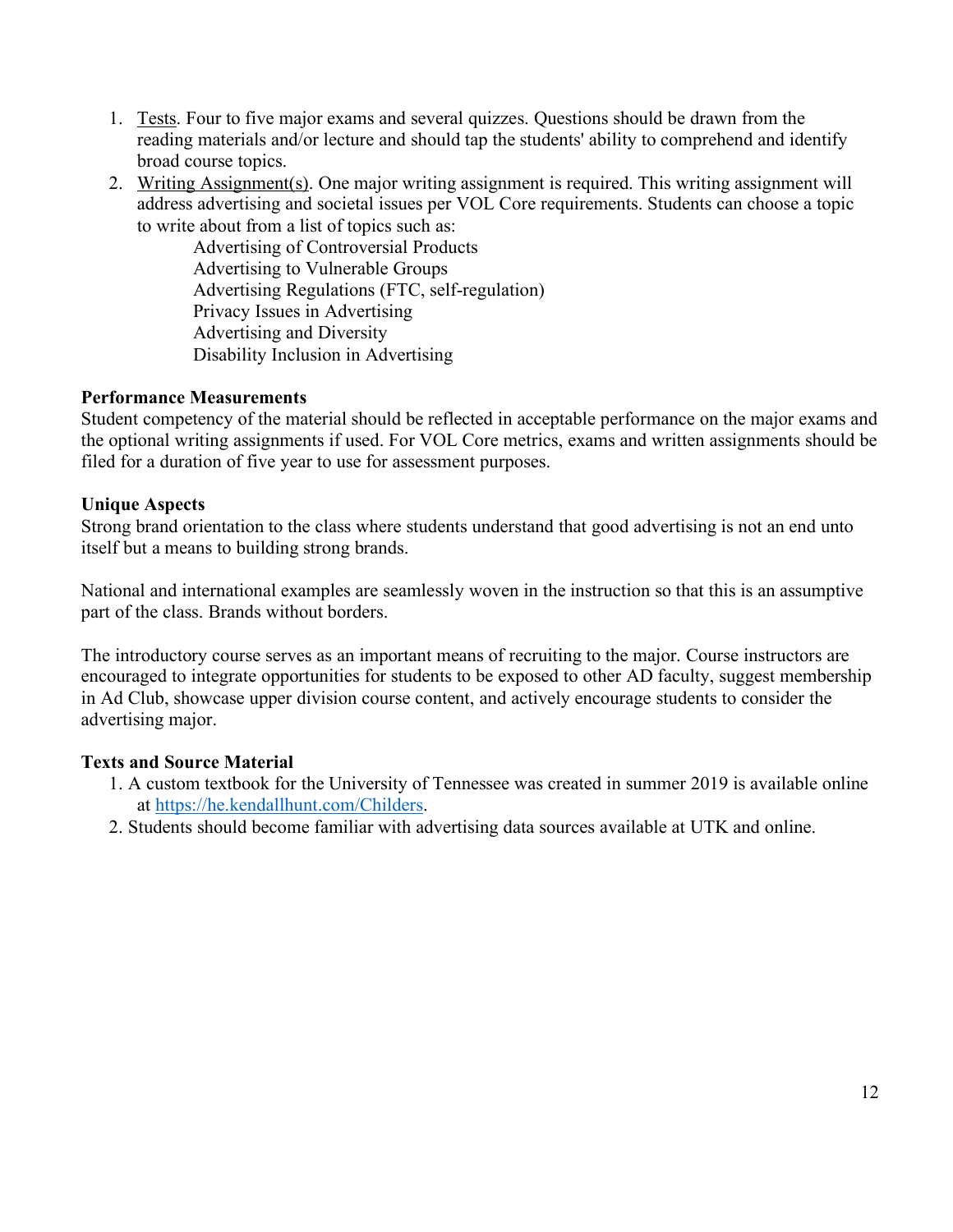# ADVT 310 – Advertising Design

### **Catalog Description**

#### 3 Credit Hours

Study, use, and application of design, color, type, and layout styles as the affect concept deveopment in the creation of promotional materials. Analysis of organizational goals and how they mold strategic and conceptual development. Application of relevant computer software for creation of promotional material. *(RE) Prerequisite(s): 250 or Public Relations 270.*

*Registration Restrictions: Advertising majors or permission only.*

### **Nature of the Course**

This course introduces students to the study, use, and application of design principles, color, type, and layout and design techniques, as they affect concept development and printing and production on the computer using Creative Cloud. This course serves and is required for advertising majors.

### **Instructional/Learning Objectives**

- 1. Demonstrate knowledge of the design process from written word through thumbnails and roughs to supercomps created on the computer.
- 2. Understand how concepts are conveyed through type selection, layout style, color, and paper choice.
- 3. Understand how to use type as a creative medium as well as an informative one.
- 4. Understand various visual options available for communicating a concept.
- 5. Demonstrate competency on the software programs used in the industry (e.g., Illustrator, Photoshop, InDesign).
- 6. Identify and anticipate problems associated with visual production including incompatibilities among standard software programs.
- 7. Understand the interrelationships between visual and verbal elements in concept development.

### **Assignments**

- 1. Quizzes. At least five quizzes, which may be either matching or short answer, should be given. These should cover terms and software use.
- 2. Design. Students are required to complete a variety of in-class and out-of-class assignments for a traditionally held course. Each student should be able to execute ideas via thumbnails, roughs and supercomps. Competencies should cover overall idea generation, use of type, layout, and visual/verbal relationships. Each student should have numerous examples of varied design skills.
- 3. Computer. Students should be able to complete several projects from material learned in class. Proficiencies in the use of InDesign, Illustrator and Photoshop should be highlighted.
- 4. Online Courses. For courses delivered electronically through Canvas, all lectures, quizzes and assignments are the same as a traditionally delivered course with the exception of thumbnails. Thumbnails will be delivered to the instructor in person for a critique before moving on to final roughs and supercomps.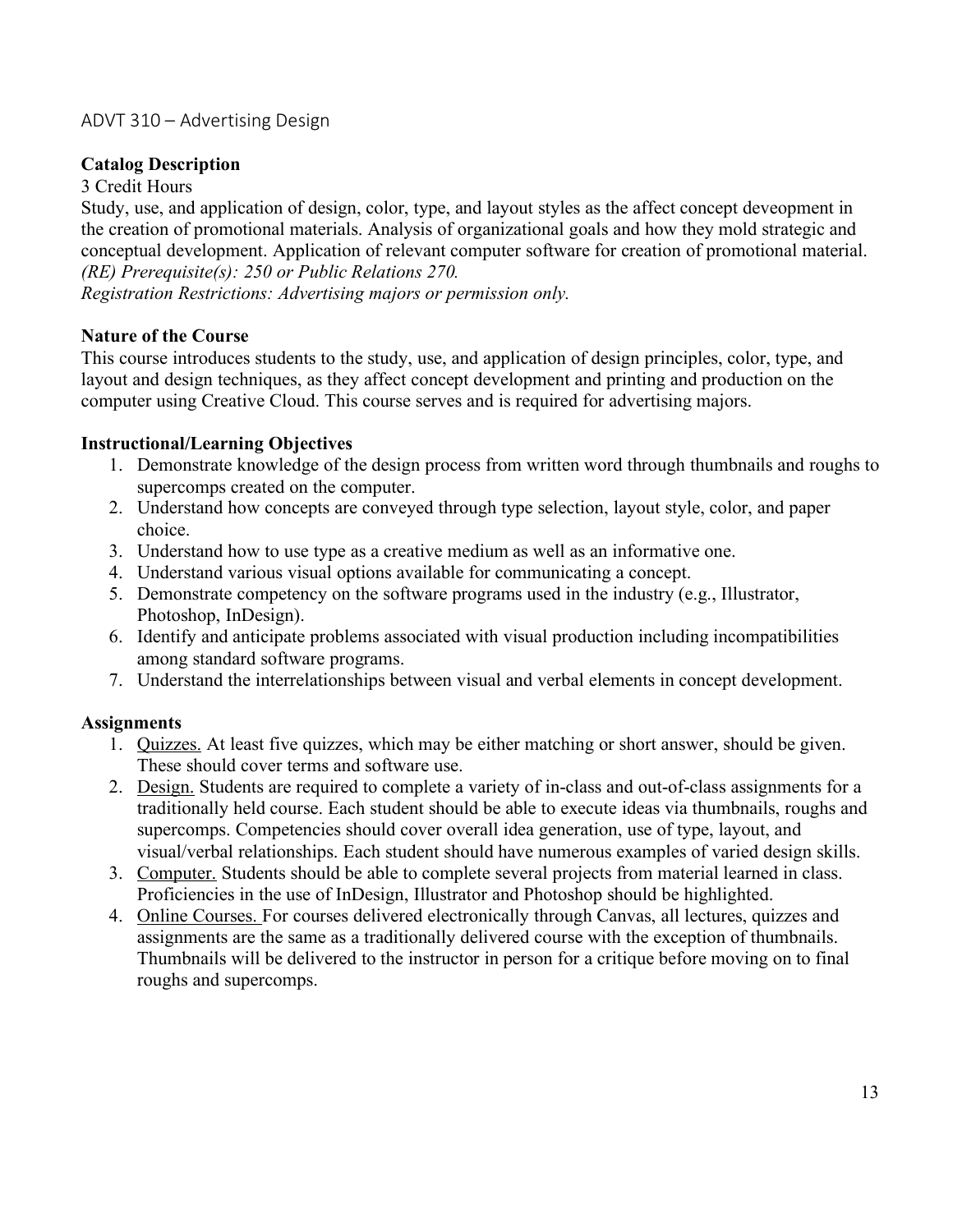#### **Performance Measurement**

Student competency of course material should be measured by performance on quizzes, out-of-class assignments, and design and computer skills.

#### **Unique Aspects**

Emphasis will be placed on how to take a project from conception to production. Students who fear design will learn how simple design and production techniques can bring an idea to life. Instructors should be prepared to give one-on-one instruction concerning both design and computer skills whether the class is delivered online or traditionally.

#### **Texts and Resources**

Blakeman, Robyn, The Bare Bones of Advertising Print Design Weinmann & Loureka, Visual Quickstart Photoshop Weinmann & Loureka, Visual Quickstart Illustrator Weinmann & Loureka, Visual Quickstart InDesign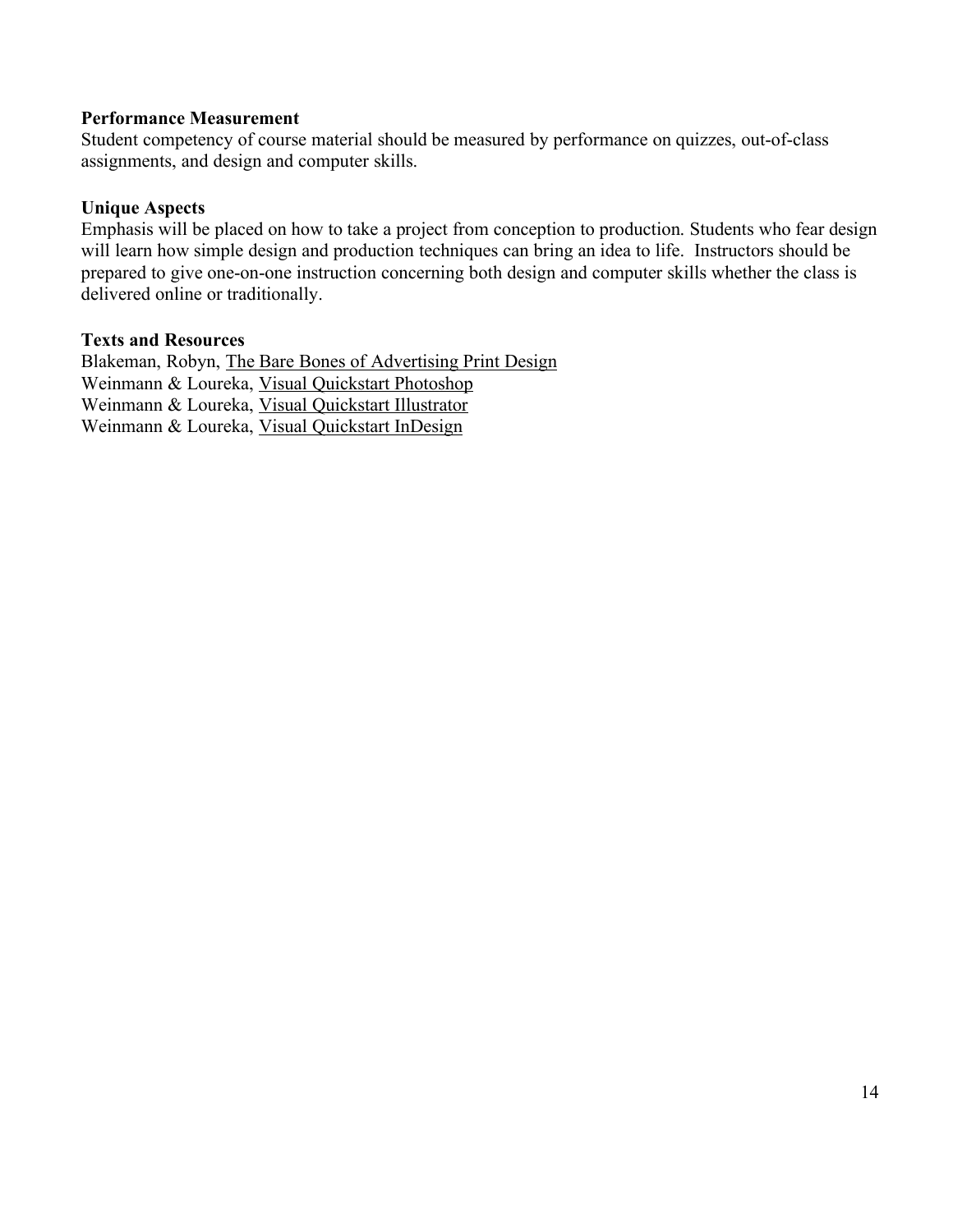# ADVT 340R – Advertising Research Methods

## **Course Description**

3 Credit Hours Secondary data and primary research techniques for advertising and public relations decisions. *(RE) Prerequisite(s): 250 or Public Relations 270. (RE) Corequisite(s): Math 115 OR Statistics 201 OR Statistics 207 Registration Restriction(s): Advertising major*

### **Nature of the Course**

Research provides information that can be used in the decision-making process of media, creative and managerial problems. Students will learn the fundamentals of primary and secondary research. This course serves and is required of advertising majors.

### **Instructional/Learning Objectives**

Upon completion of this course students should be able to:

- 1. Understand the various types of research used in advertising
- 2. Locate and organize relevant secondary information including that related to social media assessment. Actual sources may vary depending on specific objectives of a particular class. See suggested sources. At a minimum, students are expected to be able to read and interpret:
	- a) Simmons OneView printouts (ideally students will learn to generate Simmons reports)
	- b) Industry Reports including, but not limited to: IBISWorld, Mintel, MarketResearch.com Packaged facts
	- c) Databases including, but not limited to: BusinessSource Complete, Factiva
- 3. Understand how and when primary research tools are used in advertising. Students will gain primary research experience collecting data in both a quantitative (i.e., surveys) and a qualitative (e.g., focus groups, in-depth interviewing, direct observation) research project.
- 4. Develop a primary research project that includes the following steps:
	- a) Develop research objectives
	- b) Understand sampling techniques
	- c) Collect data
	- d) Analyze data descriptives and significance testing
	- e) Interpret data for advertising and marketing communications decision-making
- 5. Use a statistical software package to analyze and visualize data. (e.g. Excel, SPSS)
- 6. Report secondary and primary research results in an organized and understandable fashion.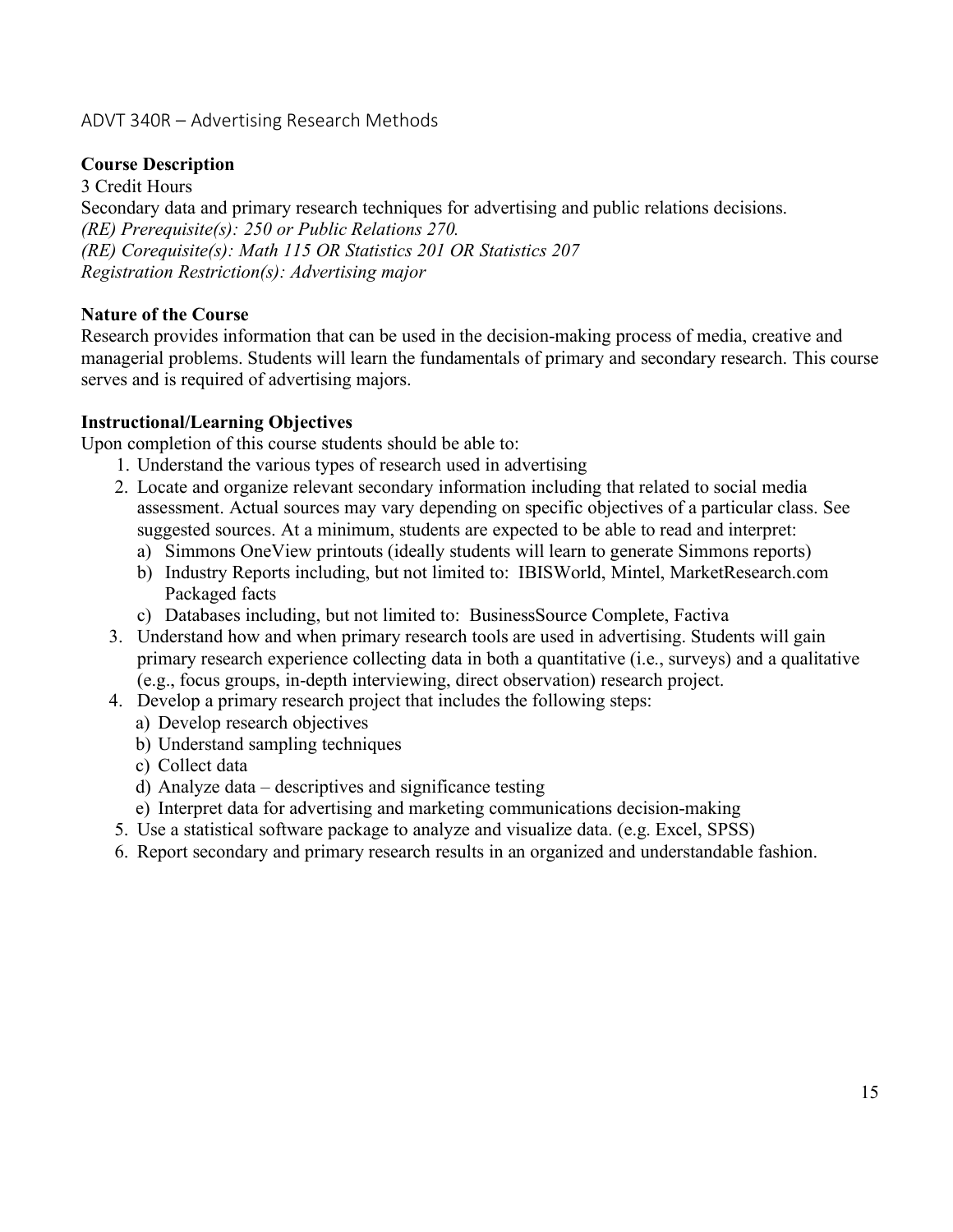# ADVT 350 – Creative Strategy

## **Catalog Description**

3 Credit Hours Basic concepts of creative strategy with intensive practice in developing creative stratgy statement, writing and designing advertisements, and judging creative work. *(RE) Prerequisite(s): 250 and 310. Registration Restriction(s): Advertising majors or premission only.*

### **Nature of the Course**

Advertising 350 is designed to introduce the role creative strategy plays in both the marketing and creative process. Students will understand how creative output relates directly back to decisions made within the creative strategy. Topics covered should include: how to develop a creative brief, copy and layout development that strategically represents the creative brief, and how to apply the business of advertising creative to varied media.

### **Instructional/Learning Objectives**

- 1. Students will be able to define creative strategy.
- 2. Students will be able to create a viable strategy for use in multiple media.
- 3. Students will be able to develop a creative business brief.
- 4. Students will be able to develop creative and unique concepts/ideas.
- 5. Students will learn to develop the needed abilities to think visual and to shepherd work from preliminary idea to finished supercomps that conform to specified media and business characteristics.
- 6. Students will learn to develop a multitude of both visual and verbal ideas under various deadlines.
- 7. Students will be able to use a concept consistently across multiple media.
- 8. Students will be able to develop creative copy based on information found within the creative business brief.
- 9. Students will understand the values of writing and rewriting, and the careful need for checking and proofreading copy.
- 10. Students will learn to judge their creative work and how to accept critical appraisal of their own work.
- 11. Students will know their role in the creative process whether their area of interest is research, media, account service, creative or production.

#### **Assignments**

- 1. Tests. Tests may be objective, essay, or hands-on. Tests should cover assigned readings and class materials.
- 2. Assignments Students are required to complete a variety of out-of-class assignments. Though most work is completed individually, some group work can also be assigned. Each student should compile numerous graded assignments. Ads may be developed in thumbnail form, before completing the final supercomp. Students should be required to complete four to five finished ads for various media. These may be based on class assignments for which creative platforms have been completed. These supercomps should adhere to class standards for finished work.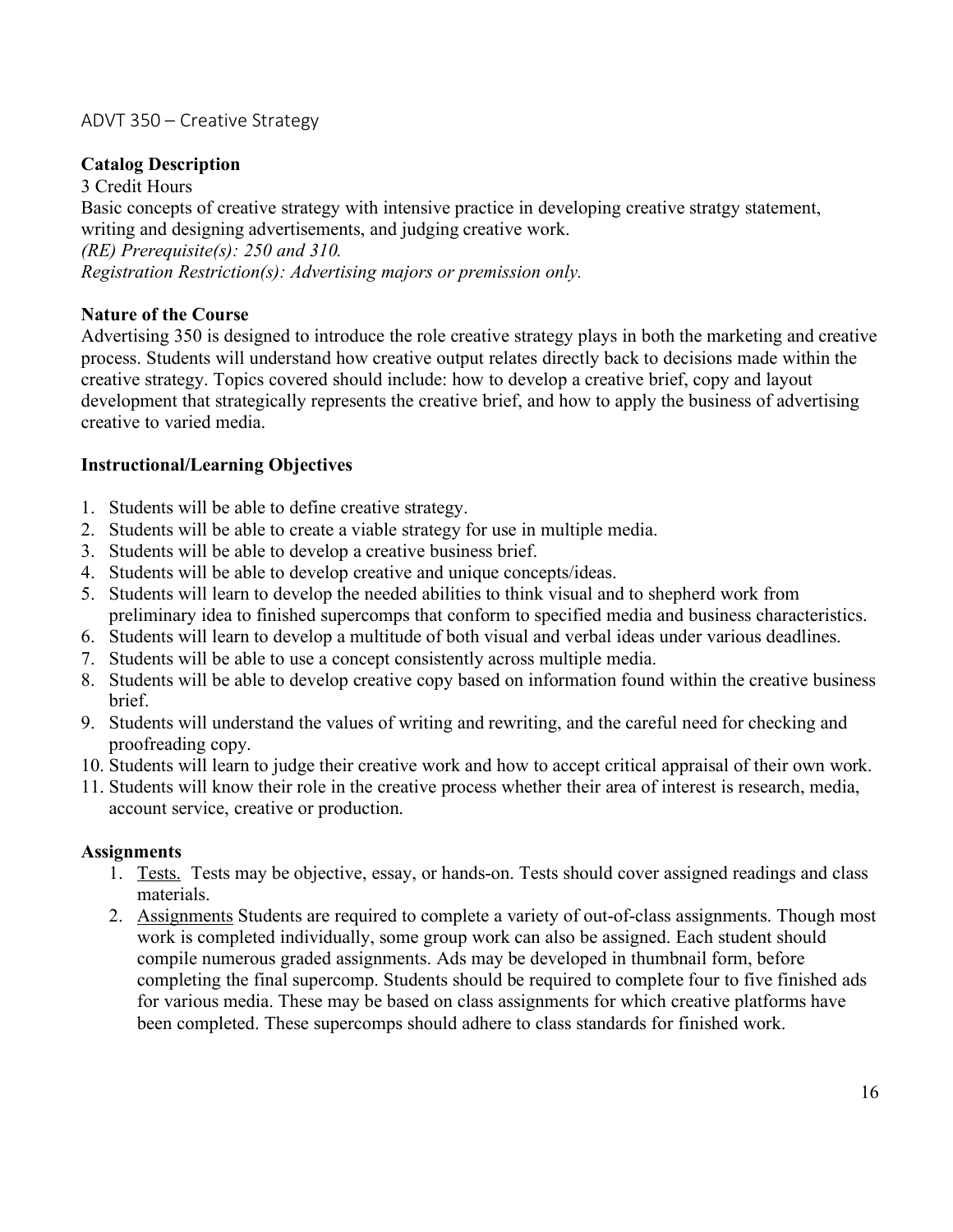### **Performance Measurement**

Student competency of course material should be measured by performance on the tests, assignments (including creative platforms, ads for various media, group exercises) and attendance/participation.

### **Unique Aspects**

Students should find this to be a labor-intensive class that taps many skills. The emphasis is on the development of strategic thinking, solid writing skills, and the ability to execute strategy creatively. Attendance and participation are also important in the course as the exchange of constructive criticism among students helps them to refine their work.

### **Text and Resources**

Blakeman, Integrated Marketing Communication: Creative Strategy from Idea to Implementation, Third Edition.

When multiple sections are offered, the required text should be the same across all sections.

Numerous other resources may be helpful. Among them:

- Blakeman, The Bare Bones of Advertising Print Design
- Jeweler and Drewniany, Creative Strategy in Advertising (current edition) or another text approved by the faculty.
- Communication Arts: http://www.commarts.com
- Advertising Age: http://www.adage.com
- Outdoor Advertising Association: http://www.oaaa.org/
- The One Club: http://www.oneclub.org
- The American Advertising Federation: http://www.aaf.org/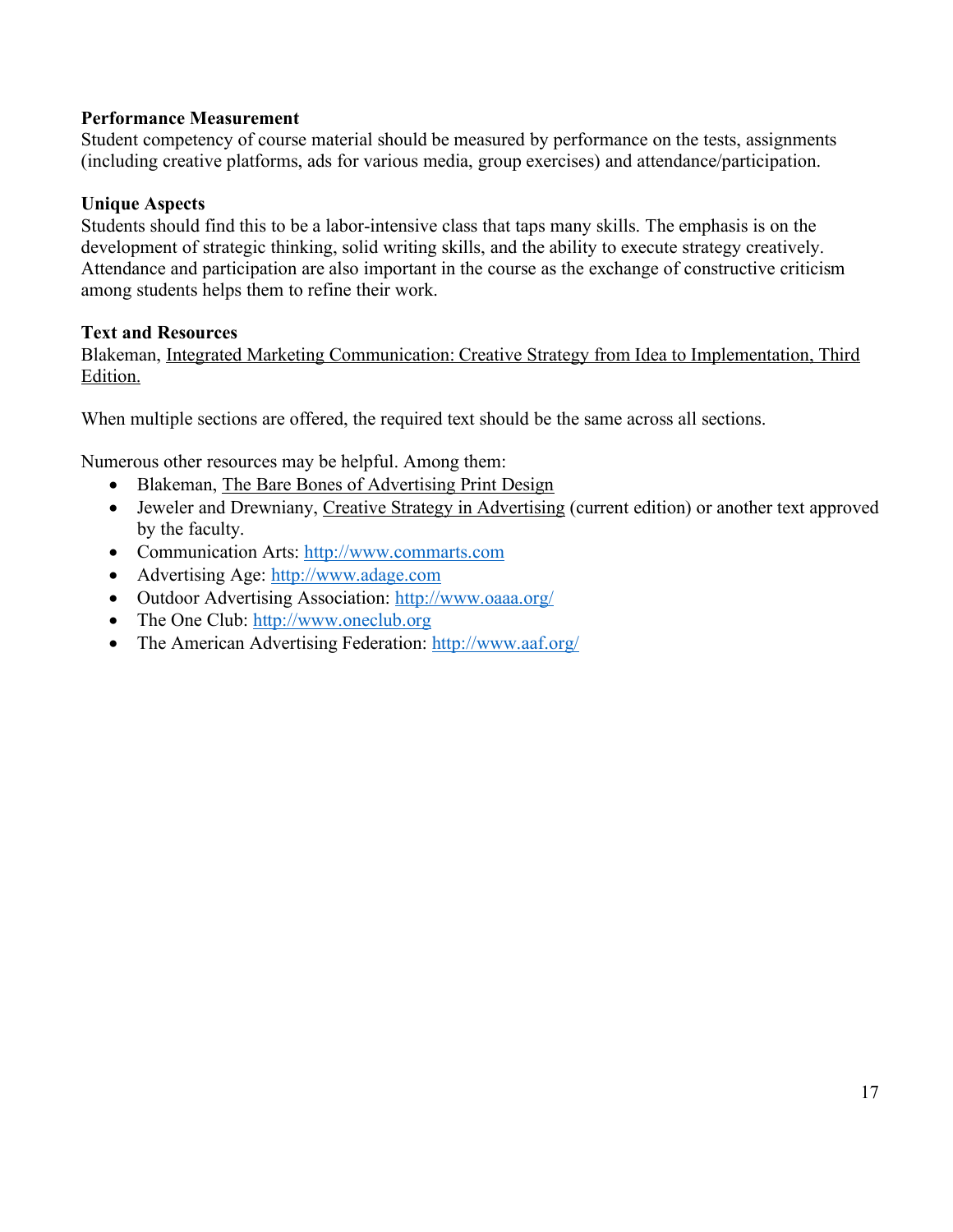# ADVT 360 – Advertising Media Strategy

## **Catalog Description**

3 Credit Hours Assessment of markets, vehicles, audiences, and mathematical techniques for advertising planning. Instruction in media planning, buying, and evaluation. *(RE) Prerequisite(s): 250 and 340R (RE) Corequisite(s): 380 Registration Restriction(s): Advertising or public relations major*

### **Nature of the Course**

This course is designed to help students develop marketing and communication oriented approaches for selecting media channels through an understanding of the fundamentals of media planning. Students in this course will focus on analyzing media problems and making media decisions. Although emphasis is on media calculations, concepts and decision-making, attention is also given to the current status of and recent changes in the media industry.

### **Instructional/Learning Objectives**

- 1. Understand the relationships among marketing, advertising and media objectives. Be able to plan and write advertising and media objectives.
- 2. Calculate and articulate the importance of various audience analysis measures (such as impressions, ratings, reach, frequency, etc.) and cost analysis measures (such as CPM and CPP, etc.).
- 4. Understand the process of media and vehicle selection and scheduling.
- 5. Understand the rate structure of each major medium and how the medium measures its audience.
- 6. Prepare a competitive expenditure analysis and analyze the competitive marketplace as a basis for media strategy recommendations.
- 7. Understand media planning tools to evaluate a media plan.
- 8. Prepare a media plan.

#### **Assignments**

- 1. Tests. At least two or three quizzes and at least two examinations.
- 2. Writing assignments. Various written analyses and the development of a comprehensive media plan.

#### **Performance Measurements**

Student competency of the material should be reflected in acceptable performance on the major exams and on the media plan assignment(s).

#### **Unique Aspects**

Most students approach this course with a high level of math anxiety. Instructors should be prepared to give additional help to students.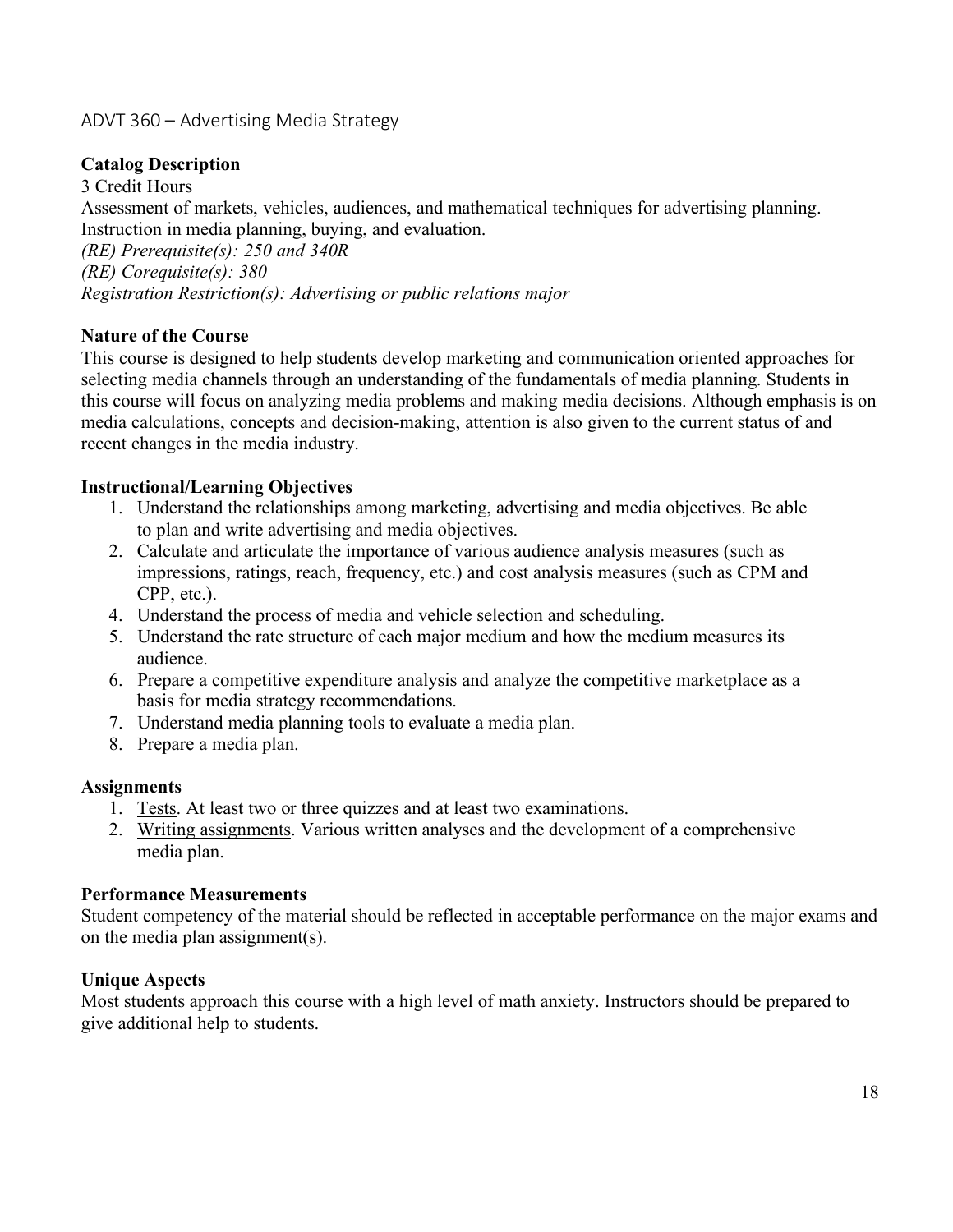# **Texts and Resources**

In addition to the secondary sources, students should become familiar with tools such as:

- Simulation Software (e.g. Media Flight Plan)
- Ad\$pender or other competitive expenditure sources.
- Kantar Media's Standard Rate and Data Service
- Simmons Insights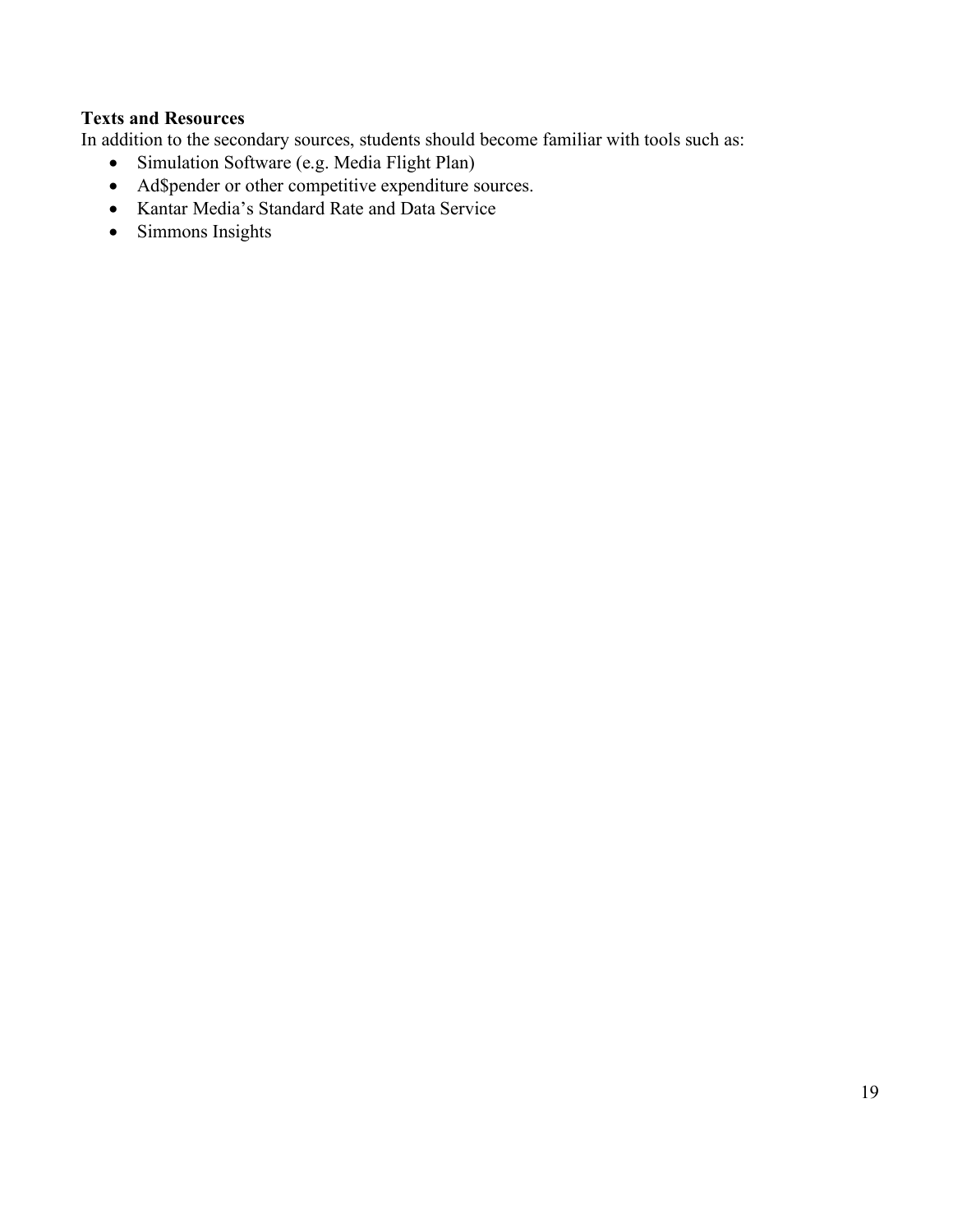# ADVT 380 – Advertising Professional Seminar

### **Catalog Description**

1 Credit Hours Exploration of career choices in mass communications. Resume and letter writing, interviewing, and portfolio preparation. *(RE) Corequiste(s) 340R. Registration Restriction(s): Advertising or public relations major.*

### **Nature of the Course**

This one credit-hour course is designed to allow students to explore career choices in communications. Emphasis is placed on developing skills and techniques for both obtaining employment and advancing early career potential. Guest speakers from the advertising industry and organized field trips can be part of the course.

### **Instructional/Learning Objectives**

- 1. To make students familiar with the wide range of career opportunities available, to make them familiar with various job titles and the necessary preparation for each, and to encourage them to make decisions about their own careers.
- 2. To teach students how to prepare cover letters and resumes.
- 3. To make students familiar with how they can use the Internet and other Interactive services to research the market, learn about organizations, and identify job opportunities.
- 4. To assist students in preparing portfolios or other relevant material for job interviews.
- 5. To discuss issues in advertising as a profession: ethics, gender, turnover, job security and income.
- 6. Teach students how to create and manage their personal professional reputation in interpersonal, group and on-line environments.

### **Assignments**

- 1. Resumes and Cover Letters. Students should be required to prepare a final resume and cover letter for a job or practicum opportunity.
- 2. AAF Smartbrief. It is suggested that students are required to register with AAF Smartbrief, a daily compilation of top industry stories; these stories can be integrated into class discussions and quizzes
- 3. Students are required to develop their own personal professional LinkedIn profile.

### **Performance Measurement**

Students should produce an acceptable resume and cover letter and materials for interviews such as writing samples or portfolios as needed.

### **Unique Aspects**

Student background and interest are likely to vary greatly, and many students will remain uncertain about a career choice. The course should provide a forum for students to explore career issues. Students should be aware that Center for Career Development is not the optimal resource for advertising students. However, Center representatives do guest speak in the class.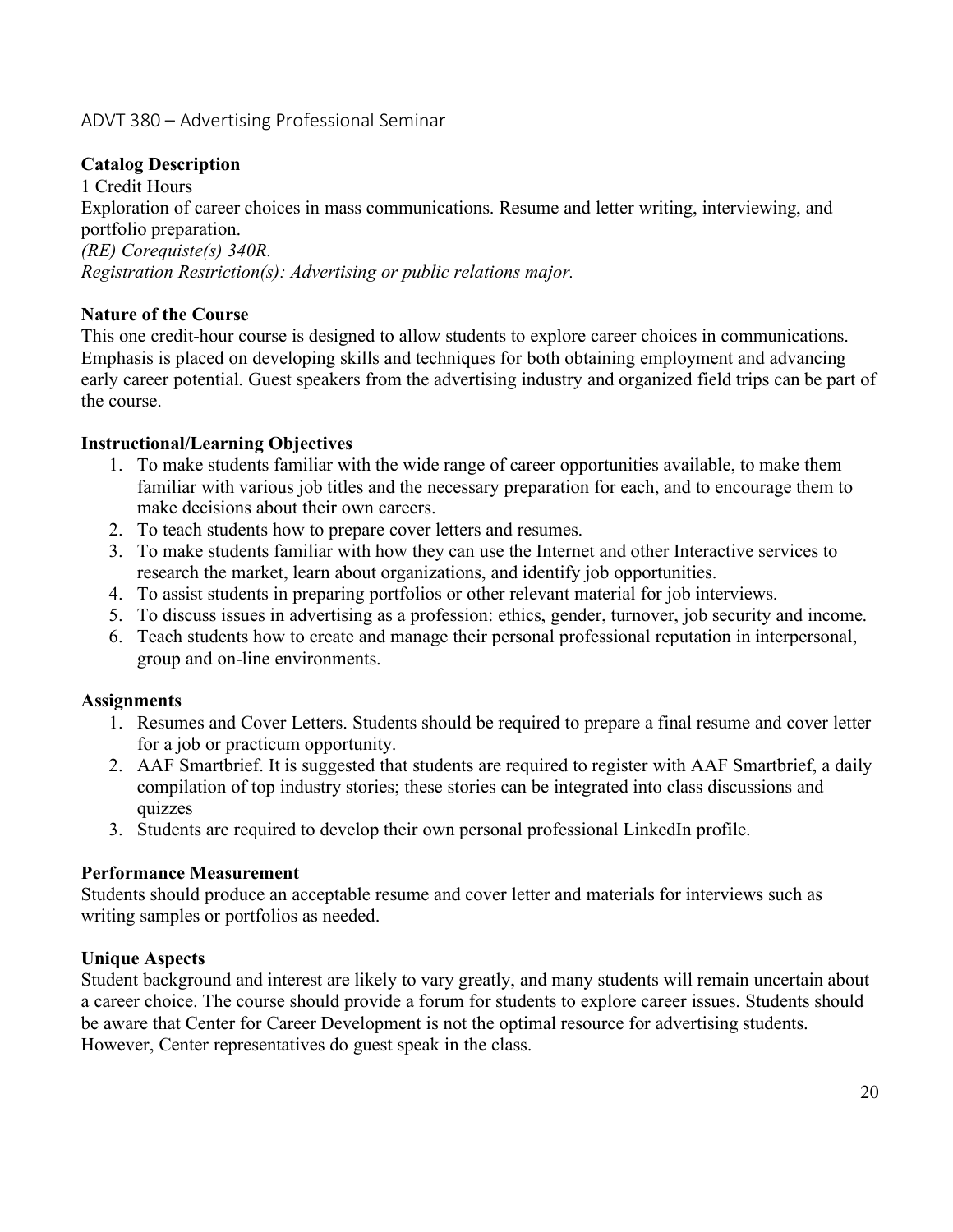**Text and Source Material** - No formal text has been adopted.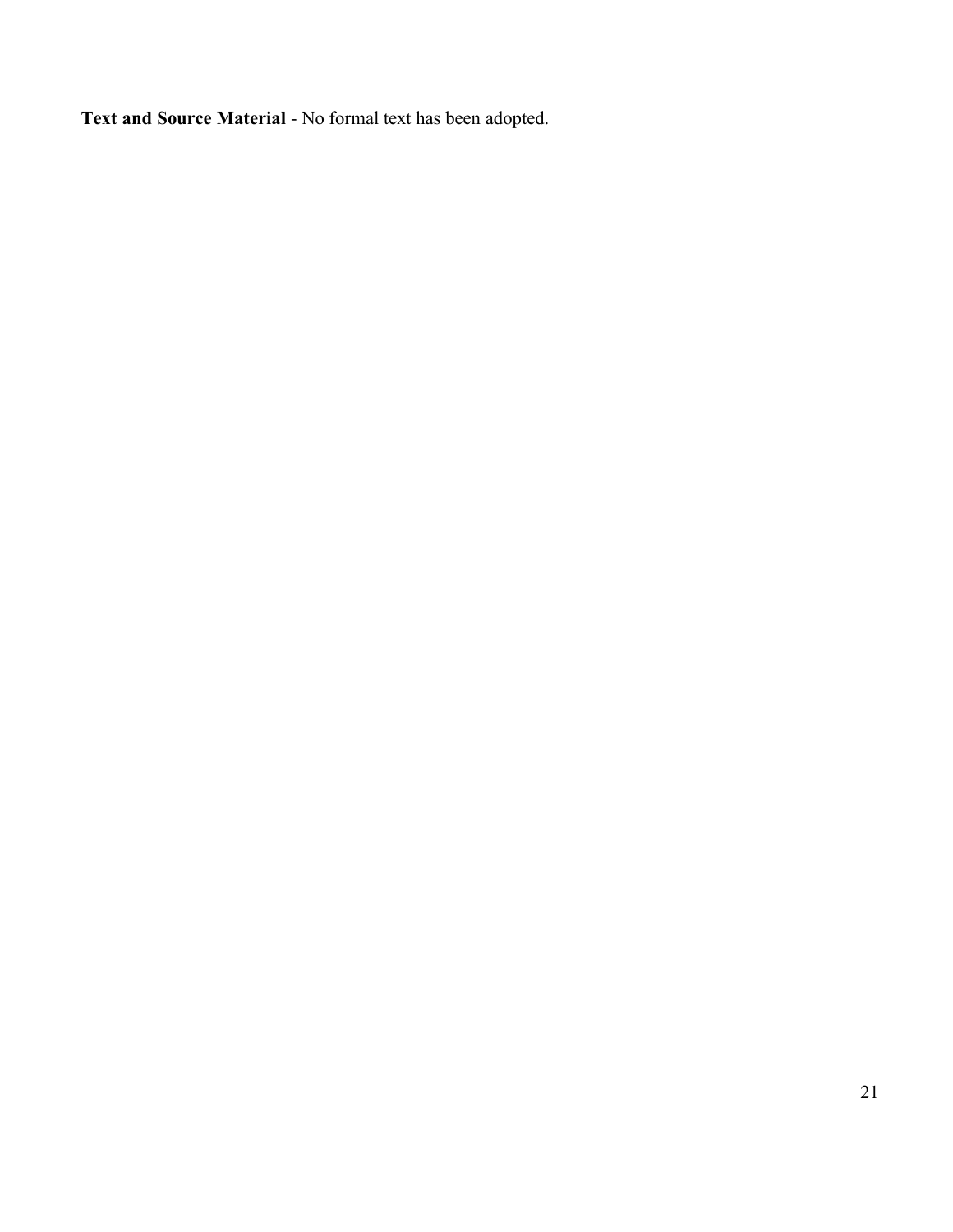# ADVT 450 – Advertising Management

# **Catalog Description**

3 Credit Hours Case-study approach to advertising decisions. Data analysis and interpretation, generating altetrative strategies, oral and written presentation of recommendations. *(RE) Prerequisite(s): 350 and 360 Registration Restriction(s): Advertising or public relations major.*

# **Nature of the Course**

The course should give students an opportunity to integrate what they have learned in previous advertising courses and should enhance their ability to analyze situations and to develop and present solutions. The cases assigned should cover a variety of decision-making areas (e.g. positioning, budgeting, objectivesetting, media strategy, message strategy, evaluation, etc.) and should deal with a variety of product categories (e.g. consumer goods, industrial, non-profit, services, etc.). Students should be held responsible for conducting quantitative and qualitative analyses on each case assigned. Students should also be introduced to business skills that will assist them in the transition from academia to their business careers.

### **Instructional/Learning Objectives**

- 1. Students should develop enhanced analysis and presentation skills.
- 2. Students should develop a broad experience base from which to draw in the future.
- 3. Students should improve their ability to see similarities/dissimilarities between different marketing situations and draw appropriate conclusions.
- 4. Students should learn to articulate and defend position statements or decisions.
- 5. Students should learn to make decisions and/or recommendations about advertising and marketing communication strategies based on research information provided to them.
- 6. Students should learn to recognize when additional information is needed to effectively solve problems and should develop skills in finding information that will facilitate problem solving.
- 7. Students should learn how to effectively prepare for and respond to questions following presentations.
- 8. Students should learn to evaluate and provide constructive feedback on the work of others.

# **Applied Oral Communication Outcomes**

- 1. Students demonstrate the ability to communicate clearly and effectively within a disciplinary area or profession.
- 2. Students demonstrate the ability to locate and use relevant, credible evidence to support ideas in accordance with disciplinary or professional standards.
- 3. Students demonstrate the ability to effectively analyze potential audiences to shape message, organization, language choices, and delivery techniques in accord with disciplinary or professional purpose.
- 4. Students engage in communication consistent with the ethical responsibilities of communicators within their respective disciplinary or professional contexts.
- 5. Students model respect for diversity and cross-cultural verbal and nonverbal communication practices when interacting with targeted audiences.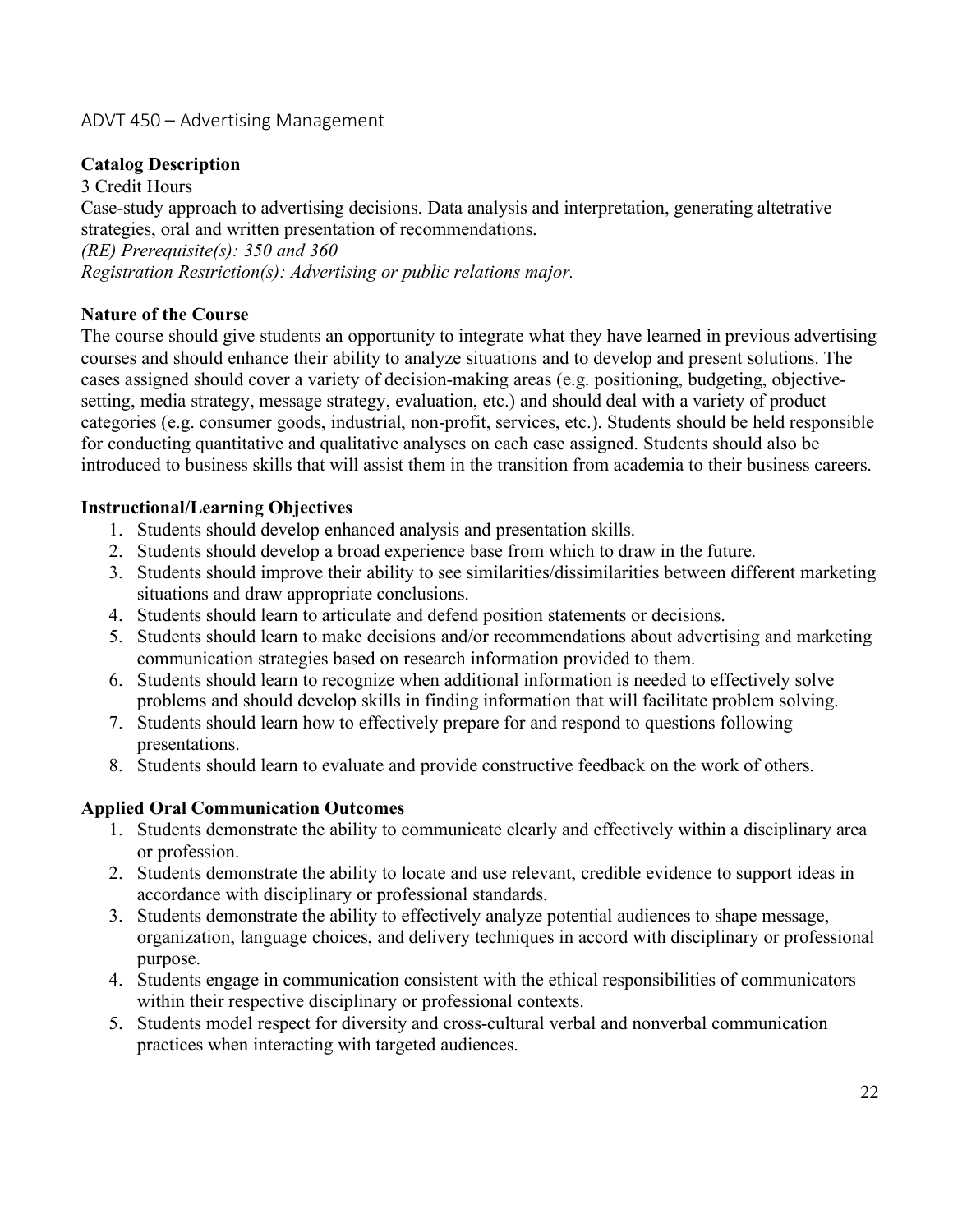## **Assignments**

The case assigned may vary from semester to semester, but the general goal of diversity should be kept in mind. Generally, classroom activities should include the following:

- 1. Several Cases. Enough time should be allowed on each case for a thorough analysis of the information presented. Classes should include a discussion/lecture of theories or analysis tools relevant to the case followed by discussion of the case within the context of the theories/tools covered and/or formal presentations of case solutions. A minimum of 6 to 8 cases or similar exercises should be assigned.
- 2. Group work. Students should work some of the cases in groups of 4-6 students.
- 3. Individual work. Students should work some of the cases and/or projects individually.
- 4. Written analyses. Students should be expected to turn in written versions of their case analyses. Emphasis should be placed on quality and not quantity. To encourage students to think visually in communicating their ideas, the use of exhibits and graphs should be stressed.
- 5. Formal presentations. The presentation portion of each case is worth 5% of the total grade. Thus, the graded applied oral communication work in the class totals 25% of the class grade. In addition to this graded work, students also fine-tune their group communication skills. While this work is not graded, there is specific instruction in helping students finetune their ability to communicate effectively in small groups that are focused on professional tasks.

### **Applied Oral Communication Assessment**

The fourth group case will be used for assessment of AOC outcomes. Each student team uploads each presentation to Canvas. We will download and save collected presentations. The instructor will assess the presentation using the AOC Vol-Core approved rubric. There are typically from 4-6 teams in each section of ADVT 450. Therefore, every team will be assessed every semester. These rubrics will be stored on a departmental web site and are separate from the rubrics used for course grading.

### **Applied Oral Communication (AOC) Rubric AOC**

|                                              | 1-Ineffective | 2-Adequate | 3-Effective | 4-Outstanding |
|----------------------------------------------|---------------|------------|-------------|---------------|
| AOC Outcome 1: Students demonstrate the      |               |            |             |               |
| ability to communicate clearly and           |               |            |             |               |
| effectively within a disciplinary area or    |               |            |             |               |
| profession.                                  |               |            |             |               |
| AOC Outcome 2: Students demonstrate the      |               |            |             |               |
| ability to locate and use relevant, credible |               |            |             |               |
| evidence to support ideas in accordance      |               |            |             |               |
| with disciplinary or professional standards. |               |            |             |               |
| AOC Outcome 3: Students demonstrate the      |               |            |             |               |
| ability to effectively analyze potential     |               |            |             |               |
| audiences to shape message, organization,    |               |            |             |               |
| language choices, and delivery techniques    |               |            |             |               |
| in accord with disciplinary or professional  |               |            |             |               |
| purpose                                      |               |            |             |               |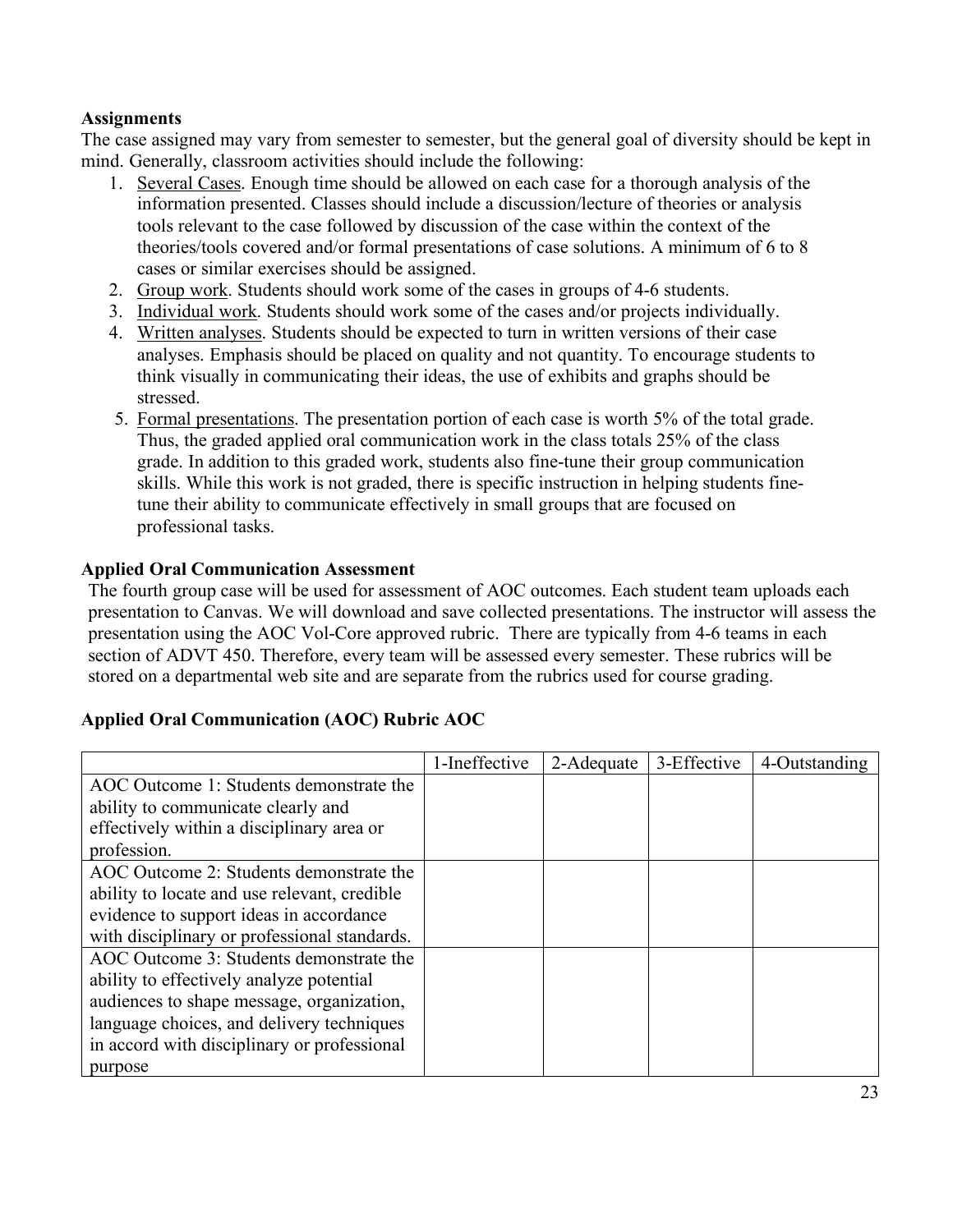| AOC Outcome 4: Students engage in<br>communication consistent with the ethical<br>responsibilities of communicators within<br>their respective disciplinary or professional |  |  |
|-----------------------------------------------------------------------------------------------------------------------------------------------------------------------------|--|--|
| contexts.                                                                                                                                                                   |  |  |
| AOC Outcome 5: Students model respect                                                                                                                                       |  |  |
| for diversity and cross-cultural verbal and                                                                                                                                 |  |  |
| nonverbal communication practices when                                                                                                                                      |  |  |
| interacting with targeted audiences.                                                                                                                                        |  |  |

### **Text**

Cases are compiled by the teacher from industry sources. Cases should be supplemented with related readings drawn from appropriate online and offline sources. No textbook is assigned.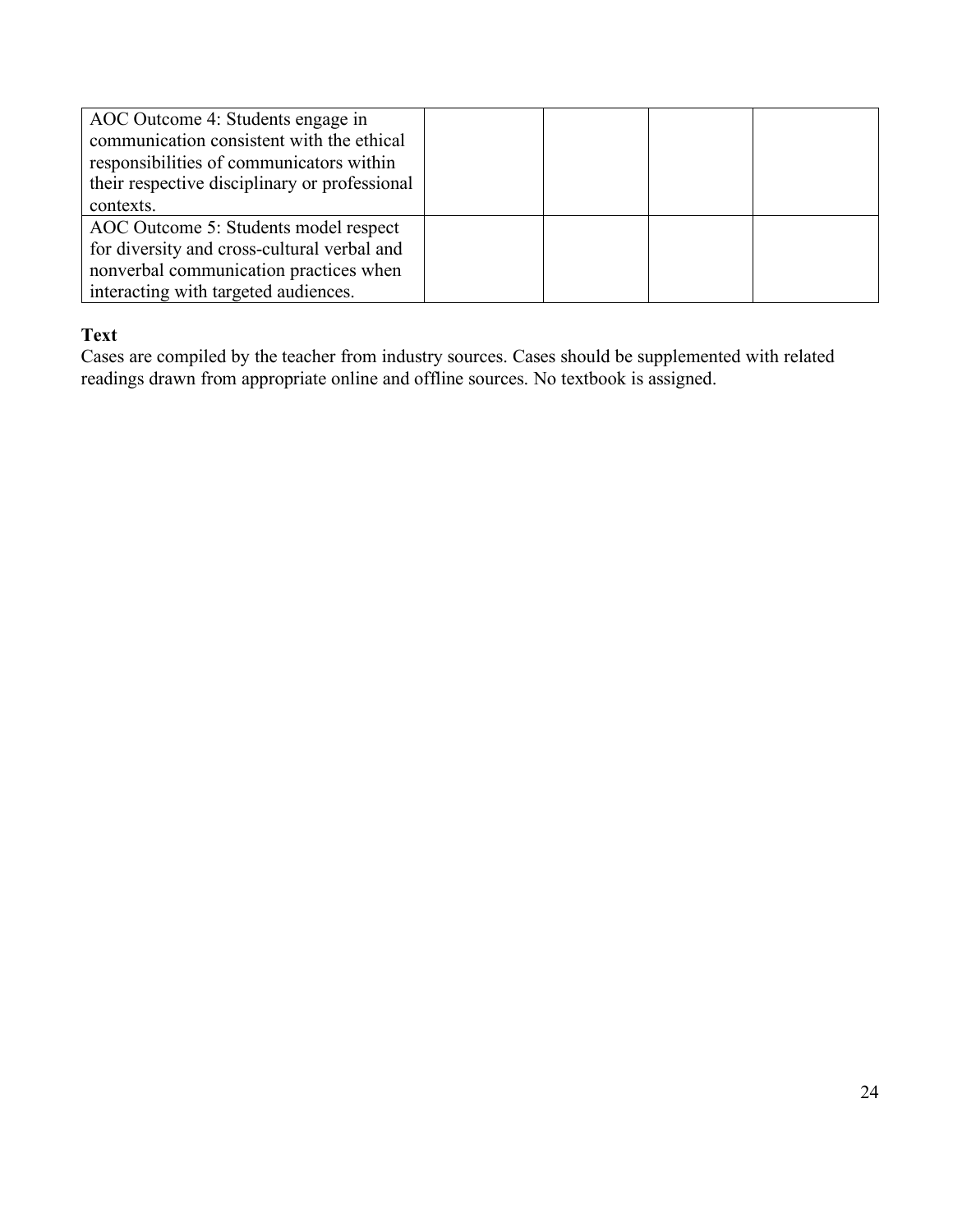## ADVT 460 – Account Planning

### **Catalog Description**

3 Credit Hours

Account Planning focuses on the development of advertising strategy based on insight-oriented research. Emphasis on the use of qualitative research in advertising strategy development; secondary and quanitative data are also used. *(RE) Prerequisite(s): 340*

**Nature of the Course** 

Account Planning focuses on the development of advertising strategy based on insight-oriented research. The class emphasizes the use of qualitative research in advertising strategy development, but secondary and quantitative data may also be used.

### **Instructional/Learning Objectives**

- 1. To develop an understanding of the origins and function of planning in contemporary advertising.
- 2. To further develop students' ability to develop insightful brand strategy.
- 3. To develop an appreciation for and expertise in designing primary research from which to generate brand strategy.
- 4. To become familiar with the philosophy and practice of qualitative research.
- 5. To make students aware of ethical issues (e. g., covert observations, skulking, privacy, informed consent) that may arise when conducting qualitative research

#### **Assignments**

Various assignments should be given that require students to design and collect primary qualitative research data, mine that data for strategic insights, and translate that knowledge into actionable creative briefs. Other assignments such as "trend spotting," brand strategy decoding, and planning case analysis could be useful. A mix of individual and team work is recommended.

Some suggested assignments are:

- 1. An analysis of the assumptions of qualitative research and account planning practice
- 2. Several long consumer interviews with data analysis and a written report
- 3. An evaluation of several Jay Chiat Award cases
- 4. A written and 15-minute presentation of a consumer profile using three research methods (interview, accompanied shopping, and in-home inventory)
- 5. Primary and secondary research leading to a written creative brief and presentation on an assigned product

### **Text**

Recommended Texts:

1. Morrison, Haley, Sheehan and Taylor, Using Qualitative Research in Advertising: Strategies,

- Techniques and Applications., 2nd Edition
- 2. Jay Chiat cases available online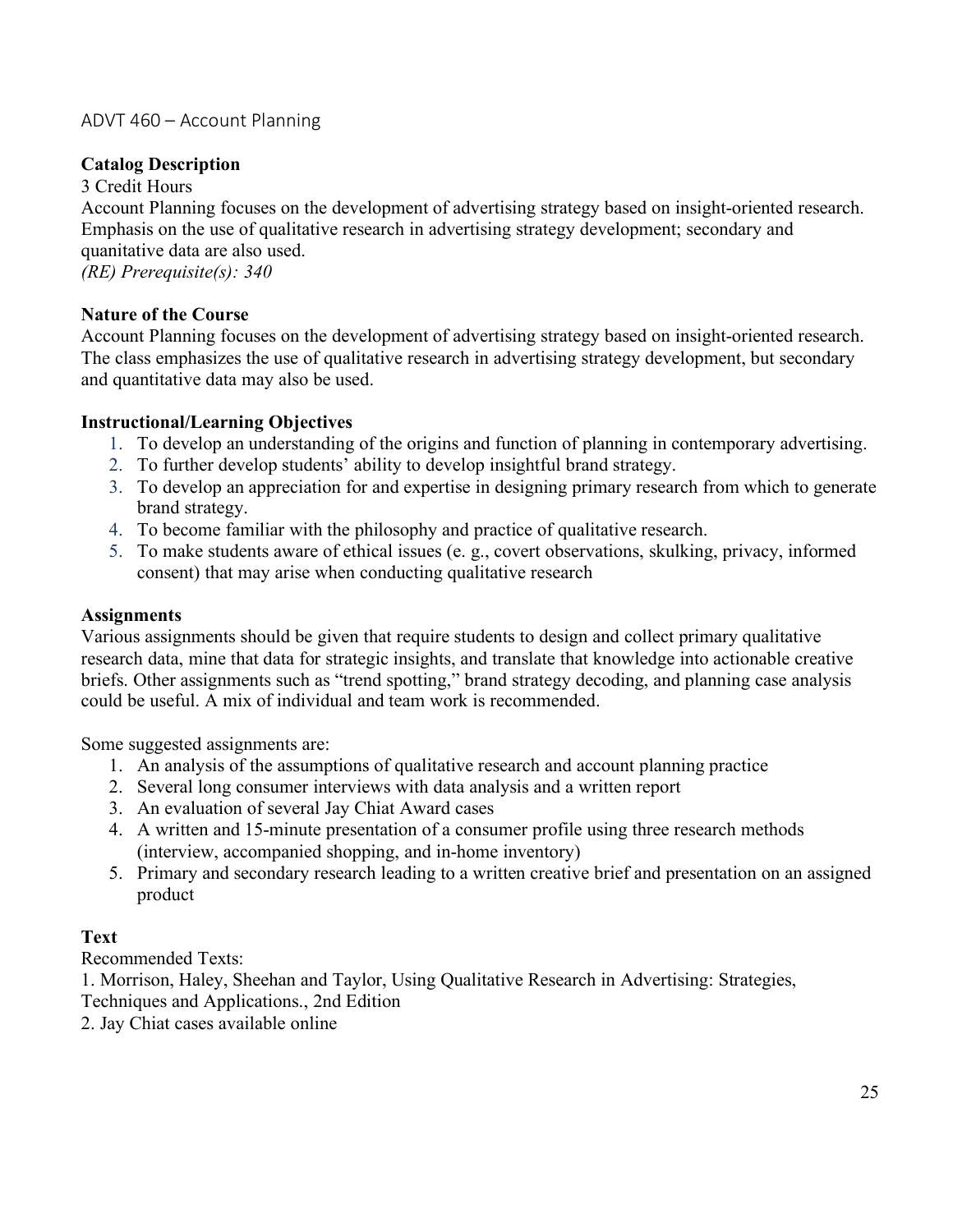# ADVT 470 – Advertising Campaigns

### **Catalog Description**

3 Credit Hours Group-based development, execution, and evaluation of an advertising campaign for a regional or national client. *(RE) Prerequisite(s): 450 and Public Relation 270. Registration Restriction(s): Advertising or public relations major.*

#### **Nature of the Course**

Advertising 470 is typically taken in the student's last semester as an undergraduate student. Teaching the course is very much a "reactive experience" because the instructor is called upon to react to a series of student-team recommendations as they develop during the semester. Instructors should expect students to draw upon knowledge gained from all other courses in the curriculum but should plan to review basic requirements for campaign planning and review material where student knowledge is lacking: research, creative, channel management, budgeting, planning, and assessment, Some attention should be given to the dynamics of group work.

#### **Instructional/Learning Objectives**

- 1. To sharpen students' perceptions and understanding about the interrelationships among various elements of a marketing and communication mix.
- 2. To further students' understanding that all decisions regarding marketing and advertising are made under conditions of uncertainty.
- 3. To develop further students' abilities to organize, write, and present advertising recommendations.
- 4. To develop further students' abilities to locate available data, conduct primary research, prepare media plans, write creative platforms, write copy and design ads, engage in pretesting of creative material, allocate budgets, and plan for the assessment of advertising performance.
- 6. To improve students' abilities to make persuasive oral arguments about advertising recommendations and their abilities to prepare visual materials for presentation use.
- 7. To emphasize the value and necessity of teamwork and to sharpen students' abilities to judge creative, research, media, and marketing recommendations.
- 8. To improve students' abilities to revise and rewrite material under the stress imposed by deadlines.

#### **Assignments**

Campaign development should be assigned to student teams of 4-8 members. Teams should periodically submit parts of the campaign as it is developed. A workable schedule involves brief content review and integration as students meet these interim deadlines across the semester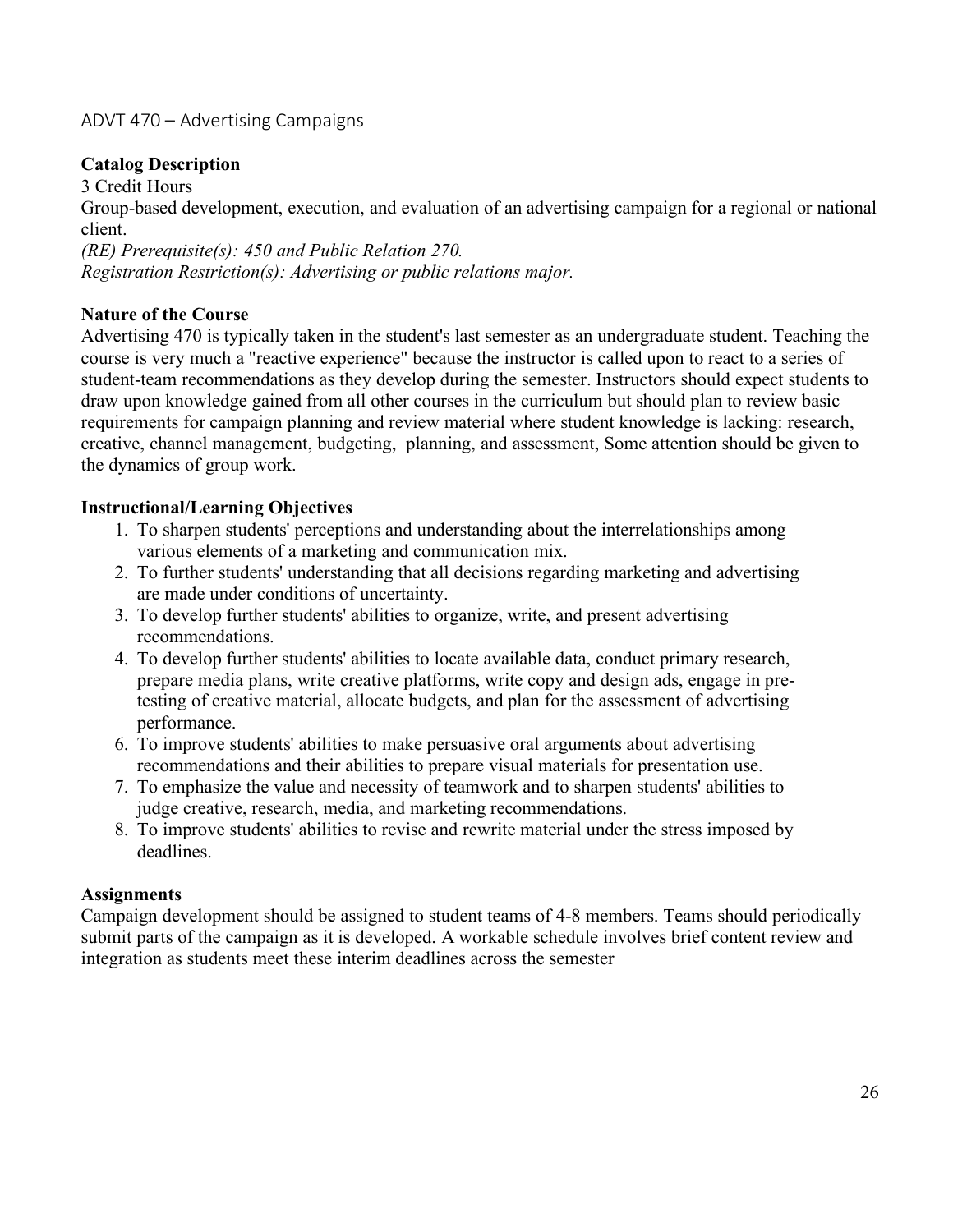#### **Performance Measurement**

The main test of performance should be the evaluation of the student team's written document ("plans book") and presentation. A panel of judges should be called upon to evaluate the work of student teams. Faculty, and when appropriate practitioners, will serve on the panel. Peer evaluation, taken periodically during the course, should play a major role in assigning course grades to individual students. Team and individual grades should reflect the ranking and quality of the product produced by the team.

#### **Unique Aspects**

How student teams are formed is an important decision and is the instructor's option. Some instructors allow students to form their own teams; others assign the teams based on student interest and ability.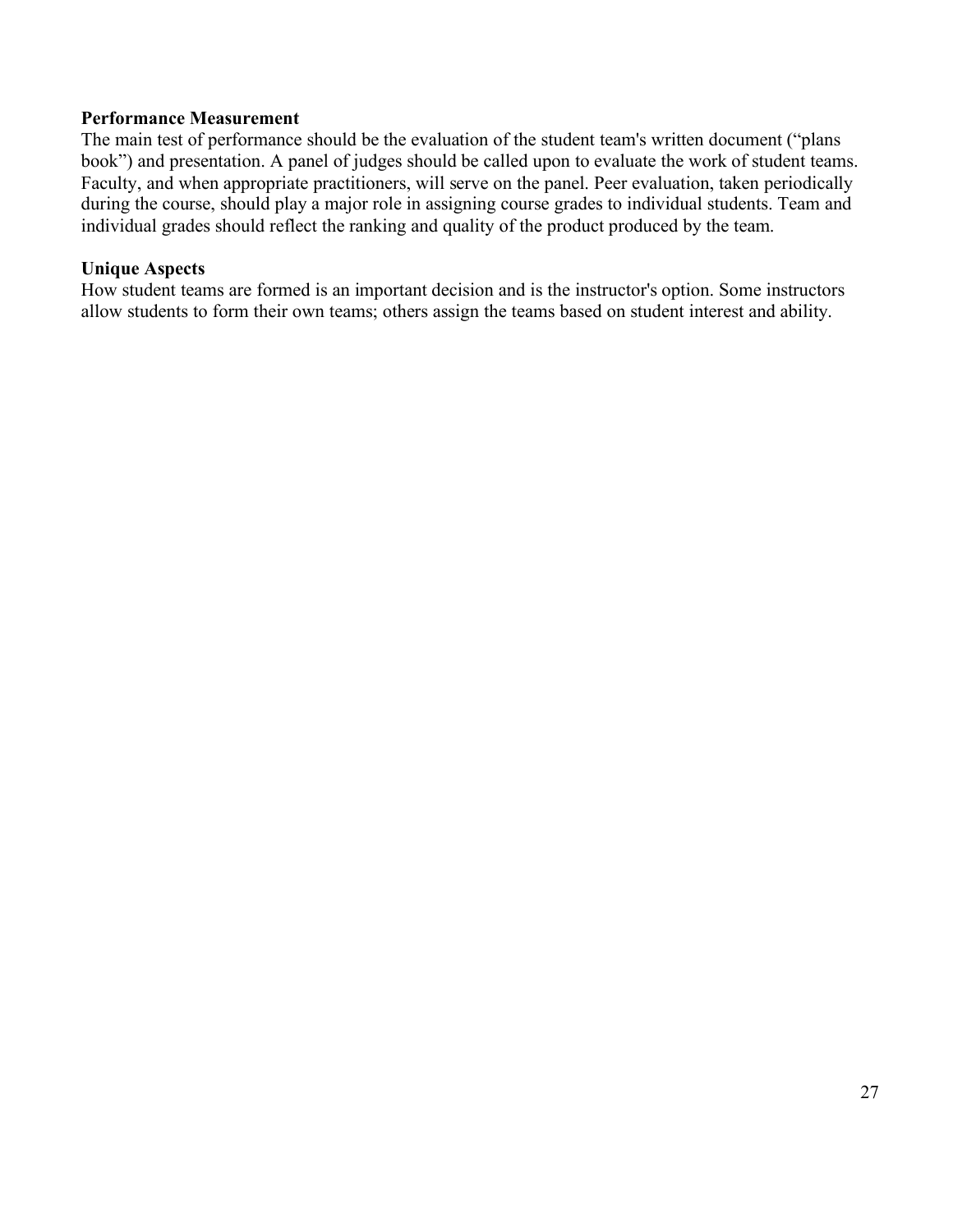# ADVT 480 – Advertising Issues

## **Catalog Description**

3 Credit Hours

Examination of the role of advertising in society and controversies surrounding economic, social, cultural, and ethical aspects of advertising. Emphasis on written and oral exposition of different viewpoints. *(RE) Prerequisite(s): 360*

*Registration Restriction(s): Advertising or public relatoins major.*

### **Nature of the Course**

Advertising Issues encourages students to develop an informed perspective on the role of advertising in our society and, in turn, the influence of society on the practice of advertising. Emphasis should be placed on encouraging student discourse—both verbally and in writing. Given the broad range of topics this course encompasses, the instructor should have a good deal of freedom in choosing material for the course. Certain general areas seem especially deserving of inclusion and are presented below.

### **Instructional/Learning Objectives**

- 1. Instructors should seriously consider issues that involve the historical and institutional aspects of advertising, the influence of sociodemographic changes on advertising, regulatory trends and current conditions, the function of advertising in economic terms, and questions of ethics.
- 2. Students should be exposed to a wide range of opinions throughout the course. In the process, they will also become familiar with a variety of approaches to the study of advertising as a social, cultural, and economic force.
- 3. Since it's likely that students will have differing, yet valid opinions, emphasis should be placed on the articulation of logical and informed opinions rather than mere rote memorization of material.
- 4. Class discussion should be encouraged through the use of a Socratic method of teaching or by requiring students to participate in class exercises and debates.

### **Instructional/Learning Objectives**

Upon completion of ADVT 480, students should:

- 1. Understand what it means to regard advertising as an institution, have read the classic articles dealing with advertising as an institution and be able to articulate the positions advocated by such authors as Sandage, Carey, Norris, and Potter.
- 2. Understand the cultural belief system(s) that provide support for advertising.
- 3. Be familiar with and able to explain positions held by writers advocating radical reform or revision of advertising as an institution.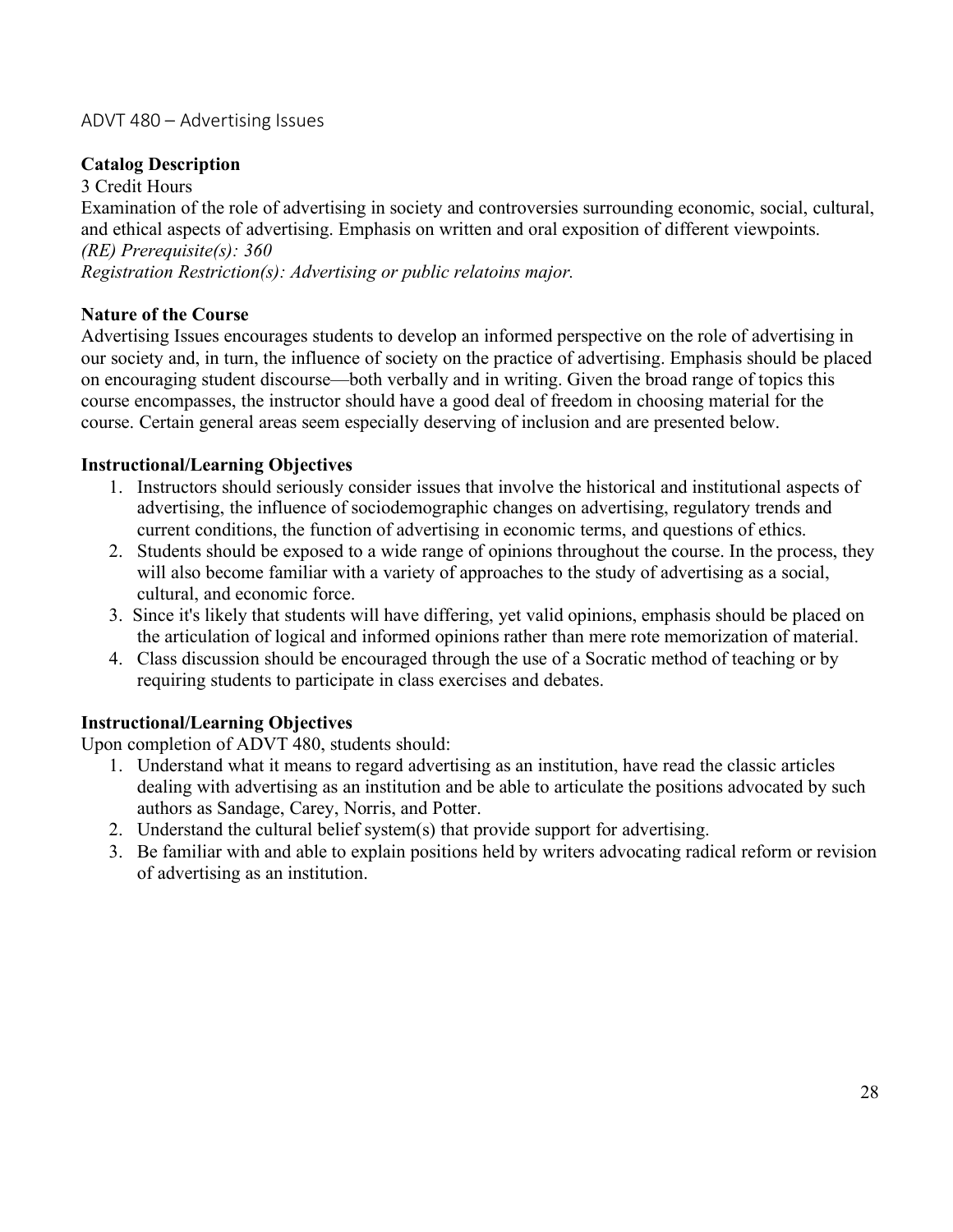- 4. Be familiar with the rhetoric of recurring issues in advertising, recognize that such issues reach points of settlement, and then arise again. Students should be able to connect logically the "current issues" to their historical precedents. Such issues include but are not limited to:
	- a) Advertising directed to vulnerable groups
	- b) Advertising for controversial products and/or services
	- c) Relationships between advertising and media content
	- d) Truth in advertising
	- e) Ethical codes
	- f) Relevant communication views and theories
	- g) Advertising and issues relating to diversity
- 5. Be familiar with the First Amendment and able to trace the development of the commercial speech doctrine in the U.S. Courts.
- 6. Be familiar with the major regulatory bodies and be able to explain how the Federal Trade Commission, the NARB/NAD, and other regulatory groups function.
- 7. Have had the opportunity to express their views about advertising in open discussion and in position papers written for class.

### **Grading**

The majority of a student's grade should be determined by the ability to express ideas. This may include quizzes and tests as well as reports and presentations. There should be a mix of group and individual opportunities for exhibiting competence.

### **Possible Texts and Resources**

Depending on the instructor's choice of material, certain texts could be required, or a selection of readings could be made available to the class.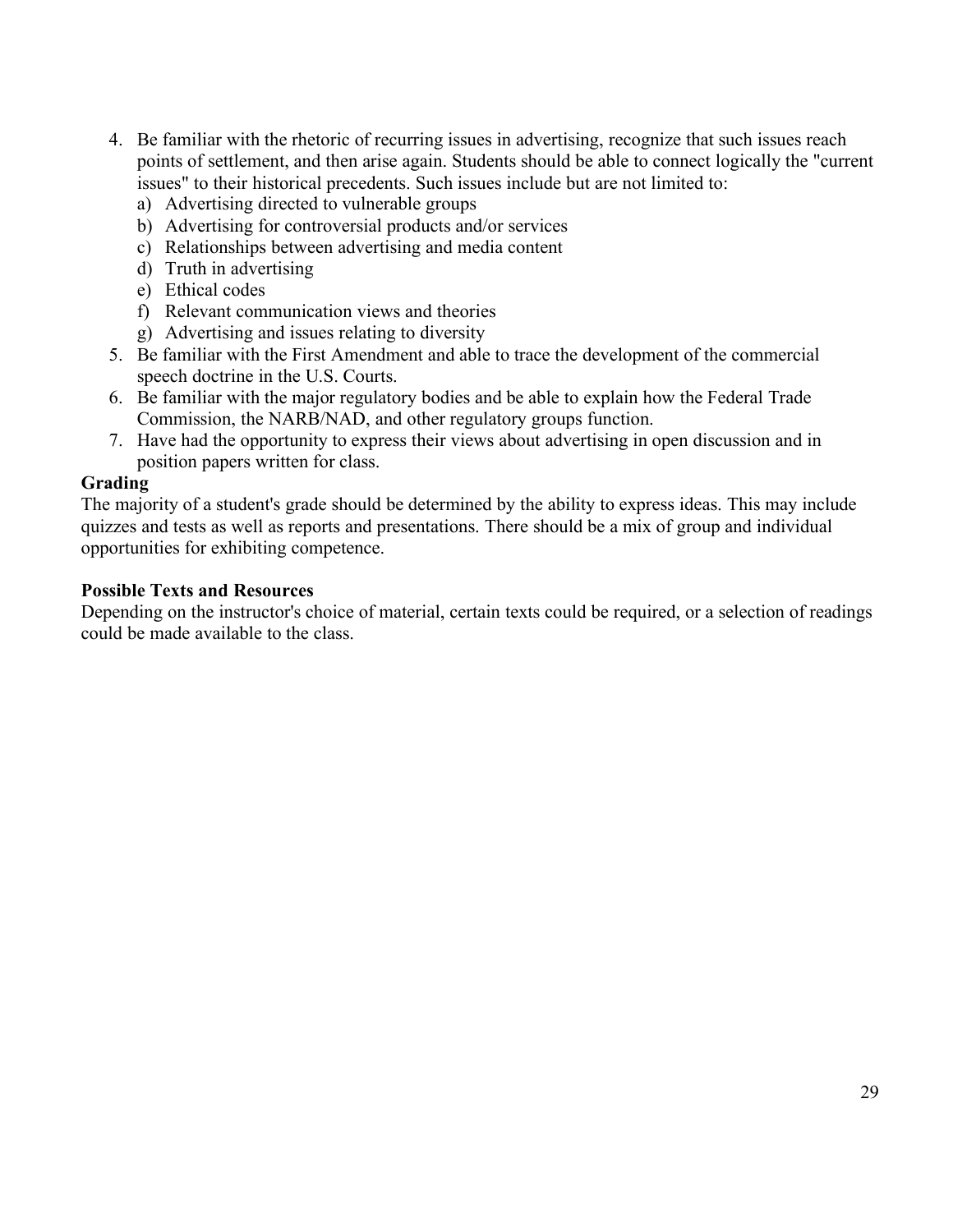# ADVT 490 – Special Topics (Portfolio)

## **Catalog Description**

3 Credit Hours Detailed study of specialized area of advertising. Topics vary by semester and include advanced media strategy, advanced creative strategy, direct marketing, and multicultural advertising. *(RE) Prerequisite(s): 360 Registration Restriction(s): Advertising or public relations major.*

### **Nature of the Course**

The objective of this class is to create a final portfolio based on a sound business strategy. Students will effectively execute that strategy via thumbnails and super comps. This is not a design class, nor is it a computer class, it is an execution class. Students will be asked to use the skills learned in previous classes to execute their assignments. Emphasis will be on developing solid creative visual and verbal concepts for multiple vehicles, including alternative media options.

#### **Instructional/Learning Objectives**

- 1. Students will be able to develop three sets of individualized campaigns.
- 2. Students will know how to write a viable creative business brief for each campaign.
- 3. Students will know how to write copy and develop a campaign based off the brief.
- 4. Students will know how to create a presentation for their final campaigns.
- 5. Students will know how to create a website for displaying their final campaign solutions.

#### **Assignments**

- 1. Assignments. Students will be asked to choose three brands. For each brand they will be asked to create a campaign with at least five diverse mediums. Each campaign will include: a creative brief, thumbs and supercomps. A typical campaign could have upwards or 25 or more pieces. Students must shoot or design all visual elements within their portfolio. Nothing can be downloaded from the Internet.
- 2. Presentation. Students will present their final portfolio to a public audience. They will use either a presentation program or their online website.

#### **Performance Measurement**

Student competency of course material should be measured by performance on briefs, visual and verbal solutions, final supercomps, and no late work.

#### **Unique Aspects**

Students should find this to be a labor-intensive class that taps many skills. The emphasis is on the development of strategic thinking, solid writing skills, and the ability to execute visual and verbal designs from a creative brief across multiple mediums. Students will work one-on-one with the instructor to help solidify direction for both copy, layout, and computer options.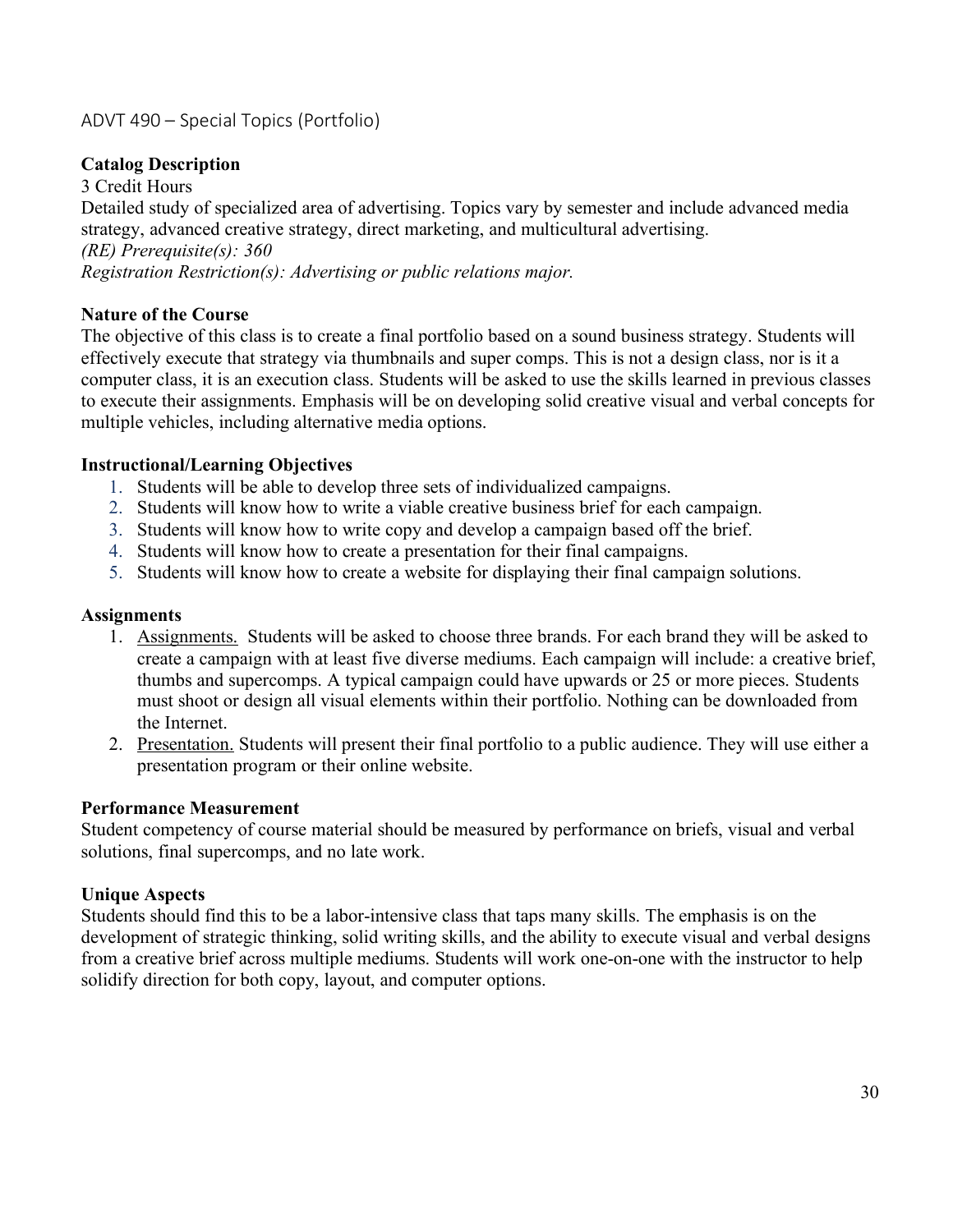# **Text and Resources**

Blakeman, The Bare Bones of Advertising Print Design

Numerous other resources may be helpful based on campaign direction.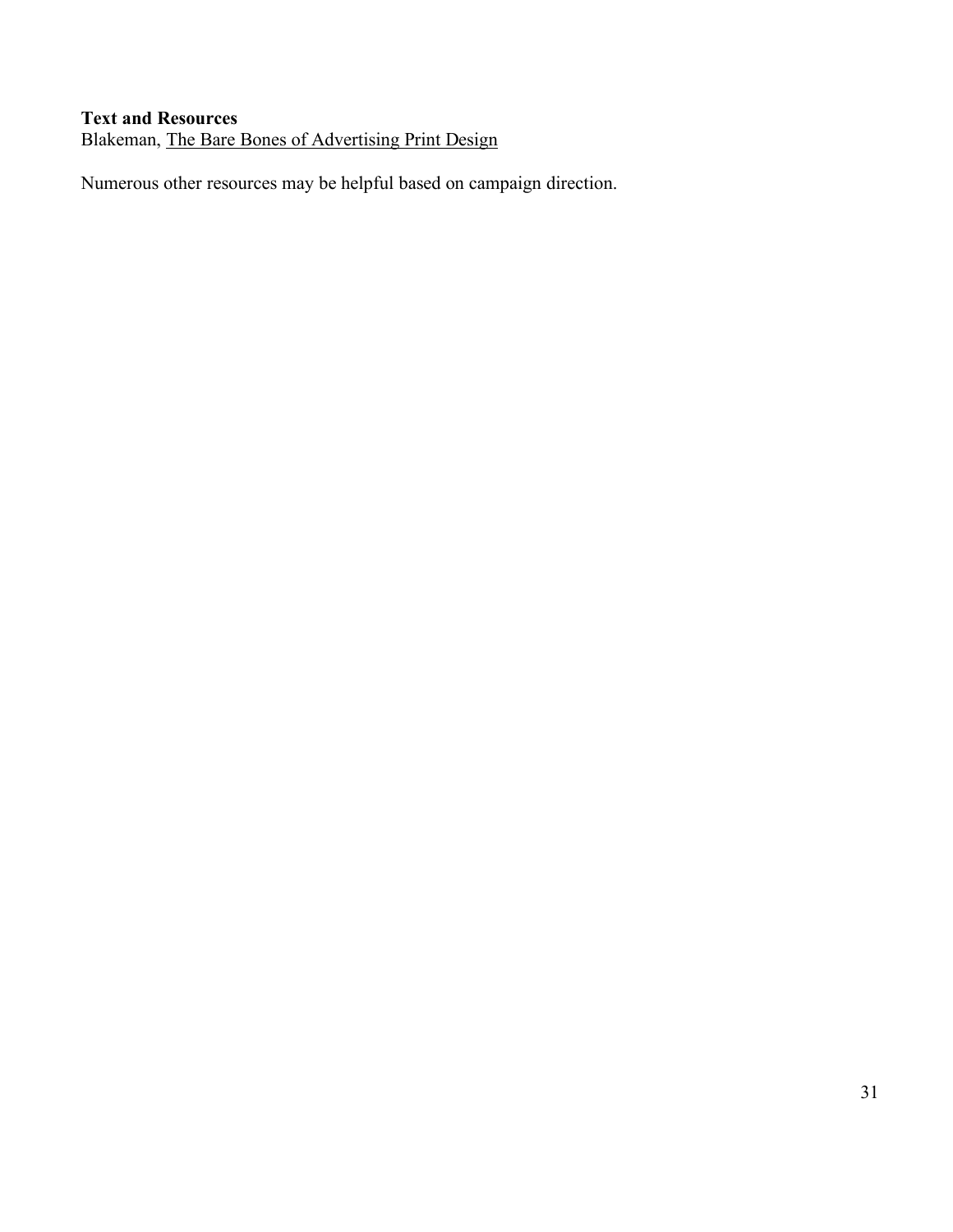# ADVT 492 – Advertising Internship

### **Catalog Description**

1-4 Credit Hours Experience in a functional area of advertising. *Grading Restriction: Satisfactory/No Credit grading only. Repeatability: May be repeated. Maximum 4 hours. Registration Restriction(s): Permission of instructor. (RE) Prerequisite(s): Advertising 340R*

#### **Nature of the Course**

Advertising 492 gives students the opportunity to earn academic credit for professional work experience. One hour of academic credit is awarded for each 150 hours of supervised work by the on-site supervisor. Students may earn from one four credits. Grading is on a S/NC basis.

#### **Instructional/Learning Objectives**

- 1. To give students an opportunity to combine classroom instruction and textbook reading with on-the-job training.
- 2. To assist students in crossing the bridge between academic life and professional life.
- 3. To allow students to gain knowledge and experience in fields not necessarily covered in depth in the curriculum.
- 4. To allow students to create additional materials for portfolio presentation and to build relevant experience for their resumes.
- 5. To provide critique and feedback for students' first professional experience.
- 6. To identify problem areas and weaknesses in skills and knowledge for individual students and to help them find ways to overcome those weaknesses.
- 7. Through work experience, to help students determine reasonable career objectives.

#### **Assignments**

Students are assigned to a practicum supervisor at the beginning of the term and work out the nature of their tasks and responsibilities, work hours, and other matters. Students file a one-page written report periodically with the faculty supervisor and discuss via e-mail or face-to-face meetings with the faculty supervisor experiences, problems, accomplishments, and concerns throughout the term.

#### **Performance Measurements**

Student performance should be measured by evaluation of the written reports and through a written evaluation completed by the on-the-job supervisor.

#### **Unique Aspects**

Facilitate student ability and practicum position needs requires careful attention. Because the course is graded S/NC, some students are lax in turning in reports and communicating with the faculty instructor. Students should be encouraged as much as possible to "find" their own practicum positions, using the faculty supervisor's guidance, and knowledge from classes such as Advertising 380.

**Text.** No text is used in the course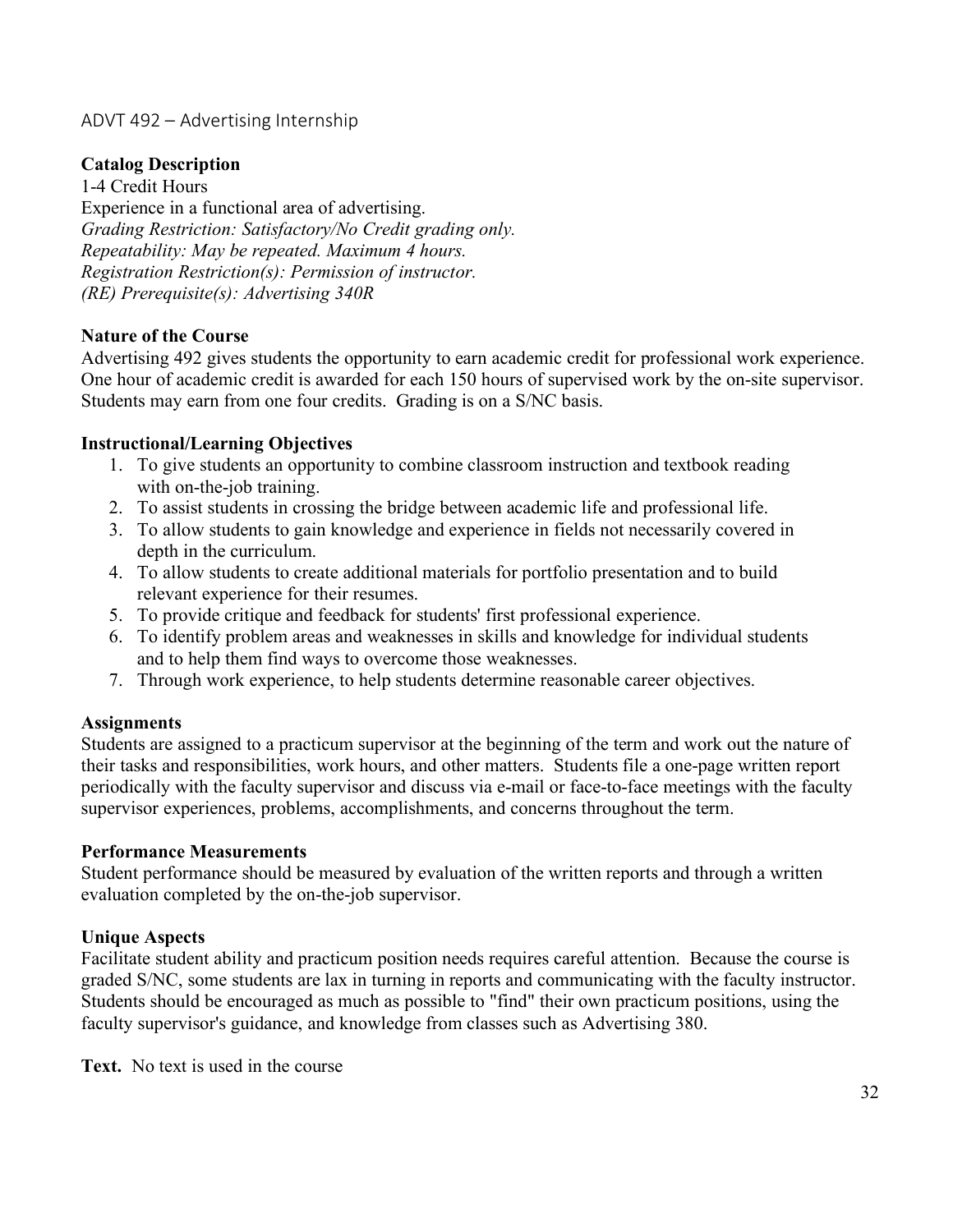# **Public Relations Classes**

PBRL 270 – Public Relations Principles

### **Catalog Description:**

3 Credit Hours Theories and principles of public relations. Overview of public relations in management of business, government, institution and organizations. Brief case studies and public relations projects. *No prerequisites.*

### **Nature of the Course**

Public Relations Principles is the introductory course in the public relations sequence at the University of Tennessee. Class sections are typically large (80–200 students), and the class is taught using a lecture format. The composition of the class is: (1) public relations majors; (2) students in the College of Communication and Information taking the class as a communications elective (most are advertising, journalism, and communications studies majors); (3) undecided students considering the major; and (4) students from other colleges taking the course as an elective. Public Relations Principles provides an overview of the practice of public relations as well as an introduction to the major. The course covers the ethics, history, persuasion, philosophy, process, and theories that guide the practice of public relations. Students are also introduced to and encouraged to become involved in professional societies such as PRSSA.

Course instructors are encouraged to integrate opportunities for students to be exposed to other public relations faculty, upper division course content (e.g. campaigns books, case studies, media kits), and to actively encourage students to consider the public relations major.

### **Catalog Course Description**

Theories and principles of public relations. Overview of public relations in management of business, government, institutions, and organizations. Brief case studies and public relations projects.

### **Instructional and Learning Objectives**

- 1. Familiarize students with the history of the public relations profession as well as an assortment of key figures in the development of the field.
- 2. Help students to understand the historical progression of the field from technicians and content creators of one-way messages, to two-way communication models, dialogue, management, and organizational counseling.
- 3. Ethics should be integrated throughout the course. Students should be exposed to ethical issues, practices, professional codes of ethics, ethical standards of the profession, and the laws that affect the practice of public relations.
- 4. Familiarize students with key aspects of the major definitions of public relations including "the management of communication between an organization and its publics," "the use of communication to negotiate relationships among stakeholders and publics," "public relations is a communication function of management" and others.
- 5. Expose students to the various criticisms and faulty perceptions of public relations as well as the key ethical and behavioral principles considered to be central tenets ofthe profession.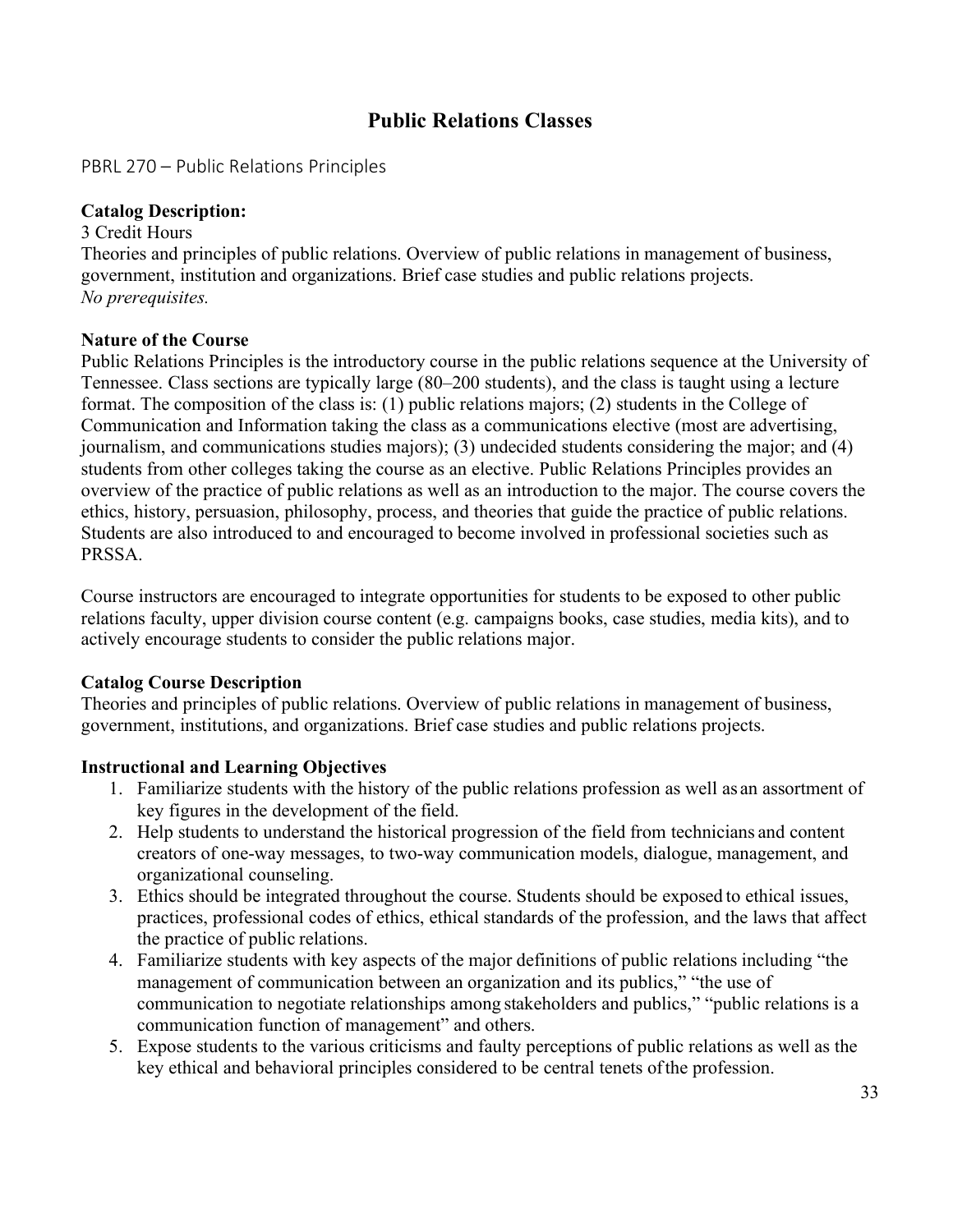- 6. Help students understand how public relations is a process that can be applied to a variety of organizations and organizational settings and serves a variety of communication goals.
- 7. Familiarize students with the basic four-part public relations process (research, action planning, communication, and evaluation) as well as how the basic four-part public relations process is applied to a variety of settings and audiences including mass media, social media, interpersonal, and group settings.
- 8. Students should understand the increasingly diverse nature of public relations audiences and be prepared to work in multi-cultural environment. They should also understand the importance of communicating with a global audience.
- 9. Help students to understand the different types of organizations (public, private, and non-profit sectors) as well as the various types of occupational settings (corporate, agency, governmental, etc.) while exposing them to the various types of public relations activities (CSR, Risk, Crisis, etc.).
- 10. Expose students to basic campaign terminology and principles including: mission, vision, situation, goals, objectives, strategies, and tactics, and understand the basics of how a public relations campaign is developed. Students should also be introduced to a variety of tactics: spoken, written, visual, and digital.
- 11. Students should also be exposed to Associated Press (AP) style and become proficient in basic AP writing principles.

### **Nature of Assignments**

The nature of assignments varies according to the size of the class:

- 1. All classes will include the use of a standard introductory public relationstext.
- 2. Exams will vary by instructor, but will generally involve an assortment ofmultiple choice exams or short answer questions. Exam and quiz methodologies will be determined by individual instructors.
- 3. The use of "pop" quizzes and discussion questions may be used to facilitate class discussion or encourage students to come to class prepared.
- 4. Students should complete at least one small writing assignment that gives them a sense of the nature of writing in the industry. For example, they may be asked to write an abbreviated campaign plan or to create several written components for a media or informational kit.

### **Performance Measures**

Students' understanding of the basic concepts should be reflected by their performance on three major exams given during the semester.

# **Unique Aspects**

The course must simultaneously serve as an introduction to the practice of public relations for nonmajors and as a foundation for future course work for majors. Such courses are necessarily "a mile wide and an inch deep."

### **Suggested Text(s) and Source Material**

• Wilcox, D. L., & Cameron, G. T. (e-book). *Public relations: Strategies and tactics* (11th edition). Boston, MA: Allyn & Bacon.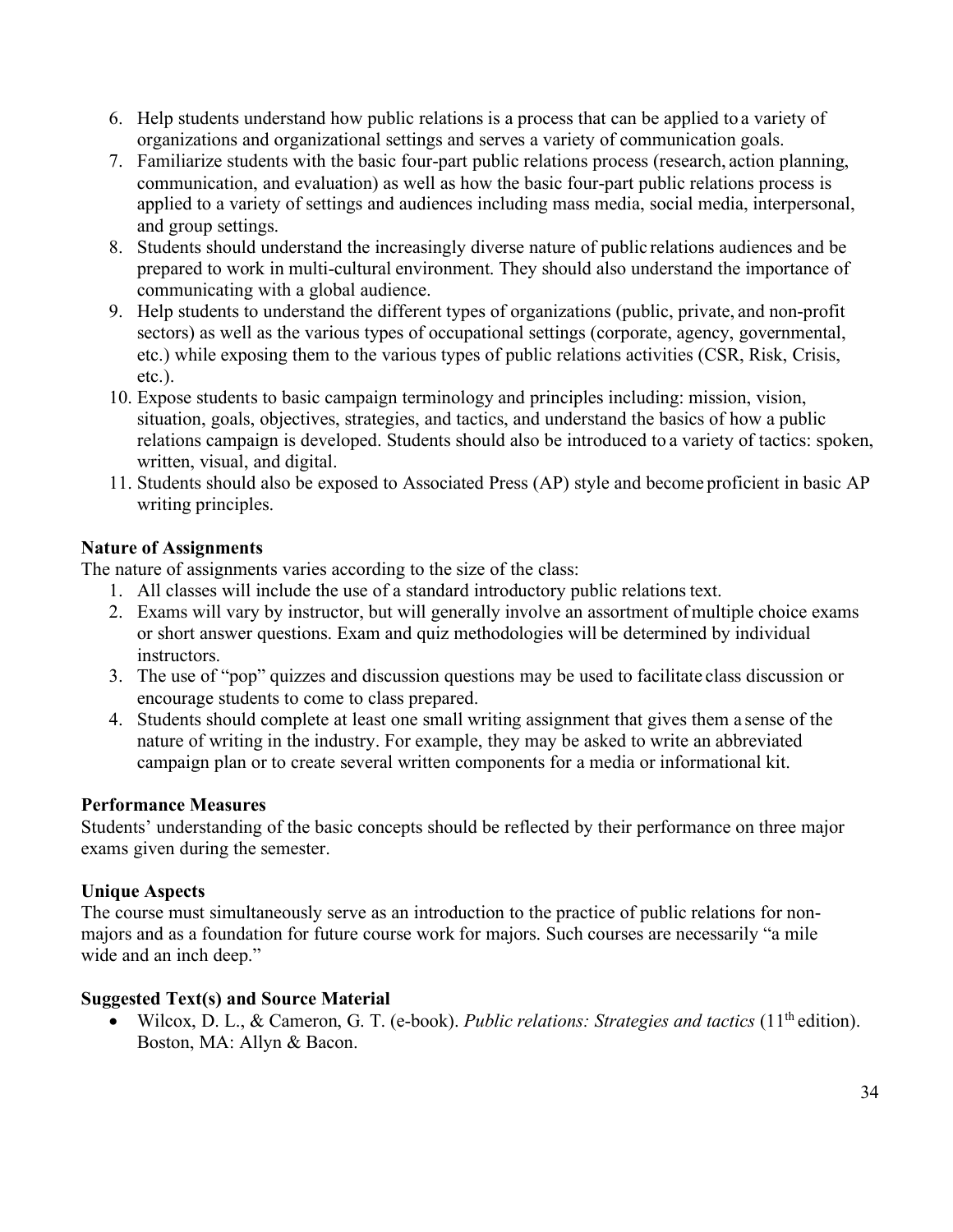• Web sites such as www.prsa.org and www.prssa.org, and other professional materials such as industry white papers selected by the instructor.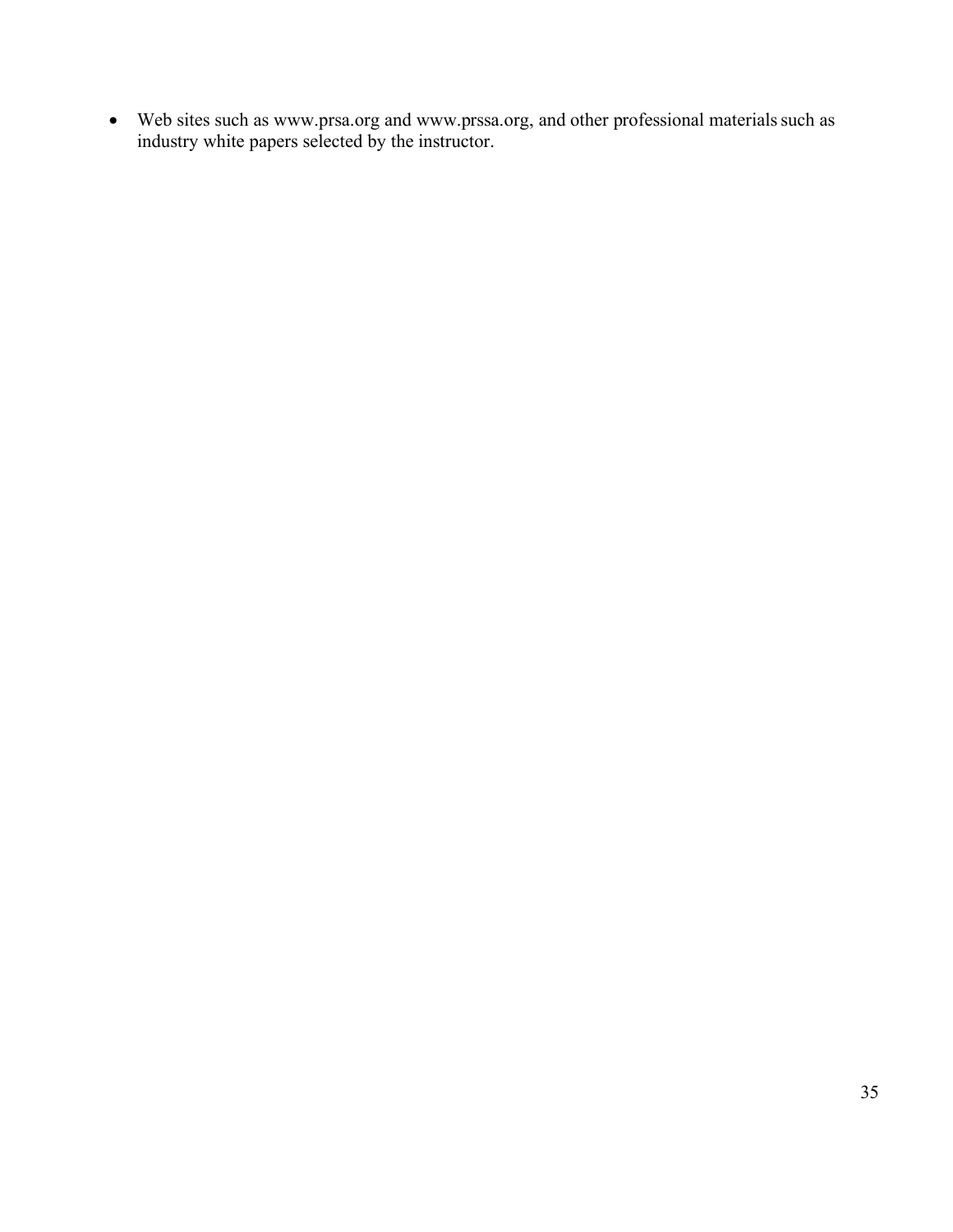# PBRL 310 – Advertising and Public Relations Design

### **Catalog Description**

### 3 Credit Hours

Study, use, and application of design, color, type, and layout styles as they affect concept development in the creation of promotional materials. Analysis of organizational goals and how they mold strategic and conceptual development. Application of relevant computer software for creation of promotional material. *(RE) Prerequisite(s): 270 or Advertising 250.*

*Registration Restriction(s): Public relations major.*

### **Nature of the Course**

This course examines design principles and layout and production techniques as they relate to public relations. Topics include layout and design techniques and the stages of design as well as type, layout styles, color and design, printing, and production on the computer. Tutorials are given for relevant software programs.

### **Catalog Course Description**

Study, use, and application of design, color, type, and layout styles as they affect concept development in the creation of promotional materials. Analysis of organizational goals and how they mold strategic and conceptual development. Application of relevant computer software for creation of promotional material.

### **Instructional objectives**

- 1. Understand the relationship between promotional objectives and concept development.
- 2. Understand graphic design as a *strategic* part of a public relations campaign, considering objective, audience, and tone in each design/layout.
- 3. Understand how to develop a "brand" through visual communication that is appropriate for diverse audiences.
- 4. Understand how concepts are conveyed through type selection, layout style, art, color, and paper choice.
- 5. Understand how to use type as a creative medium as well as an informative one.
- 6. Understand various visual options available for communicating a concept.
- 7. Demonstrate competency on the software programs used in the industry (e.g., Photoshop and InDesign).
- 8. Identify and anticipate problems associated with visual production including incompatibilities among standard software programs.
- 9. Understand the interrelationships between visual and verbal elements in concept development.

### **Assignments**

- 1. Quizzes or Exams. At least four quizzes or exams, which may be either matching orshort answer, should be given. These should cover terms and software use.
- 2. Design. Students are required to complete a variety of in-class and out-of-class assignments. Competencies should cover overall idea generation, use of type, layout, and visual/verbal relationships. Each student should have numerous examples of varied design skills.
- 3. Computer. Students should be able to complete several projects from material learned in class. Proficiencies in the use of InDesign and Photoshop should be highlighted.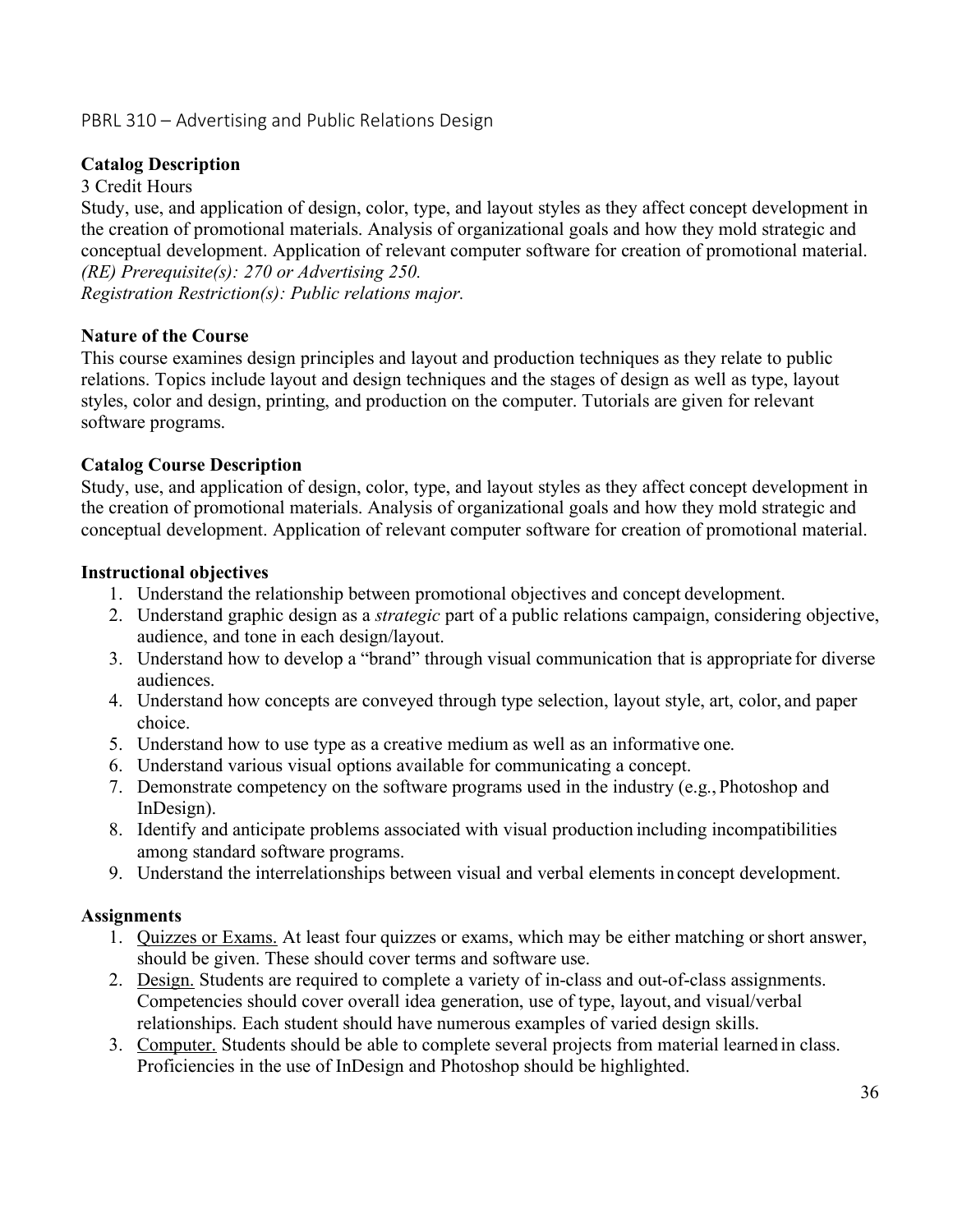### **Performance Measurement**

Student competency of course material should be measured by performance on quizzes/exams, in and outof-class assignments, and design and computer skills. At the end of the semester, students turn in a design portfolio for a client with materials such as newsletters, brochures, advertisements, magazine covers, etc.

### **Unique Aspects**

Emphasis will be placed on how to take a project from conception to production. Students who are intimidated by the design process will learn how simple design and production techniques can bring an idea to life.

Instructors should be prepared to give one-on-one instruction concerning both design and computer skills.

### **Suggested Texts and Resources**

Weinmann & Loureka, Visual Quickstart Photoshop Weinmann & Loureka, Visual Quickstart InDesign LinkedIn Learning online tutorials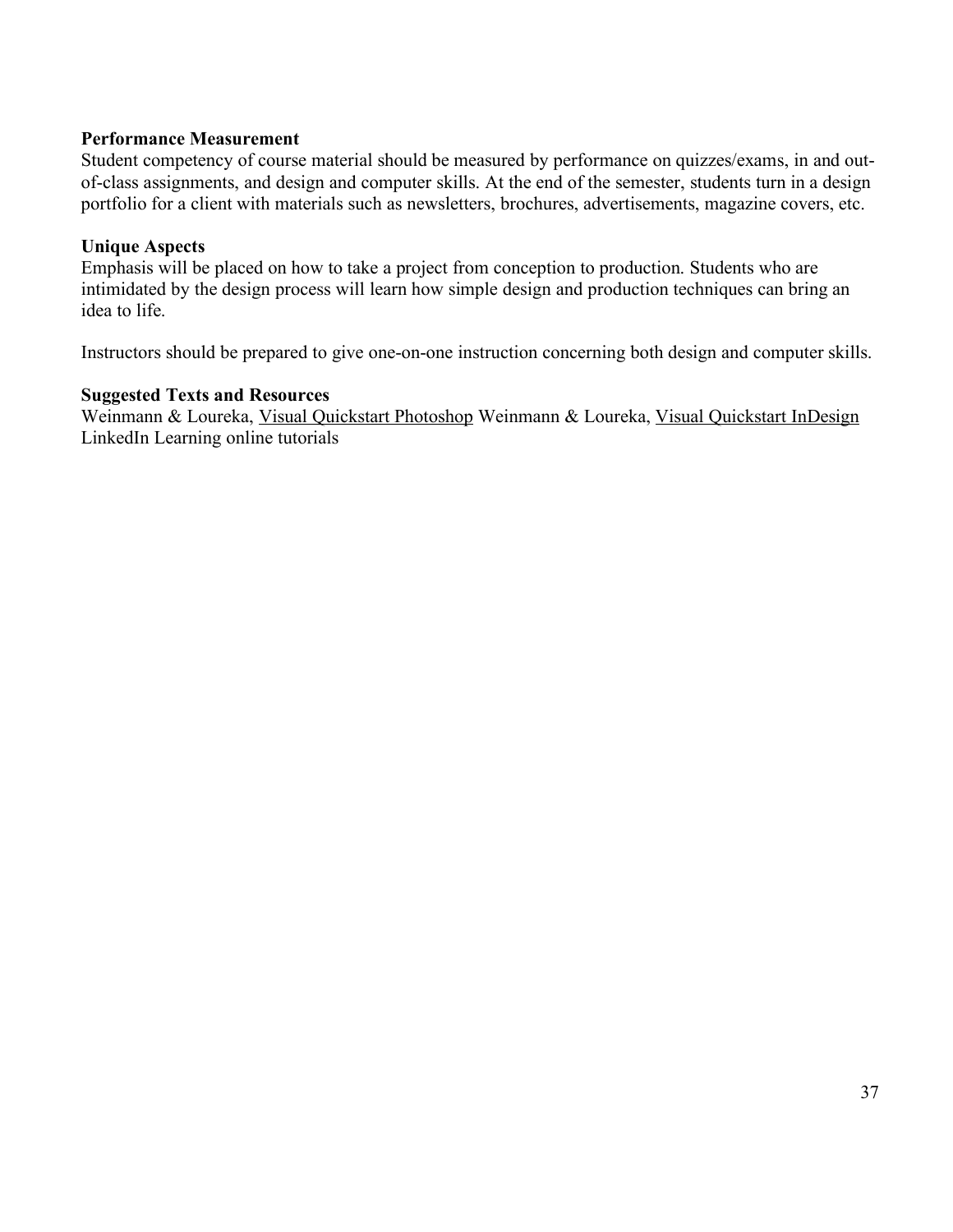# PBRL 320 – Public Relations Writing

## **Catalog Description**

### 3 Credit Hours

Mechanics of effective writing for various media to achieve organizational goals. Overview of governing communication and persuasion theories. Focus on implementation of research-based, planned, and managed techniques in a lab setting.

*(RE) Prerequisite(s): Public Relations 270; Public Relations 310; Journalism and Electronic Media 200 (RE) Corequisite(s): 380.*

*Registration Restriction(s): Public relations major*

### **Nature of the Course**

Public Relations Writing is an intensive writing course where students learn to create a variety of public relations messages in varying formats for differing organizational objectives.

# **Instructional and Learning Objectives**

Upon completion of the course, students should:

- 1. Demonstrate an understanding of the history and role of professionals and institutions in shaping communications, including through the news media and directly with audiences.
- 2. Understand and value how to write correctly, clearly and concisely in forms and styles and on multiple platforms appropriate for the communications professions, audiences and purposes they serve.
- 3. Be familiar with current tools and technologies, including digital ones, appropriate for public relations writing.
- 4. Learn to critically evaluate and revise their own public relations messages and those of others for accuracy and fairness, clarity, appropriate style and grammatical correctness
- 5. Understand the importance and value of the Associated Press Stylebook.
- 6. Be able to select appropriate message tactics and tools based on clients' needs to carry out organizational strategies. Students should understand why a tactic is used as well as how to write it.
- 7. Understand the resources used for the distribution of public relations materials, including wire services and media directories.
- 8. Understand how gender, race, ethnicity, sexual orientation and other forms of diversity of peoples and cultures influence public relations communication, including in a global society.
- 9. Be familiar with concepts and apply communication theories and practices in the use and presentation of images and information in public relations writing and messages.
- 10. Demonstrate an understanding of professional ethical principles related to public relations writing and messages in pursuit of truth, accuracy, fairness and diversity.

### **Nature of Assignments**

Instructors may assign students to work for a client of the instructor's choosing, to work from fact sheets provided by the instructor, or, for the most capable students, to work for a client of the student's choosing; nonprofit organization who will use the materials are especially encouraged as client choices. Students must produce at a minimum the following items: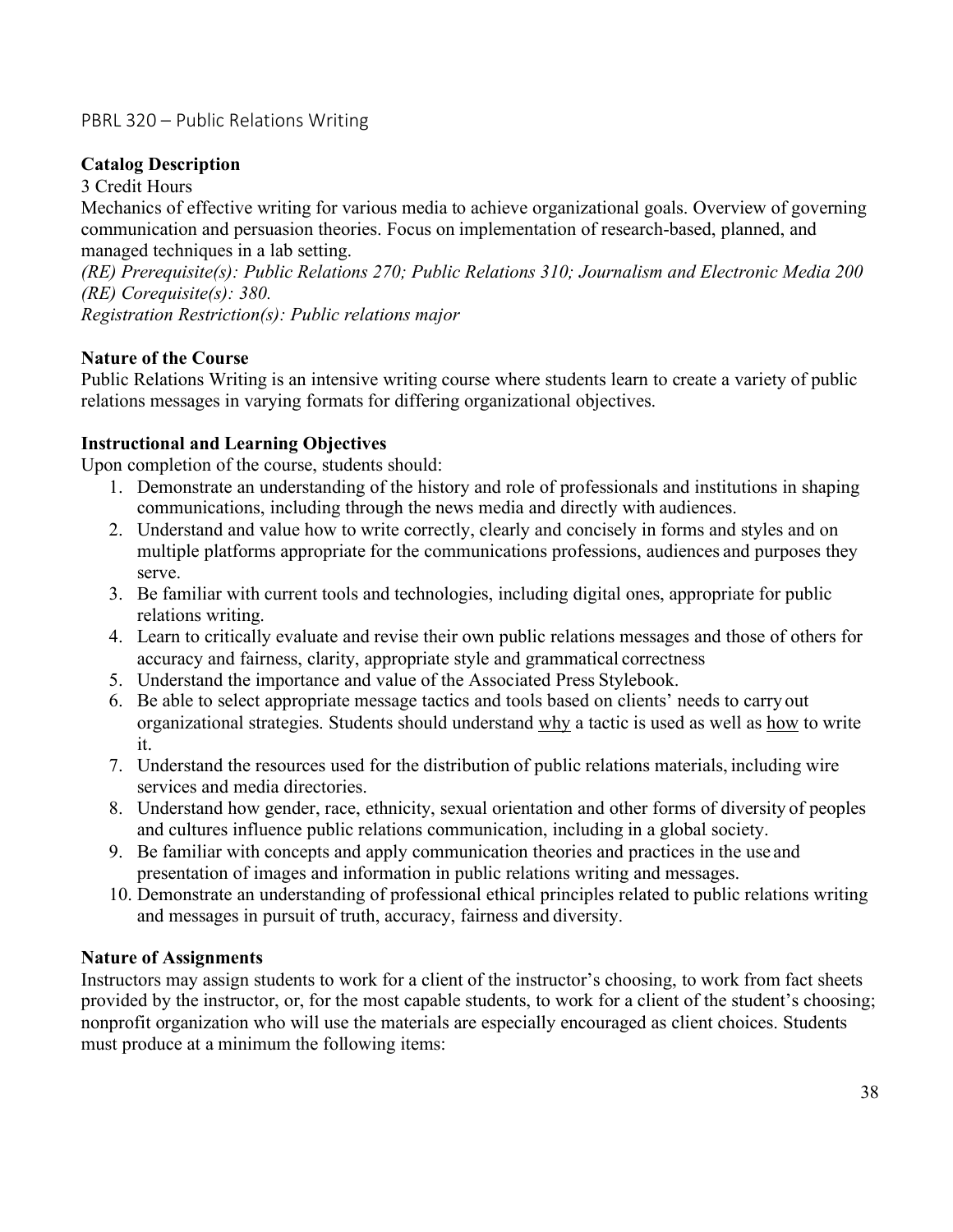- Press/news releases for both traditional and digital media
- Fact sheet
- Feature story
- Social media content calendar
- Formal letter

In addition, the instructor may assign any or all of the following or other items:

- Scripted speeches
- Media pitches
- Public service announcements
- Radio news releases
- Newsletters
- Memos
- Website content
- Social media release (and other social media tactics)

Near the end of the term, students should be required to submit a portfolio of their work, which must be suitable for review at a job or field experience interview. Work containing poor grammar, spelling errors, poor writing, or not prepared to stated specifications must be rejected.

The final class project is an information kit (a media kit) for a selected company or an appropriate comprehensive project. Each student will select or be assigned, roughly two months before the end of the semester, a client to write about for the final media kit. The client and resulting tactics will be different for each individual assignment and the final media kit. (This is not to be confused with an internship or field experience; the student will write *about* the organization, not *for* the organization.) The class is designed to prepare students for successful field experience in working with organizations.

Each student will:

- Submit a situation statement
- Audit previous content produced by the client
- Outline appropriate goals, objectives and strategies
- Produce the following media kit items (may be from this list or others, as appropriate):
	- o Pitch letter
	- o Fact sheet
	- o Feature story
	- o News release
	- o Radio PSAs
	- o Flyer
	- o Brochure
- Recommendations in action plan/memo outline format for website design and content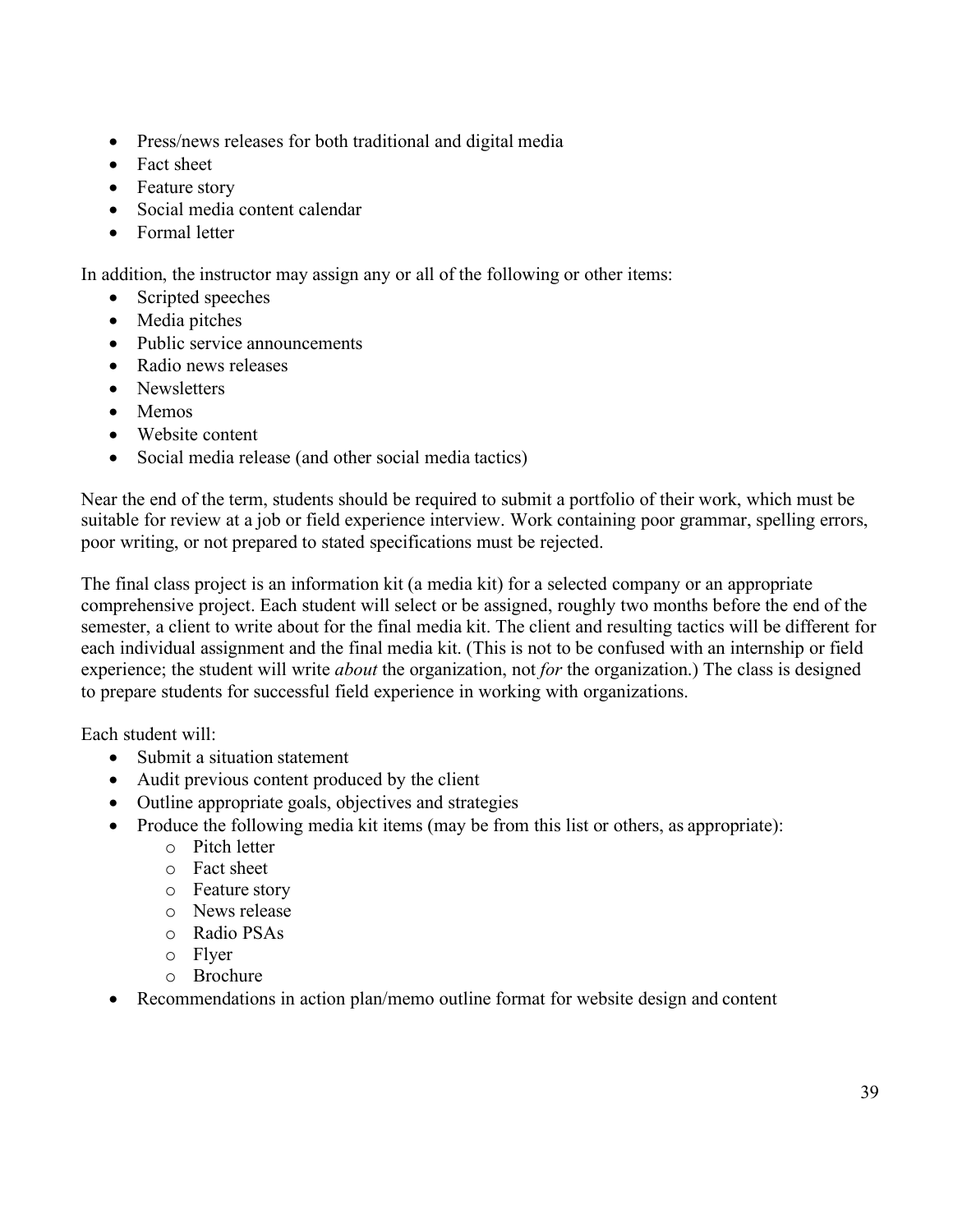### **Unique Aspects**

Opportunity to use experiential learning and build hands-on public relations writings skills as a fundamental element of public relations education. Solid writing skills are a fundamental component to success in the field of public relations.

### **Suggested Text(s) and Source Material**

- Kent, M. L. (2011). *Public relations writing: A rhetorical approach.* Boston: Allyn & Bacon.
- Smith, R. D. (2007). *Becoming a public relations writer: A writing process workbook for the profession.* Mahwah, NJ: Lawrence Erlbaum.
- Wilcox, D. L., & Reber, B. H. (2013). *Public relations writing and media techniques.* (7<sup>th</sup> ed.) Boston: Pearson.
- Most recent *AP Stylebook*
- Strunk, W., & White, E. B. (1999). *The Elements of Style.* New York: Allyn & Bacon.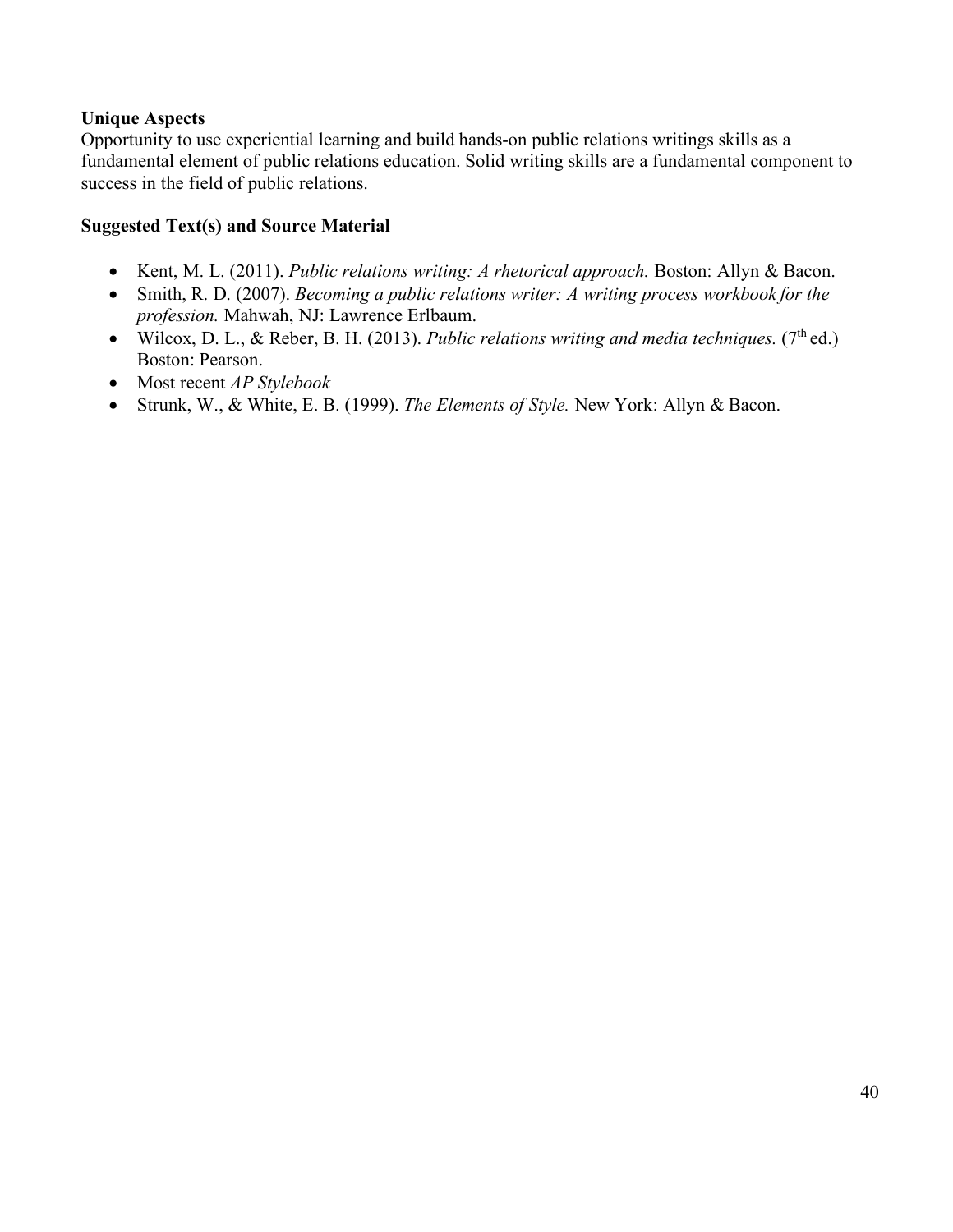# PBRL 340R – Advertising and Public Relations Research Methods

### **Catalog Description**

3 Credit Hours Secondary data and primary research techniques for advertising and public relations decisions. *(RE) Prerequisite(s): 250 or Public Relations 270. (RE) Corequisite(s): Math 115 OR Statistics 201 OR Statistics 207 Registration Restriction(s): Public Relations major.*

### **Nature of the Course**

Advertising and Public Relations Research Methods is designed to develop students' critical thinking skills in strategic public relations management by analyzing the effectiveness of research, planning, implementation, and evaluation in organizational cases. Text, lecture, and supplemental materials provide the basis for in-class discussions and presentations as well as a variety of out-of-class assignments. Teamwork skills are emphasized and are incorporated into assignments. The class is designed to improve communication, and professional, team, and problem-solving skills.

### **Instructional/Learning Objectives**

Upon completion of this course students should be able to:

- 1. Understand the role of scientific research methods that are commonly used in public relations and strategic communication.
- 2. Display sensitivity to ethical concerns in conducting research.
- 3. Understand secondary research and find relevant secondary information.
- 4. Understand how primary research tools are used in public relations. Students will gain primary research experience collecting data in both a quantitative (i.e., surveys) and a qualitative (e.g., focus groups, in-depth interviewing, direct observation) research project.
- 5. Develop a primary research project that includes the following steps:
	- a. Develop research objectives while understanding the ethical implications of strategic decisions
	- b. Understand sampling techniques
	- c. Collect data
	- d. Analyze data
	- e. Interpret data for public relations decision-making
- 6. Apply research methods to specific situations and execute various forms of original public relations research.
- 7. Use a statistical software package to analyze data.
- 8. Develop an understanding of how to read, interpret,
- 9. and critically analyze secondary and primary research in relationship to organizational decisionmaking
- 10. Report secondary and primary research results in an organized and understandable fashion.
- 11. Write persuasive research reports and deliver the results successfully in a professionaloral presentation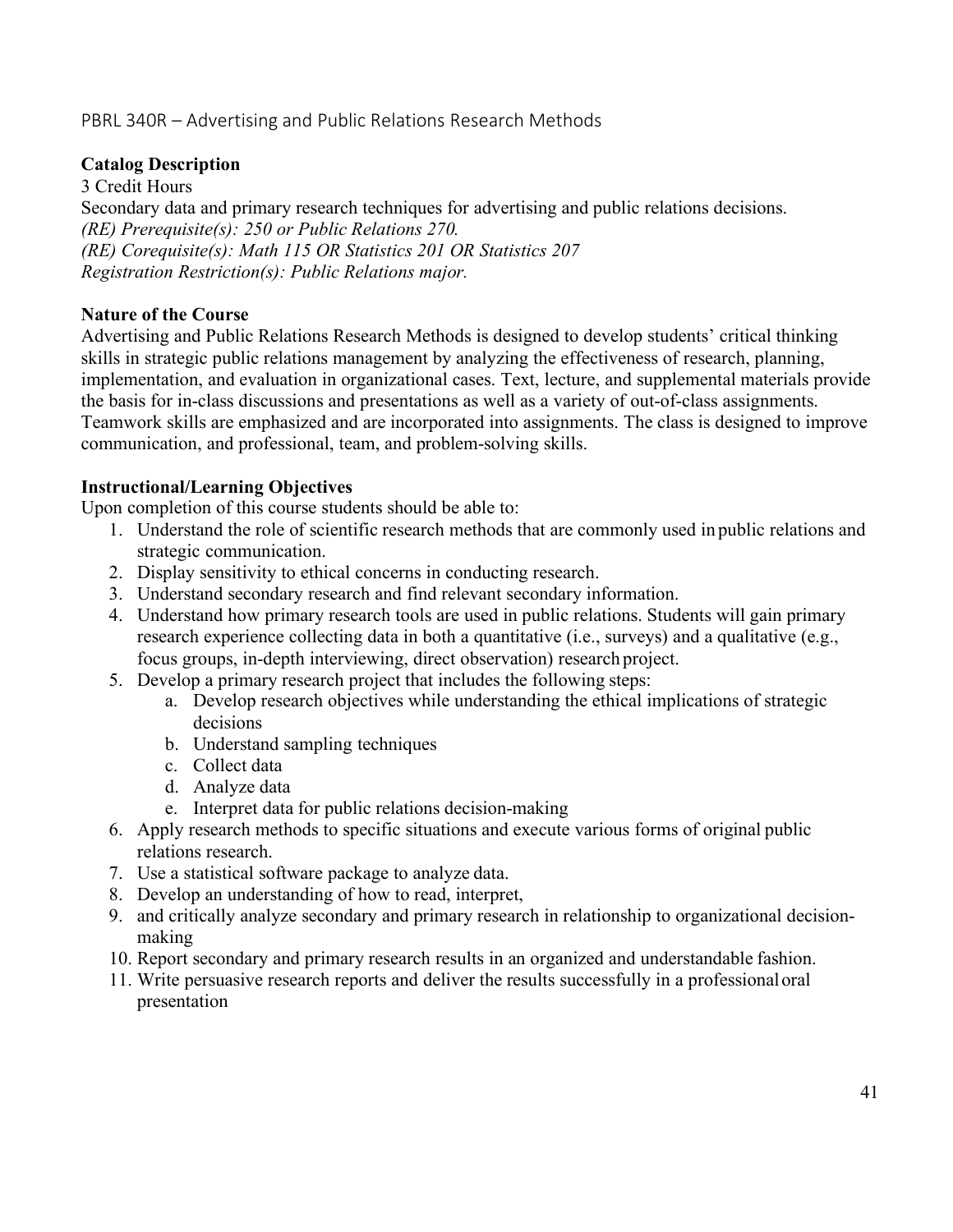### **Assignments**

- 1. Assessment of Individual Performance: Tests/quizzes/homework/individual research.
- 2. Assessment of Group Performance: Students will work in teams on majorresearch projects. Assessment of performance will be at the professor's discretion.
- 3. Writing Assignments: Students, either individually or in teams, will have at least two major written reports in the course of the semester:
	- a. A situation analysis drawn from secondary research sources
	- b. A report based on primary research

# **Performance Measurements**

Student competency of course material should be reflected in acceptable performance on the major exams and on the writing assignments.

# **Unique Aspects**

- 1. Moderate level of math anxiety among students.
- 2. Lack of experience in group work.
- 3. High level of usage of on-line data bases/secondary sources.
- 4. Lack of discernment in the quality of on-line secondary sources.
- 5. Lack of experience in technical and business writing.
- 6. Limited exposure to the fundamentals of marketing.

# **Suggested Texts and Source Material**

Secondary sources which may be covered in this course (depending on the nature of the assignment):

- Wimmer, R. D., & Dominick, J. R. (2014). Mass media research: An introduction (10th Edition) Australia: Cengage- Wadsworth.
- Stacks, D. W. (2011). Primer of public relations research (2nd ed.). New York: Guilford Press.
- Austin, E. W., & Pinkleton, B. E. (2006). Strategic public relations management: Planning and managing effective communication programs (2nd ed.). Lawrence Erlbaum.
- Dictionary of Public Relations Measurement & Research http://www.instituteforpr.org/wpcontent/uploads/Dictionary-of-Public-Relations-Measurement-and-Research-3rd- Edition1.pdf
- Nielsen Consumer Research
- Pew Research Center
- U.S. Bureau of Census Information
- Institute for Public Relations (IPR)' Social Media Research Center http://www.instituteforpr.org/social-media-research/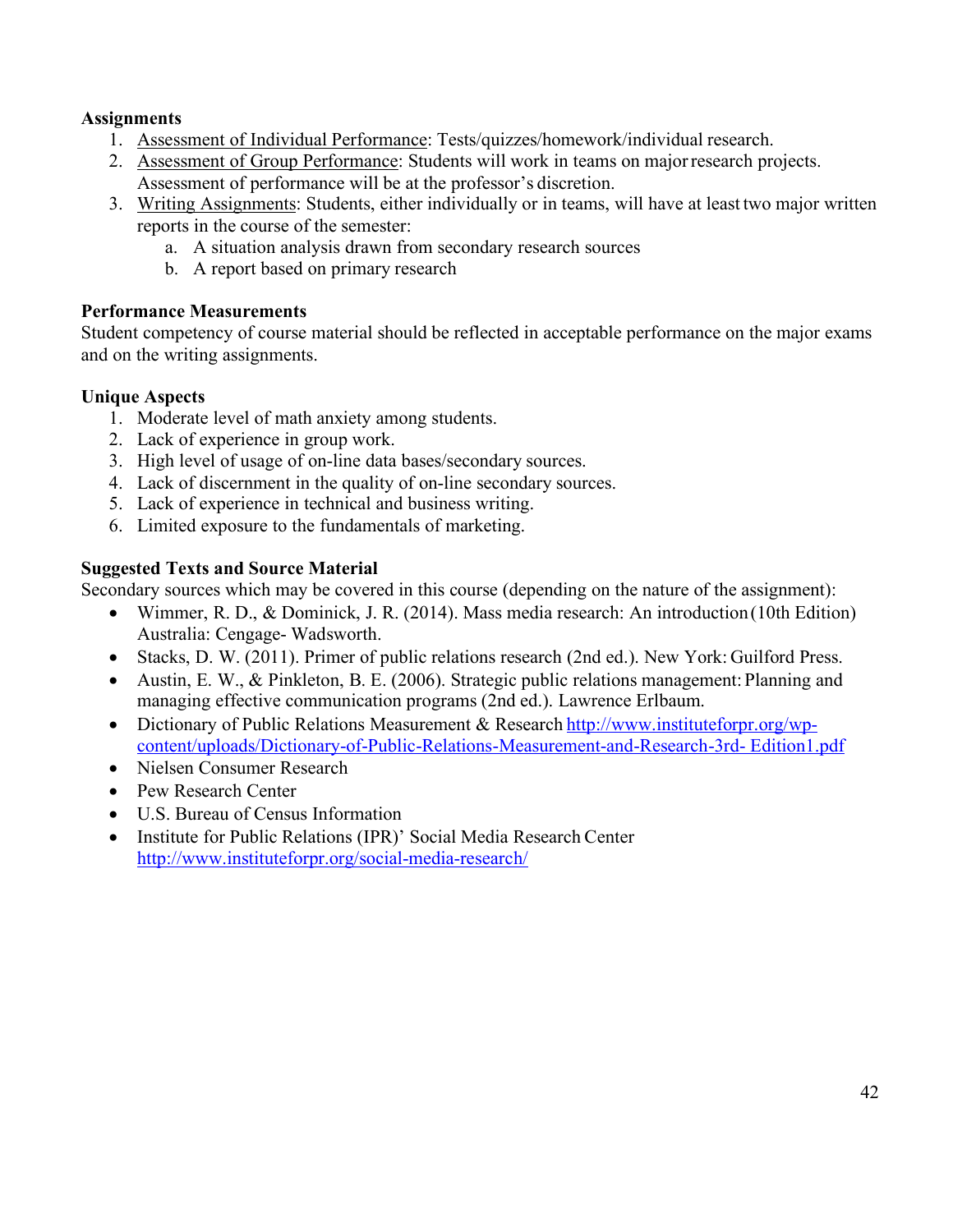### PBRL 370 – Public Relations Cases

## **Catalog Description**

### 3 Credit Hours

Oral and written analysis of current and classic case studies in public relation. Ethics, professional organizations, publications, research, and forms of public relation. Methods of communication and persuasion.

*(RE) Prerequisite(s): Public Relations 340R Registration Restriction(s): Public relation major.*

### **Nature of the Course**

Public Relations Cases uses a case-study method to teach students critical thinking skills in strategic public relations management, and theoretical and applied principles of public relations campaign management. Students examine successful and unsuccessful examples of public relations in order to learn how to plan better campaigns, and how to critique and evaluate completed campaigns. As part of the course, students learn to be more critical of the role played by culture, the media, opinion leaders, the Internet and social media, and dealing with multiple stakeholders and publics in the public relations process. Text, lecture, and supplemental materials provide the basis for in-class discussions and presentations as well as a variety of out- of-class assignments. Group communication and problem-solving skills are also emphasized and incorporated into class assignments.

### **Catalog Course Description**

Oral and written analysis of case studies in public relations. Topics include: ethics, professional organizations, research, forms of public relations, methods of communication, and persuasion.

# **Instructional and Learning Objectives**

After completion of the class, participants should:

- 1. Be able to assess the effectiveness of public relations research, analysis/planning, communication/implementation, and evaluation, in written and oral analysis of cases.
- 2. Be able to assess components of public relations campaigns, including publics, statement of problem, situation, goals, objectives, strategies, and tactics for all types of organizations including private sector, public, and non-profits.
- 3. Understand the importance of ethics and standards of the profession, including the PRSA and other codes of ethics (e.g., IABC, Arthur Page, Johnson & Johnson Credo, etc.), and role of public relations in society.
- 4. Be able to articulate the components of professionalism related to public relations, including the body of knowledge, fiduciary responsibility, academic programs, and professional organizations such as the PRSA, IABC, etc.
- 5. Be able to identify and analyze ethical issues and apply ethical codes and values in order to make effective management decisions.
- 6. Be able to work effectively in group settings, understand the importance of group work and teamwork, and be able to explain the criteria of effective group work.
- 7. Learn from successful/unsuccessful organizations in order to benchmark performance and develop strategic evaluation/planning skills.
- 8. Be able to understand how to conduct the research necessary to develop a strategic plan.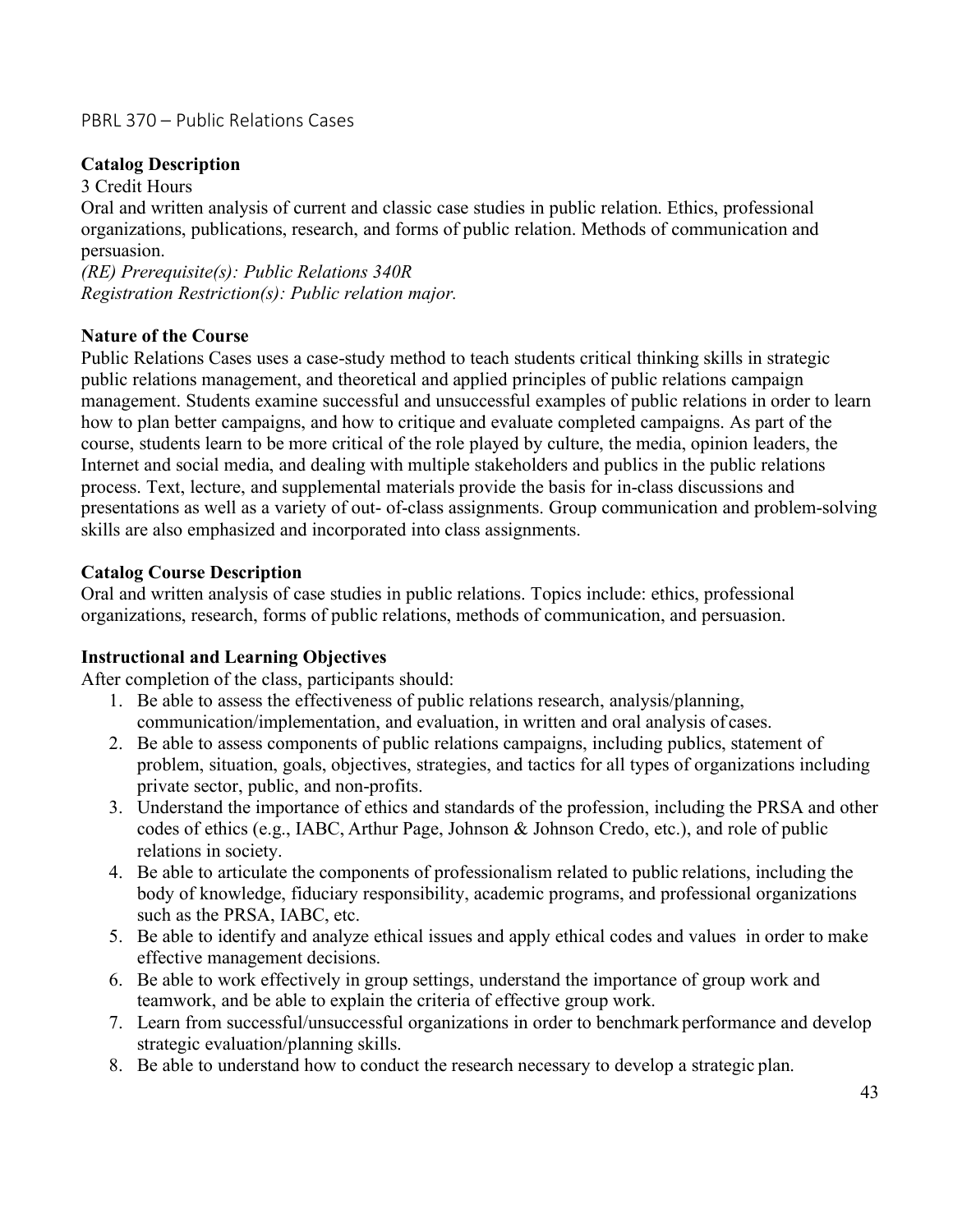9. Continue to hone public relations writing skills and to become more critical message producers.

### **Nature of Assignments**

- 1. Class preparation, preparedness, and participation.
- 2. Group participation and presentations.
- 3. Preparation of supporting materials and visual aids.
- 4. Case related briefs and detailed studies written individually and in small groups.
- 5. Research and written works including case research, essays, individual and group analyses, etc.
- 6. Exams and/or quizzes as determined by the instructor.

### **Performance Measures**

Student competency of the material should be reflected in performance on exams and group and individual assignments.

### **Unique Aspects**

- 1. Real time case study analysis of current business, social, advertising and public relations issues and campaigns.
- 2. Coaching on group skills and conflict management.
- 3. Requirement of effective performance at both individual and group level.
- 4. Suggested Text(s) and Source Materials
	- a. Websites such as: PRSA, PRSSA, IABC, Arthur Page, etc.
	- b. Supplementary materials such as industry white papers, Silver Anvil cases, book chapters, and scholarly articles.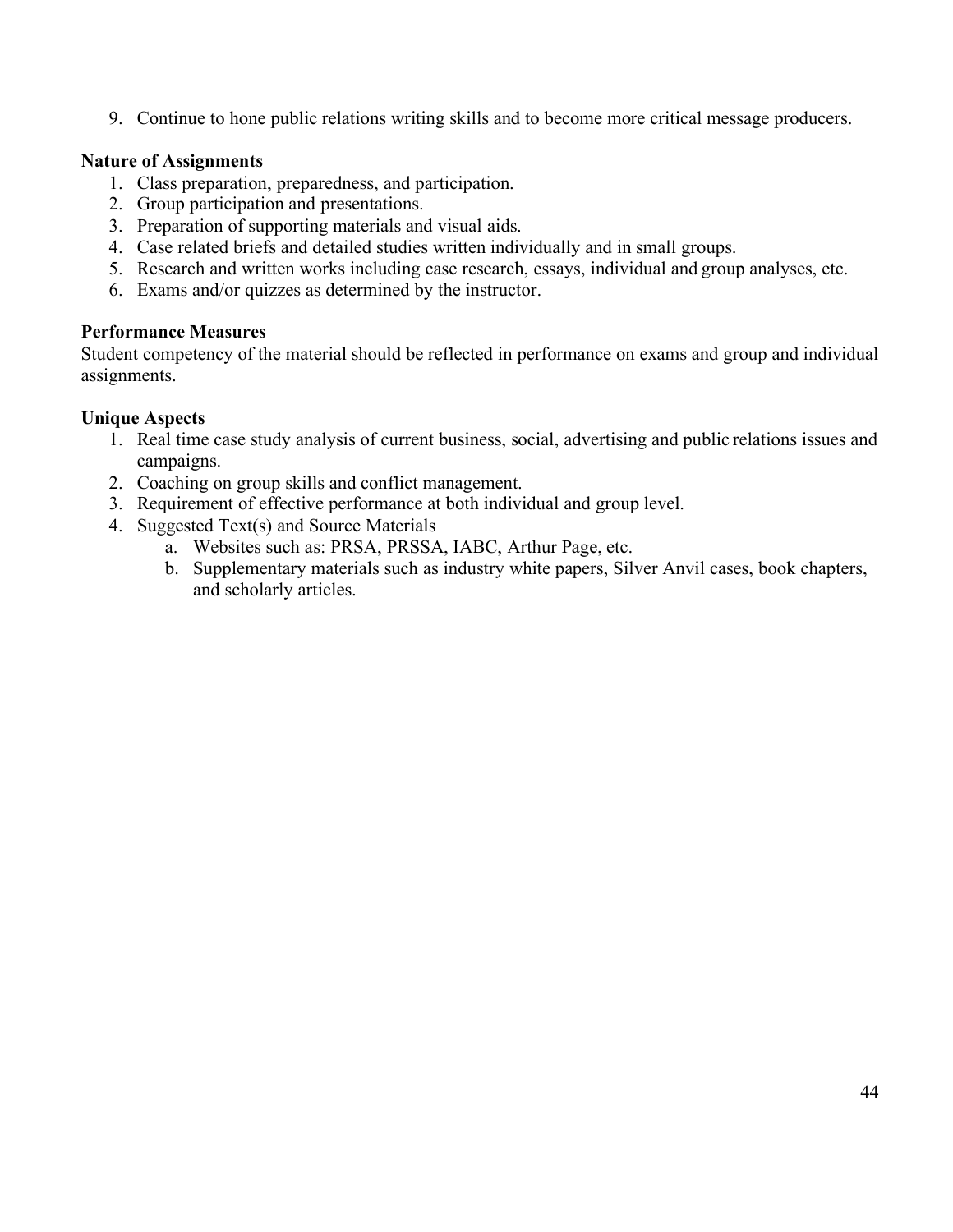### **Suggested Format for Public Relations Case Analysis**

The analysis should cover each of the four steps of the public relations process–research, planning, implementation, and evaluation. It should include discussion of mission, goals, objectives, strategies, and tactics. The planning phase includes development of objectives and selection of strategies to be implemented.

### Case Analysis

1. Goal

Business goal: Campaign goal:

### 2. Audiences

Brief paragraphs about which audiences were chosen and why.

### 3. Strategies

• Bullet list

### 4. Tactics

• Bullet list

#### 5. Evaluation

How were outputs evaluated? How were outcomes evaluated? (Be sure to discuss both).

#### 6. Overall critique of the case

Don't summarize the case. Provide an analysis of why the things worked well were successful, what was less successful, what you might have done differently.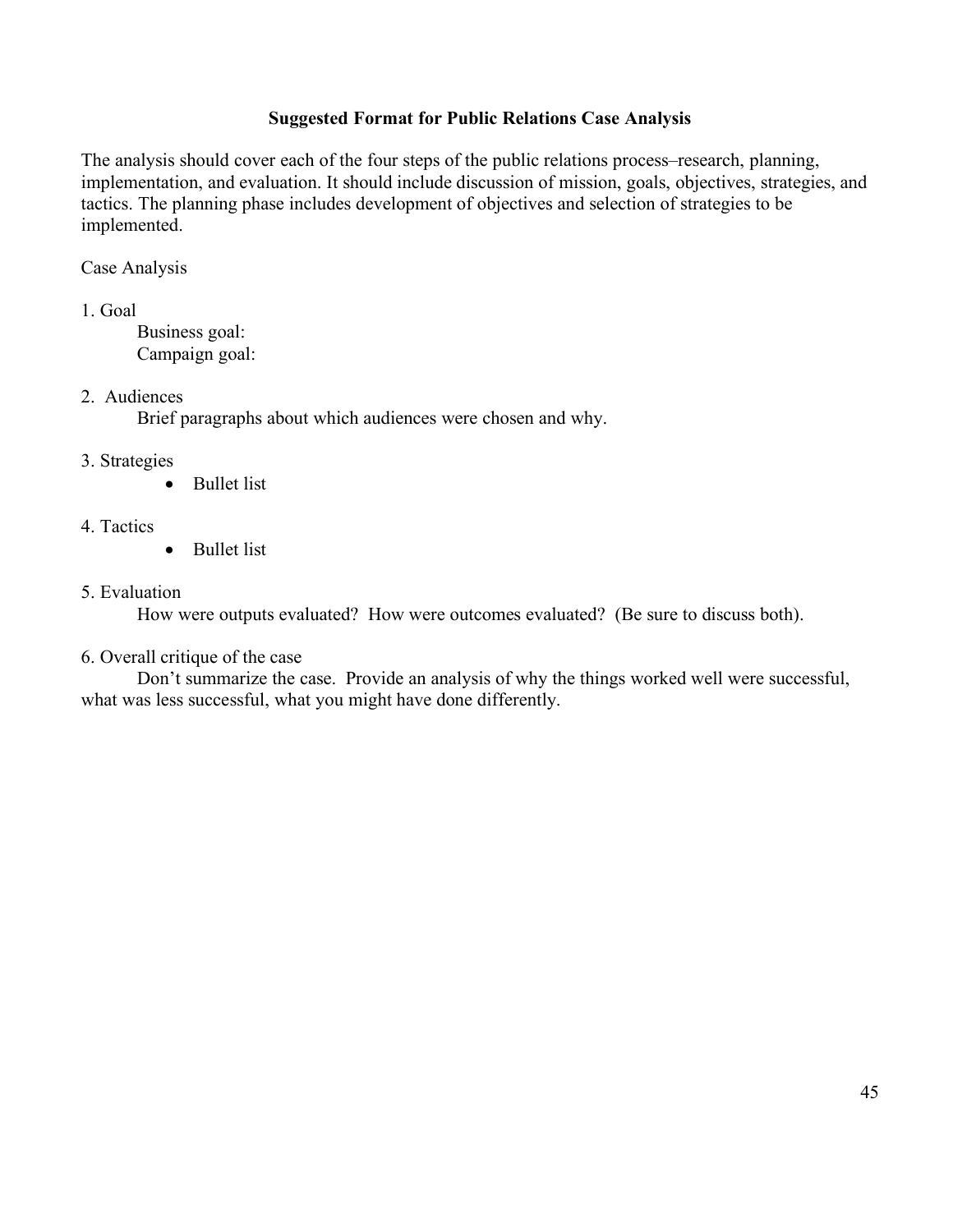# PBRL 380 – Public Relations Professional Seminar

### **Catalog Description**

1 Credit Hours Exploration of career choices in mass communication. Resume and letter writing, interviewing, and portfolio preparation. *(RE) Prerequisite(s): 270 Registration Restriction(s): Public relations major*

### **Nature of the Course**

This one credit-hour course is designed to allow students to explore career choices in communications. Emphasis is placed on developing skills and techniques for both obtaining employment and advancing early career potential. Guest speakers from the public relations profession and organized field trips may be part of the course.

### **Instructional and Learning Objectives**

- 1. To provide students with knowledge of the wide range of career opportunities available,to make them familiar with various job titles and the necessary preparation for each, and to encourage them to make decisions about their own careers.
- 2. To teach students how to prepare cover letters and resumes.
- 3. To provide students with a familiarity of how they can use the Internet and other interactive services to research the market, learn about organizations, and identify job opportunities.
- 4. To assist students in preparing portfolios or other relevant material for job interviews.
- 5. To familiarize students with the UT Center for Career Development, to have them participate in the Center's resume writing and interviewing workshops, job fairs and, depending on student classification, to register for interviews through the Center.
- 6. To discuss issues in public relations as a profession: ethics, gender, turnover, job security and income.
- 7. To provide students with an awareness of information they do not legally have to provide on their resume or during a personal interview and effect negotiation.
- 8. To make students aware of issues relevant to inquire about during the career-seeking process, including salary requirements, medical benefits, flex-benefits, and to learn howto create and maintain a professional online presence.

#### **Nature of Assignments**

- 1. Resumes and Cover Letters. Students will be required to prepare a final resume andcover letter for a job or practicum opportunity.
- 2. Students should generate a portfolio and create a LinkedIn or similar professional networking account.
- 3. Individual self-assessments. Students will identify personal professional skills and characteristics that serve as their strengths and weaknesses and be able to use this information for their interviewing process.
- 4. Industry interviews. Students will be required to interview professionals in the industry so they can obtain key information necessary to do well in their field of choice. In addition to informational interviews, students may get experience with job interviews in a mock interview exercise.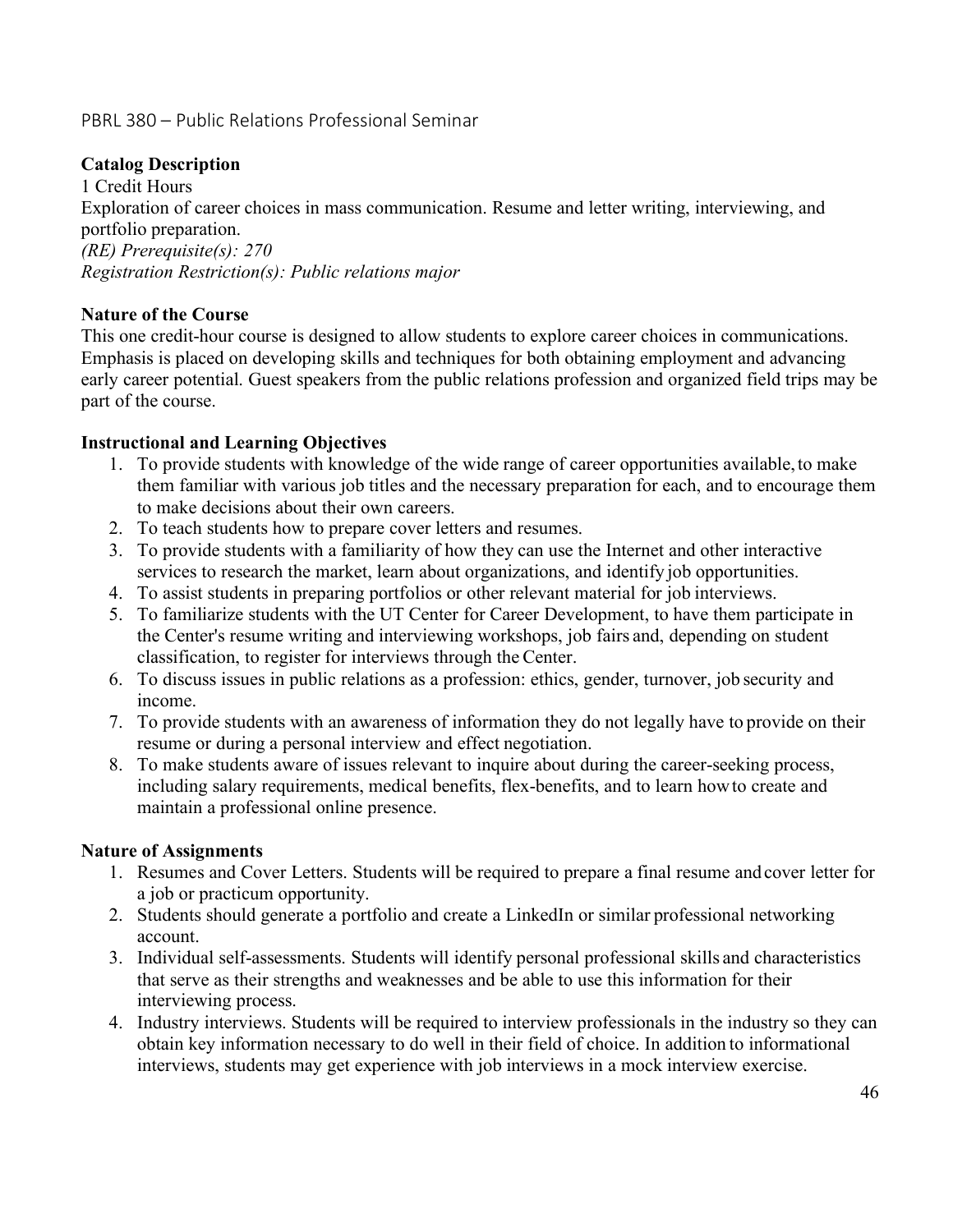### **Performance Measures**

Students should produce an acceptable resume and cover letter as well as materials for interviews

### **Unique Aspects**

Student backgrounds and interests are likely to vary greatly, and many students will remain uncertain about a career choice. The course should provide a forum for students to explore career issues. This is the only one-credit course in the major. Professors must indicate to students in advance how long the course will last in the semester.

### **Suggested Text(s) and Source Material**

- Web sites such as www.prsa.org and www.prssa.org, and other professional materials such as industry white papers selected by the instructor.
- Students will also be expected to read trade publications such as *PR Week, PR Tactics, PR Strategist, and PR Quarterly.* Students will be encouraged to follow organizations and publications on social media channels such as Twitter.
- Levit, A. (2014). *They don't teach corporate in college: A twenty-something's guide to the business world* (3rd ed.). Career Press: Franklin, NJ.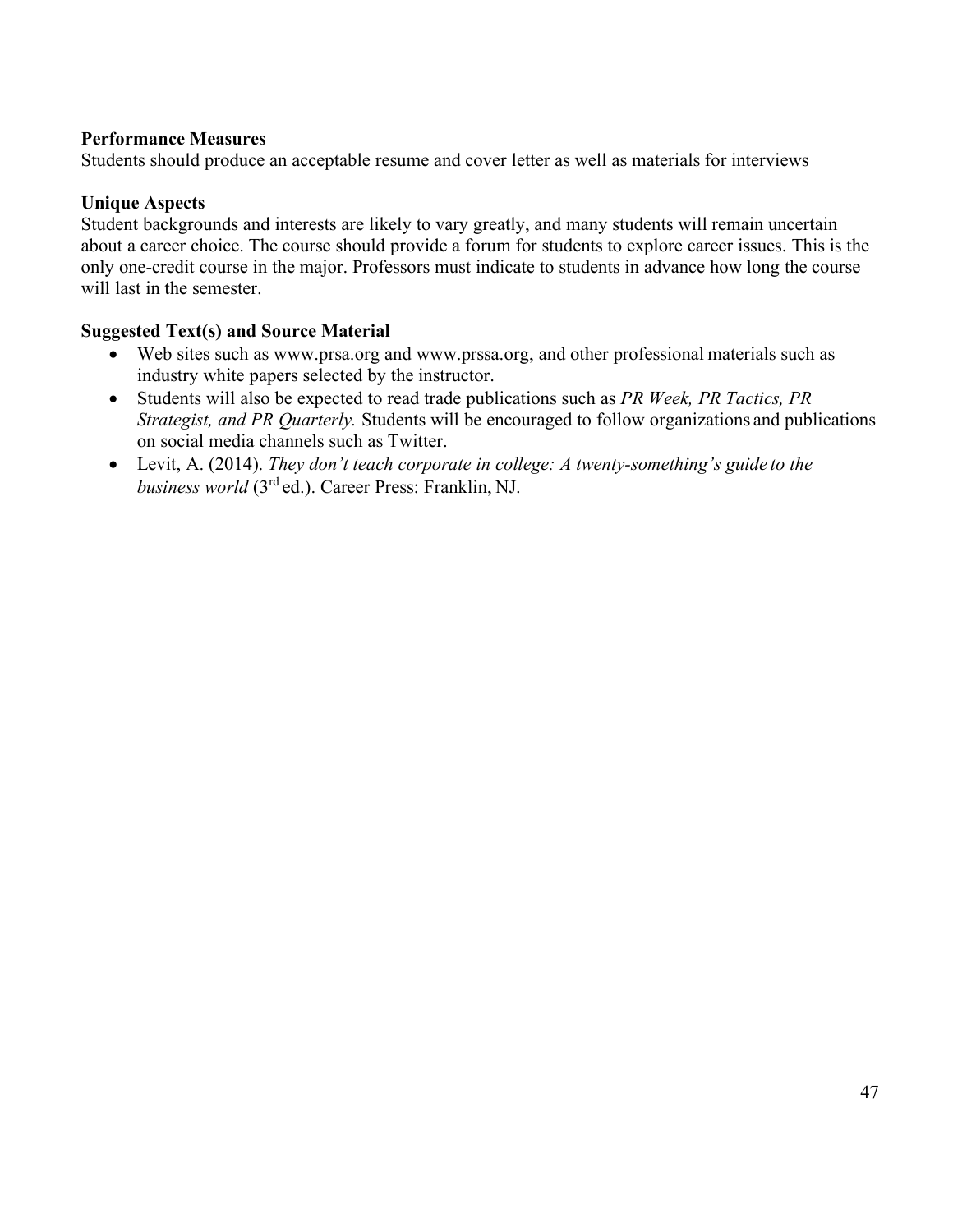### PBRL 400 – Public Relations Law and Ethics

### **Catalog Description**

3 Credit Hours Exploring legal and ethical issues that affect the practice of public relations. *Repeatability: Not repeatable. Registration Restriction(s): None. (RE) Prerequisite(s): None.*

#### **Nature of the Course**

This course examines the law governing public relations and the ethics that guide personal and institutional decision-making in mass communication. However, because there is so much material to be covered in the course, the legal complexities of the media and the American court systems, and how these legal precedents impact organizational goals, objectives, strategies, and tactics will predominate.

A central theme that we will focus on is the First Amendment guarantees of freedom of speech and freedom of the press, and specifically how that applies to Public Relations practitioners. Students are encouraged to think critically and creatively about the course topics and to seriously consider perspectives and viewpoints that may differ from their own. While some of media law involves history, our focus will be legal analysis and reasoning, which we will apply to current events when and where applicable.

#### **Instructional/Learning Objectives**

All media, including social media, operate within the framework of specific constitutional systems of freedom of speech and expression. Public Relations practitioners in the United States operate under the First and the 14<sup>th</sup> Amendments. Students who successfully complete this course should be able to:

- 1. Understand the scope of the First Amendment freedom of speech and expression regime of the United States in real space and cyberspace.
- 2. Understand how media law and public relations ethics intersect in a professional environment.
- 3. Be prepared to enter the workplace with a grasp of ethical practice, ethical behavior, and ethics understanding.
- 4. Grasp the meaning and importance of being an ethical public relations practitioner, and the consequences of falling short of those ethical standards.
- 5. Know the specific rights guaranteed by the First Amendment, and how they apply to Public Relations.
- 6. Know the hierarchy of freedom of speech in the United States.
- 7. Know the hierarchy of Public Relations media protection in the United States.
- 8. Appreciate the American constitutional and judicial system, as well as how judicial decisionmaking has defined and shaped traditional and networked online media under the First Amendment.
- 9. Appreciate how the First Amendment and media law are transferred from traditional Public Relations media in real space to the realities of cyberspace.
- 10. Know and critically examine how issues of freedom of expression prior restraint, libel, individual privacy, intellectual property, political and commercial speech, obscenity, indecency and pornography, symbolic and online activities are regulated as "speech" and expression under the First Amendment.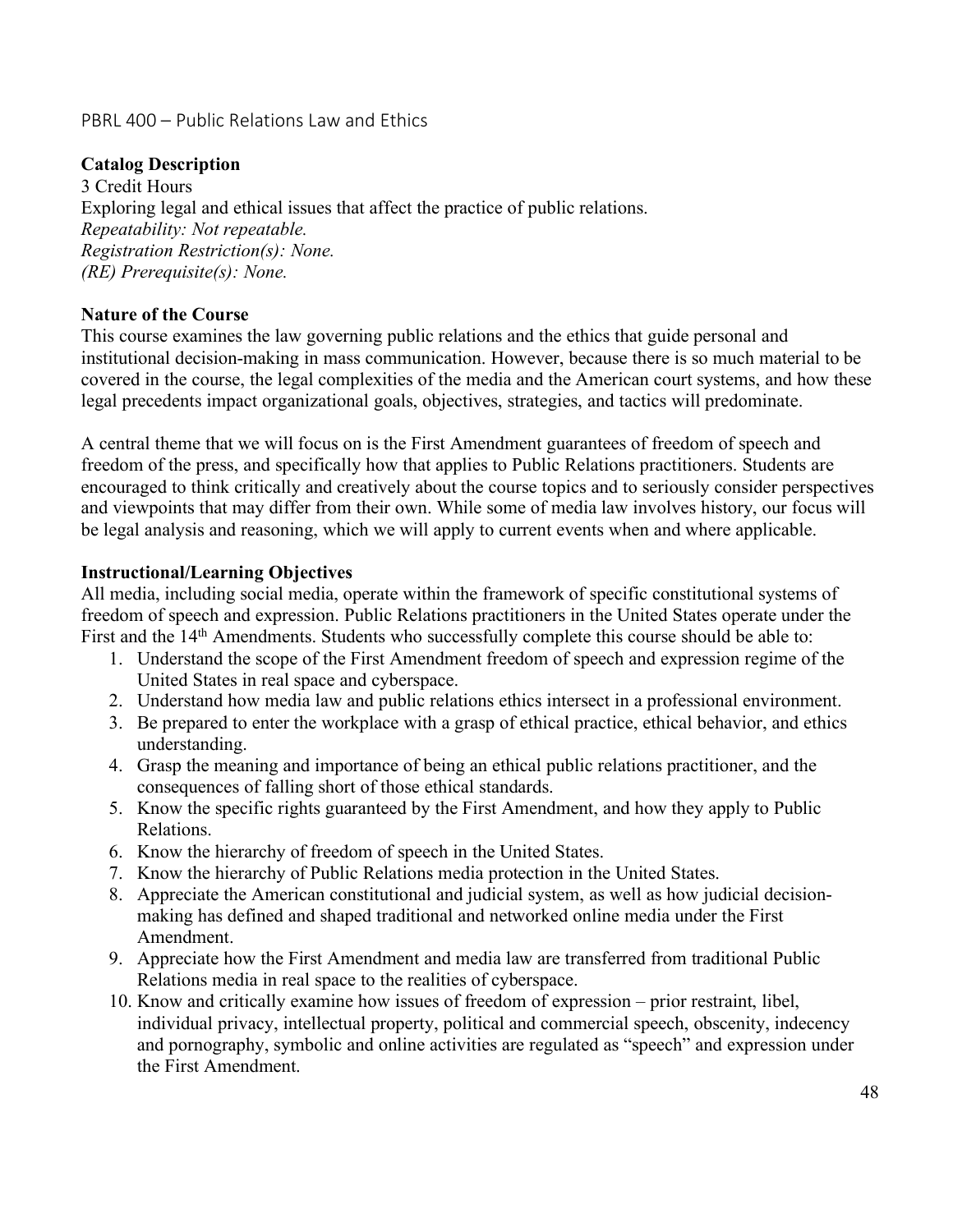# **Assignments**

The following assignments can be utilized to test student understanding and retention:

- 1. Multiple choice exams: A total of three multiple choice exams should be administered throughout the semester. The first will cover rule of law, the first amendment and public relations, as well as speech distinctions within public relations. The second exam should test knowledge of libel, intentional infliction of emotional distress and also the protection of individual and corporate privacy. A final exam should be comprehensive. These exams test retention, but also include application questions that present specific scenarios to students and ask them to choose the correct outcome given the set of circumstances.
- 2. Group case studies: Depending on the size of the class and if a TA/GA is available, group papers that are roughly 10-15 pages can be assigned that call for students to analyze specific case studies that deal with the intersection between law and ethics and public relations practice.
- 3. Short quizzes: Short quizzes can be distributed in class that test student retention of lectures and readings.
- 4. Participation points and in-class discussions: To engage students and stimulate interest in law and ethics, students should be presented with thoughtful questions that ask students to apply certain legal standards to the formation of different public relations tactics and campaign implementations. At least one question should promote discussions during each lecture.

# **Performance Measurements**

Student competency of course material should be measured by performance on multiple choice exams, quizzes, case study analyses, and in-class participation and discussions.

## **Unique Aspects**

- 1. A majority of media law precedent is set in journalistic contexts, which can present a challenge for public relations practitioners. This course will apply media law cases in the context of public relations messaging and organizational goals, objectives, and strategies.
- 2. While this course will be most applicable to public relations majors, it will also provide foundational aspects of media law and ethics for students in a variety of other disciplines, such as marketing, accounting, and advertising.
- 3. The course will foster controversial discussion about things like free speech, hate speech and libel, which will provide a safe space for students to challenge existing legal precedent, while also debating the ethics that surround public relations practice.

### **Suggested Text(s) and Source Material**

A textbook that pulls from different business and corporate law titles is currently being constructed and will be available upon course adoption.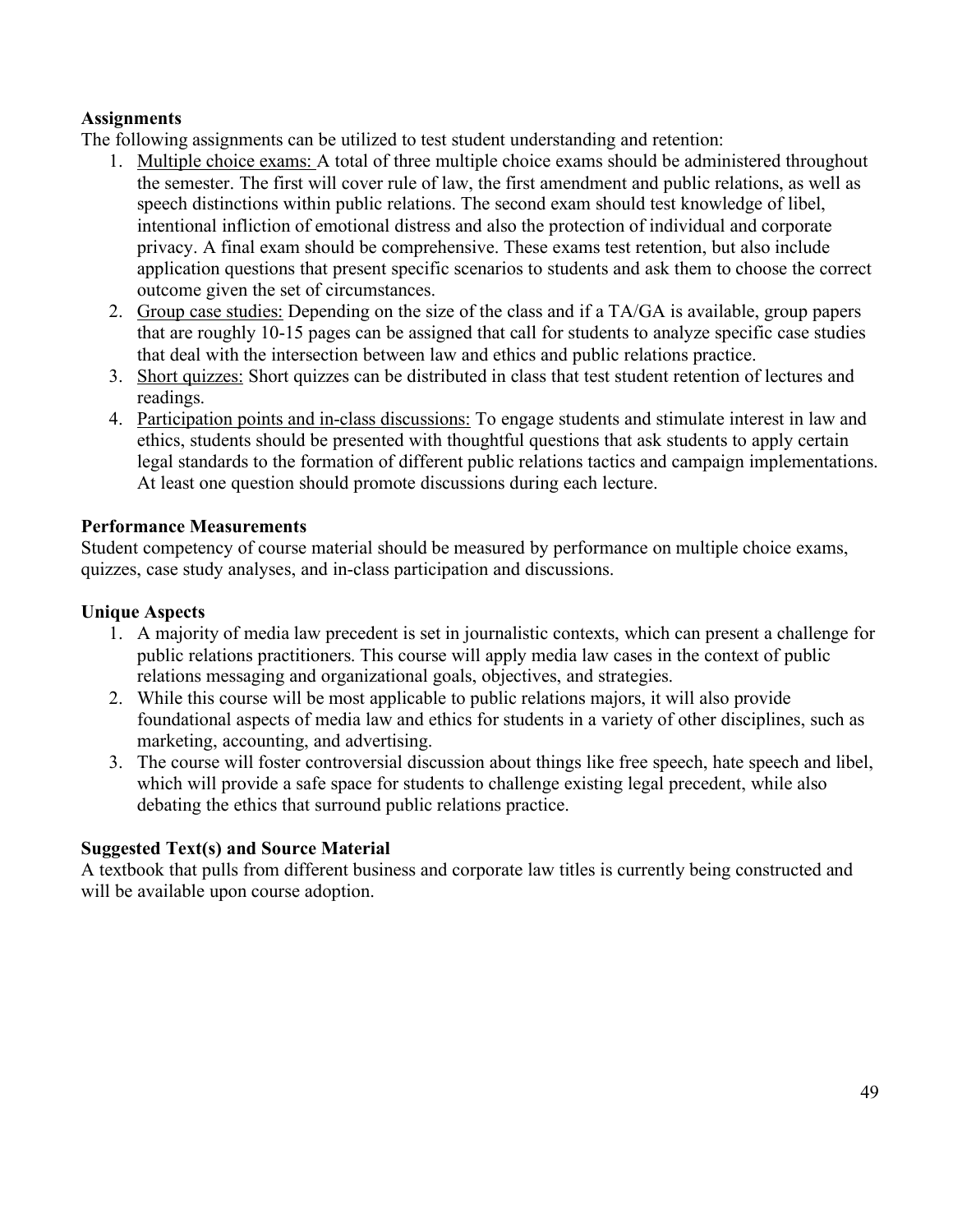# PBRL 420 – Advanced Public Relations Writing

# **Catalog Description**

3 Credit Hours

Advanced mechanics of effective writing for various media to achieve organizational goals and produce professional-quality public relations material. Advanced understanding of governing communication and persuasion theories. Focus on implementation of research-based, planned, strategic, and managed techniques in a lab setting.

*(RE) Prerequisite(s): 320*

*Comment(s): Students will receive credit for the course with a D, but they must have a C or better to use it toward major requirements.*

# **Nature of the Course**

This advanced writing course emphasizes experiential learning and uses Public Relations 320 as the foundation to learn how to strategically produce quality public relations materials for organizations. It is designed to teach advanced mechanics of effective writing for various media to achieve organizational goals and produce professional-quality public relations materials. Students will practice designing and implementing research-based, planned, strategic, and managed techniques in a lab setting.

### **Catalog Course Description**

Advanced mechanics of effective writing for various media to achieve organizational goals and produce professional-quality public relations materials. Advanced understanding of theories governing communication and persuasion. Focus on implementation of research-based, planned, strategic, and managed techniques in a lab setting.

### **Instructional and Learning Objectives**

Upon completion of the course, students should:

- 1. Have a better understanding of the social, legal, economic, cultural, and ethical issues including historical – facing the public relations profession. Apply professional ethical principles related to public relations writing in pursuit of truth, accuracy, fairness and diversity.
- 2. Demonstrate an understanding of the role of various institutions such as media and professional associations in shaping communications.
- 3. Deepen their understanding and appreciation of how gender, race, ethnicity, sexual orientation and other forms of diversity of peoples and cultures influence public relations communication and creative activities, both domestically and globally.
- 4. Be able to select appropriate message tactics and tools based on research and clients' needs to carry out organizational strategies. Students should understand why a tactic is used as well as how to write it.
- 5. Understand the resources used for the distribution of public relations materials, including media relations, among multiple media platforms.
- 6. Be able to apply communication theories in creating persuasive images and information in public relations writing and messages.
- 7. Strengthen their ability to write correctly, clearly and concisely in forms and styles and on multiple platforms appropriate for the communications professions, audiences and purposes they serve.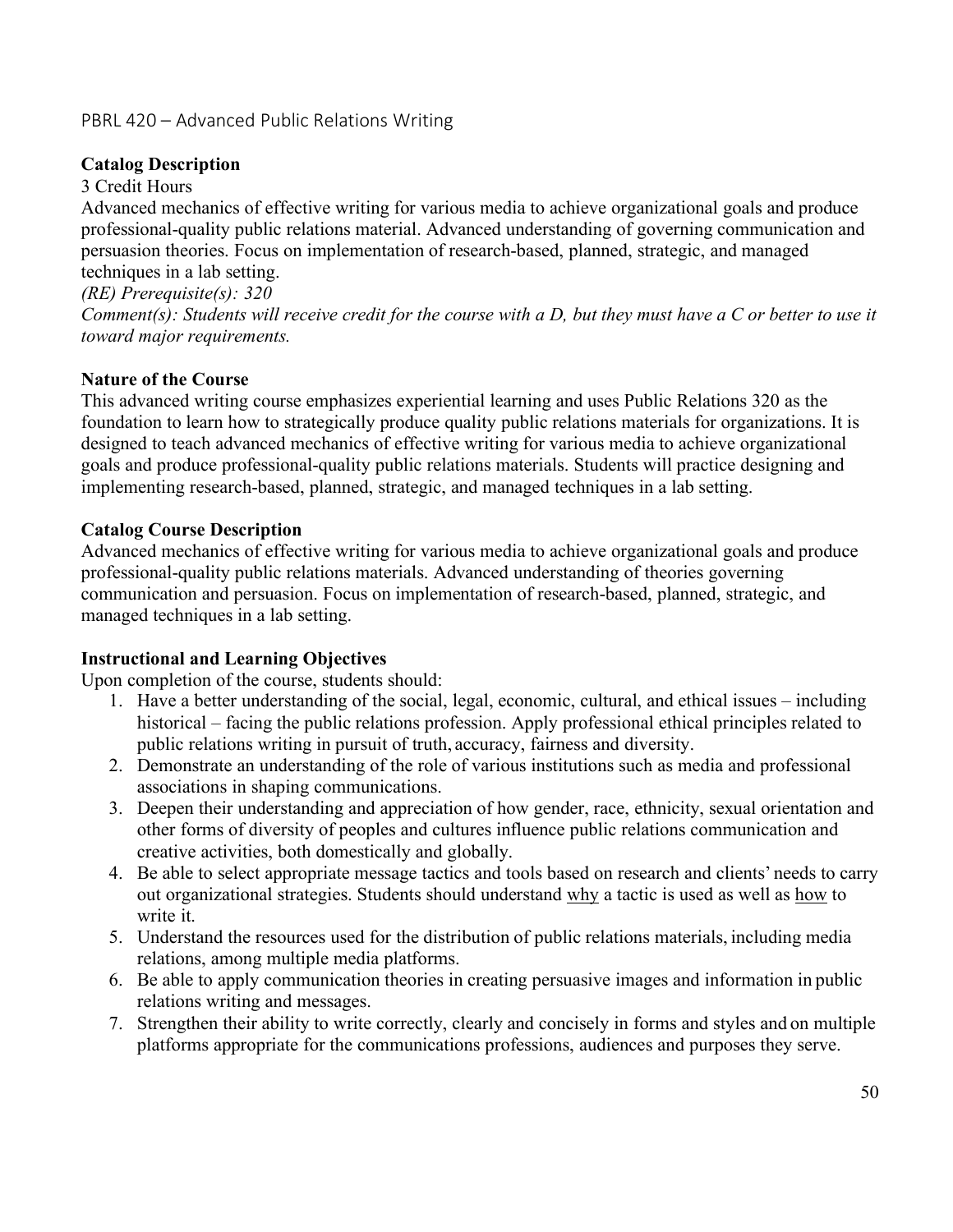- 8. Strengthen their applied understanding of current tools and technologies, including digital ones, appropriate for public relations writing
- 9. Improve their ability to critically evaluate and revise their own public relations messages and that of others for accuracy and fairness, clarity, style and grammatical correctness.

### **Nature of Assignments**

Instructors may assign students to work for a client of the instructor's choosing, to work from fact sheets provided by the instructor, or, for the most capable students, to work for a client of the student's choosing; nonprofit organizations who will use the materials are especially encouraged as client choices. Students must produce at a minimum the following items:

- News coverage analysis report and recommendations
- Media target list and pitch ideas
- News releases for print and electronic media
- Multimedia content
- Social/digital media content (e.g., blog post, text for platforms, multimedia posts for platforms)

In addition, the instructor may assign any or all of the following or other items depending on the nature of the client or prompt:

- Feature story
- Scripted speech
- Talking point/key message document
- Public service announcement
- Newsletter
- Direct mail piece
- Brochure and flier
- Website content
- Social media release
- Media alert
- Fact sheet
- Op-ed
- Position paper
- White paper
- Issue backgrounder

The class encourages experiential learning to apply the skills learned by working with a client throughout the semester. The first part of the course includes helping with traditional media relations news analysis, research-based recommendations and sample written tactics. The second half focuses on digital and social media analysis, research-based recommendations, and sample content. Students sometimes work in teams while other assignments are done individually.

Near the end of the term, students also submit an online portfolio of their work, which must be suitable for review at a job or field experience interview. Work containing poor grammar, spelling errors, poor writing, or not prepared to stated specifications must be rejected.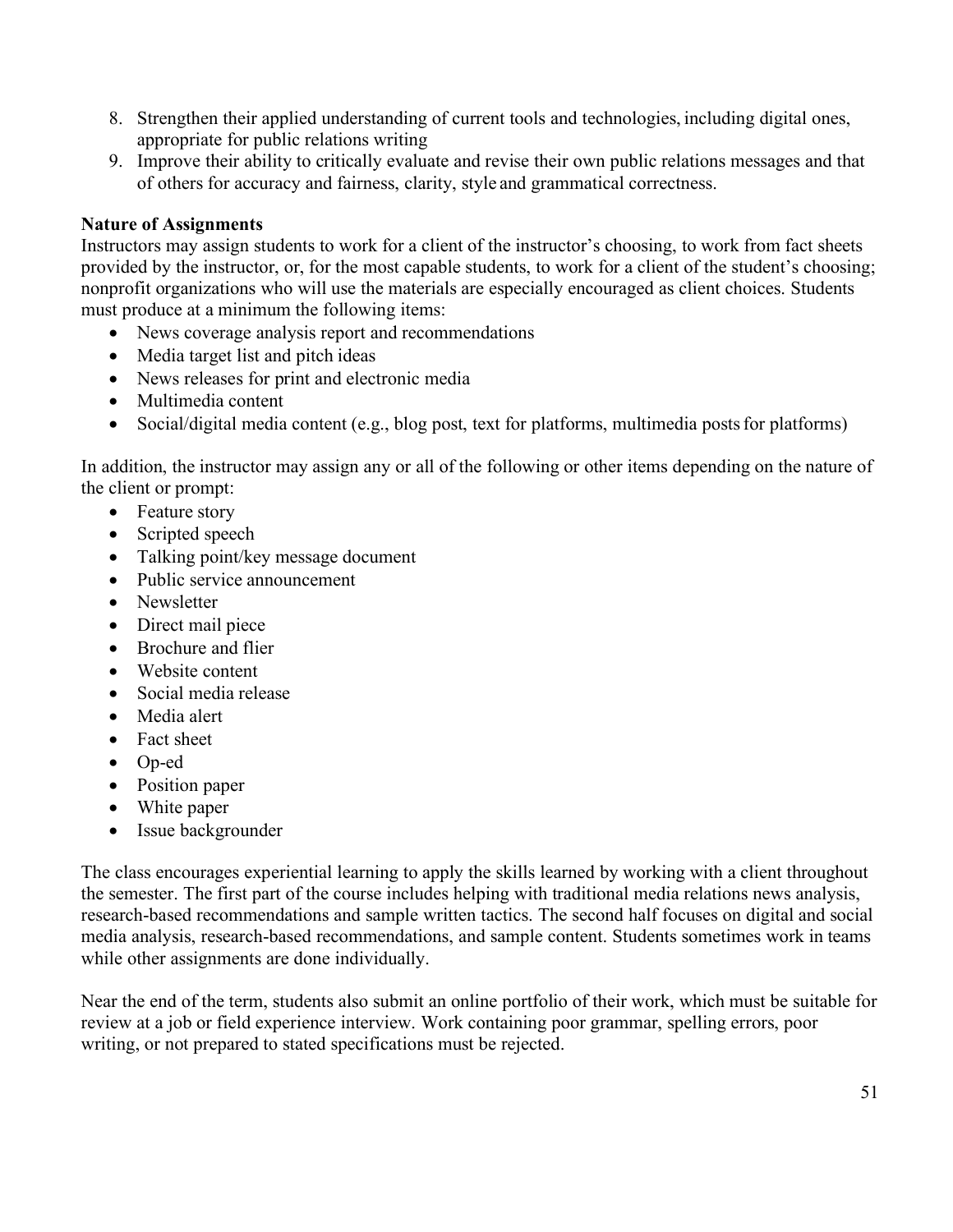### **Unique Aspects**

Students will have the opportunities to apply hands-on public relations writings skills to a client's communication needs, to gain a deeper understanding and appreciation of media relations, to write effectively for social and digital platforms, and to develop an online professional portfolio.

### **Suggested Text(s) and Source Material**

- Past public relations writing textbooks
- Research and trade publication articles
- Most recent *AP Stylebook*
- Suggest using commercial or publicly available media monitoring software such as CisionPoint or Social Studio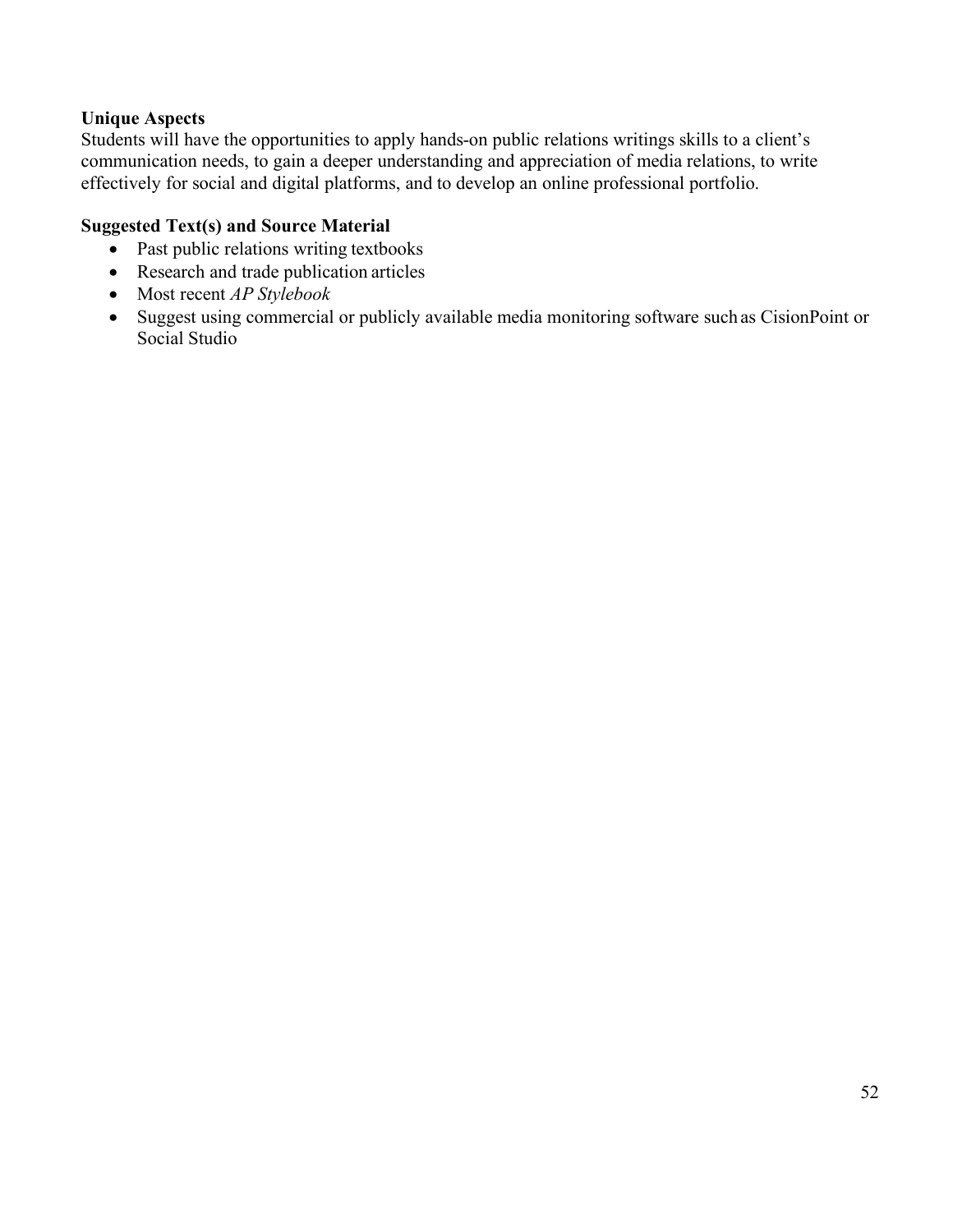# PBRL 470S – Public Relations Campaigns

## **Catalog Description**

3 Credit Hours

Research, planning, and communication and evaluation of major public relations campaigns. Oral and written presentation of a public relations project from inception to completion. Requires extensive out-ofclass work.

*(RE) Prerequisite(s): 320 and 370 and Advertising 250. Registration Restriction(s): Public relations major*

### **Nature of the Course**

Public Relations Campaigns is a senior level (capstone) course for students at the University of Tennessee. The instructor serves as both an educator and a manager in this course and is called upon to react to a series of student-team concerns particular to the client's needs as they develop throughout the semester. This course enables students to synthesize the information they have learned during their public relations program. They are responsible for developing a public relations campaign proposal from inception to completion. Students should emerge from the course with an in-depth understanding of the entire public relations process, including conducting primary and secondary research, developing a strategic action plan with complementary, research-based strategies and communication tactics, and determining which kinds of evaluation methods are most appropriate for measuring the success and overall performance of the campaign. Campaigns are developed for real clients in a service-learning environment.

### **Instructional and Learning Objectives**

- Sharpen students' perceptions and understanding about the interrelationships among the various elements of communication campaign development within a public relations context.
- Enhance students' understanding of decision-making issues and circumstances.
- Strengthen students' abilities to organize, write, and present public relations recommendations.
- Develop students' communication skills as they relate to working with real clients on real problems and opportunities that serve the community.
- Reinforce students' abilities to conduct primary research, locate secondary data, develop obtainable goals and measurable objectives, define creative action-oriented strategies, recommend appropriate communication tactics using an integrated communication approach (e.g., public relations, advertising, marketing, promotions, etc.), allocate budgets, and determine methods for effective measuring the overall success of the campaign.
- Encourage students to "think outside the box" when developing a public relations strategy for solving problems.
- Teach the value and necessity of teamwork and collaboration.
- Refine students' critical thinking and interpersonal motivational skills.
- Improve students' abilities to revise and rewrite material under stringent deadline stress.
- Learn to apply communication theories to strategy and message development.
- Demonstrate an understanding of gender, race, ethnicity, sexual orientation and other publics, and, as appropriate, other forms of diversity as it relates to communication campaign development.
- Illustrate an understanding of professional ethical principles and work ethically in pursuit of truth, accuracy, fairness and diversity as it relates to the client and developing the campaign proposal.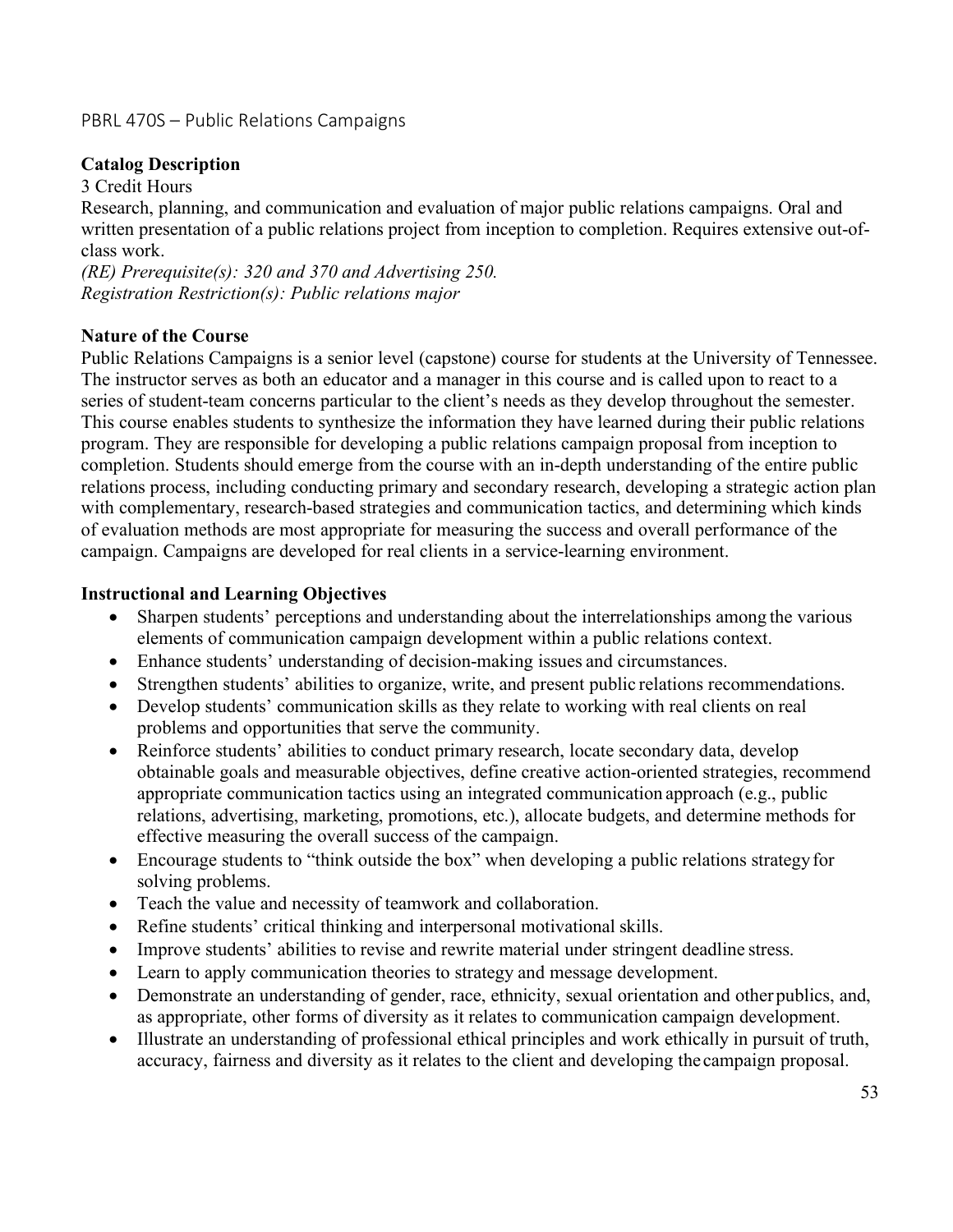- Think critically, creatively and independently.
- Conduct research and evaluation information by methods appropriate for the client and the assigned project; apply basic numerical and statistical concepts.
- Apply current tools and technologies including social media that are appropriate for the client.
- Write correctly and clearly in forms and styles appropriate for the targeted public and audiences the client serves.
- Evaluate their own work and those of their team members for accuracy, fairness, clarity, appropriate style and grammatical correctness.

# **Nature of Assignments**

- 1. Campaign development should be assigned to student teams of 4-6 members. Teams will all be assigned to the same client. Teams should periodically submit parts of the campaign for review/ recommendations asit is developed. At the end of the semester students are required to present their campaign proposal to the client, other managers within the organization, board members, and other key constituents the client deems appropriate. Faculty members from throughout the College of Communication and Information are also encouraged to attend these presentations.
- 2. Other assignments throughout the semester may include theoretical analyses relevant to the assigned client and corresponding problem/opportunity, a thorough situation analysis, and other short assignments that further complement the course material.

### **Performance Measures**

The main test of performance should be the evaluation of the student team's written document (the PR campaign proposal) and the end-of-semester formal presentation. Clients should be required to attend the final presentations and they should be encouraged to bring other key constituents (e.g., board members, members of the organization's management team, key volunteers, and other community officials). Other assignments/exams are included as deemed appropriate by the instructor.

# **Unique Aspects**

Teamwork plays the key role in this course. Hence, students need to understand that this course is composed of extensive outside-the-class team effort and energy. Instructors should encourage students to use their own talents, resources, and college facilities as much as possible. Also, students should be encouraged to use their individual strengths when contributing to the overall campaign development.

Experiential and service learning also serve as the framework for this course. Students will develop a communication campaign proposal that positively influences, impacts, and serves the community and the publics that the client serves. Also, students will receive hands-on training and have the opportunity to apply what they have learned in their public relations courses to a real project in a service-learning environment.

# **Suggested Text(s) and Source Material**

- Wilson, L., & Ogden, J. (2015). 6<sup>th</sup> Ed. *Strategic communications: Planning for public relations and marketing.* Kendall/Hunt.
- Web sites such as www.prsa.org and www.prssa.org, and other professional materials such as industry white papers selected by the instructor.